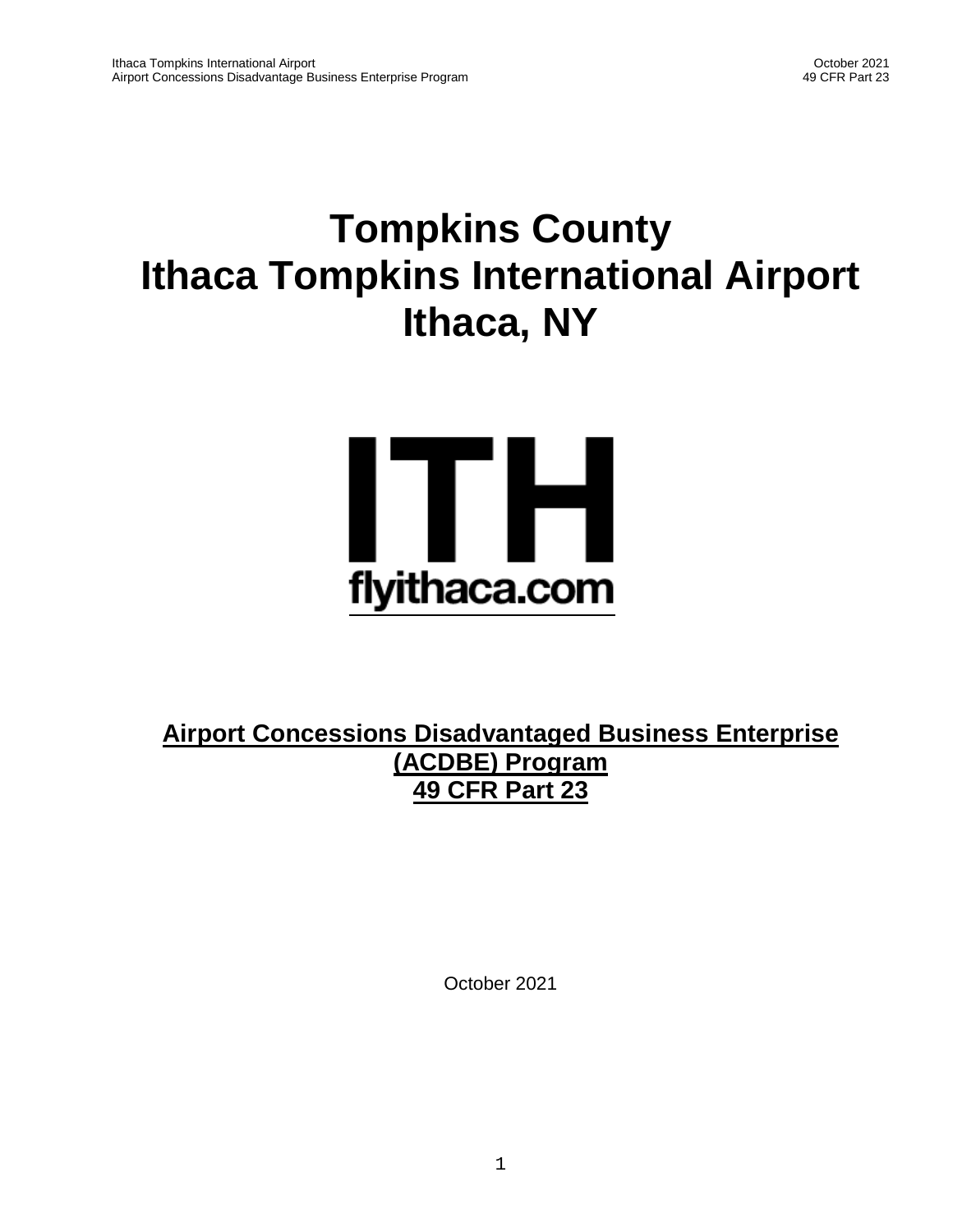# **POLICY STATEMENT**

#### **Section 23.1, 23.23 Objectives/Policy Statement**

Tompkins County has established an Airport Concession Disadvantaged Business Enterprise (ACDBE) program in accordance with regulations of the U.S. Department of Transportation (DOT), 49 CFR Part 23. Ithaca Tompkins International Airport is a primary airport and has received federal funds authorized for airport development after January 1988 (authorized under Title 49 of the United States Code). Tompkins County has signed airport grant assurances that it will comply with 49 CFR Part 23.

It is the policy of Tompkins County to ensure that ACDBEs as defined in Part 23, have an equal opportunity to receive and participate in concession opportunities. It is also our policy:

- 1. To ensure nondiscrimination in the award and administration of opportunities for concessions by airports receiving DOT financial assistance;
- 2. To create a level playing field on which ACDBEs can compete fairly for opportunities for concessions:
- 3. To ensure that our ACDBE program is narrowly tailored in accordance with applicable law:
- 4. To ensure that only firms that fully meet this part's eligibility standards are permitted to participate as ACDBEs at our airport(s);
- 5. To help remove barriers to the participation of ACDBEs in opportunities for concessions at our airport(s); and
- 6. To provide appropriate flexibility to our airports in establishing and providing opportunities for ACDBEs.

Roxan Noble, Interim Airport Director, has been designated as the ACDBE Liaison Officer (ACDBELO). In that capacity, Roxan Noble, is responsible for implementing all aspects of the ACDBE program. Implementation of the ACDBE program is accorded the same priority as compliance with all other legal obligations incurred by Tompkins County in its financial assistance agreements with the Department of Transportation.

Tompkins County has disseminated this policy statement to the Tompkins County Legislature and all of the components of our organization. We have distributed this statement to ACDBE and non-ACDBE concessionaire communities in our area and can be found on our website at www.flyithaca.com.

Leslyn McBean-Clairborne, Chair **Tompkins County Legislature** 

10/26/2021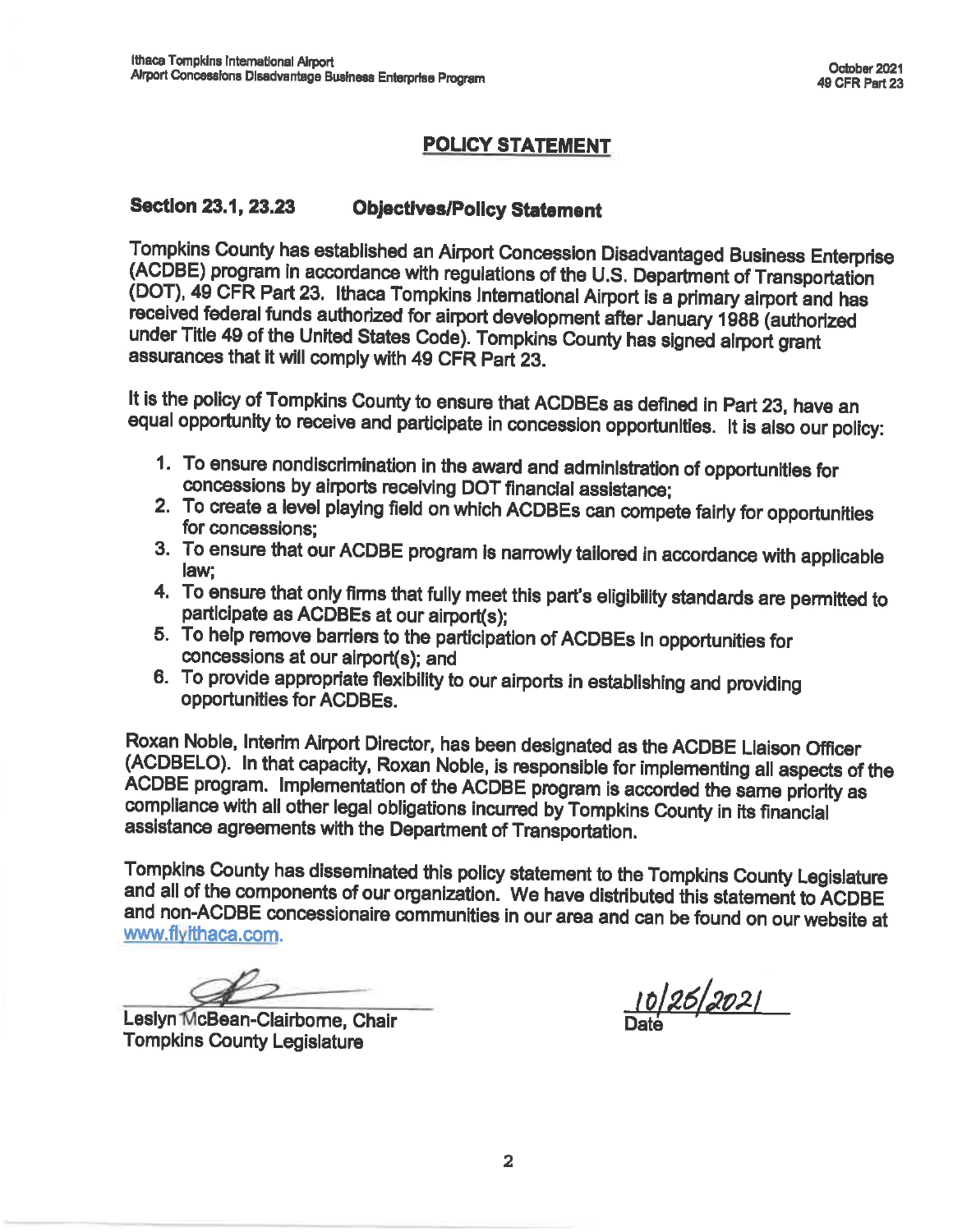# **SUBPART A – GENERAL REQUIREMENTS**

#### **Section 23.1 Objectives**

The objectives are found in the policy statement on the first page of this program.

#### **Section 23.3 Definitions**

Tompkins County will use terms in this program that have the meaning defined in Section 23.3 and Part 26 Section 26.5 where applicable.

#### **Section 23.5 Applicability**

Ithaca Tompkins International Airport is a primary airport and the sponsor of federal airport funds authorized for airport development after January 1988 that was authorized under Title 49 of the United States Code.

#### **Section 23.9 Non-discrimination Requirements**

Tompkins County will never exclude any person from participation in, deny any person the benefits of, or otherwise discriminate against anyone in connection with the award and performance of any concession agreement, management contract or subcontract, purchase or lease agreement or other agreement covered by 49 CFR Part 23 on the basis of race, color, sex, or national origin.

In administering its ACDBE program, Tompkins County will not, directly or through contractual or other arrangements, use criteria or methods of administration that have the effect of defeating or substantially impairing accomplishment of the objectives of the ACDBE program with respect to individuals of a particular race, color, sex, or national origin.

Tompkins County acknowledges these representations are also in accordance with obligations contained in its Civil Rights, DBE and ACDBE Airport grant assurances.

Tompkins County will include the following assurances in all concession agreements and management contracts it executes with any firm:

(1) "This agreement is subject to the requirements of the U.S. Department of Transportation's regulations, 49 CFR Part 23. The concessionaire or contractor agrees that it will not discriminate against any business owner because of the owner's race, color, national origin, or sex in connection with the award or performance of any concession agreement, management contract, or subcontract, purchase or lease agreement, or other agreement covered by 49 CFR Part 23.

(2) "The concessionaire or contractor agrees to include the above statements in any subsequent concession agreement or contract covered by 49 CFR part 23, that it enters and cause those businesses to similarly include the statements in further agreements."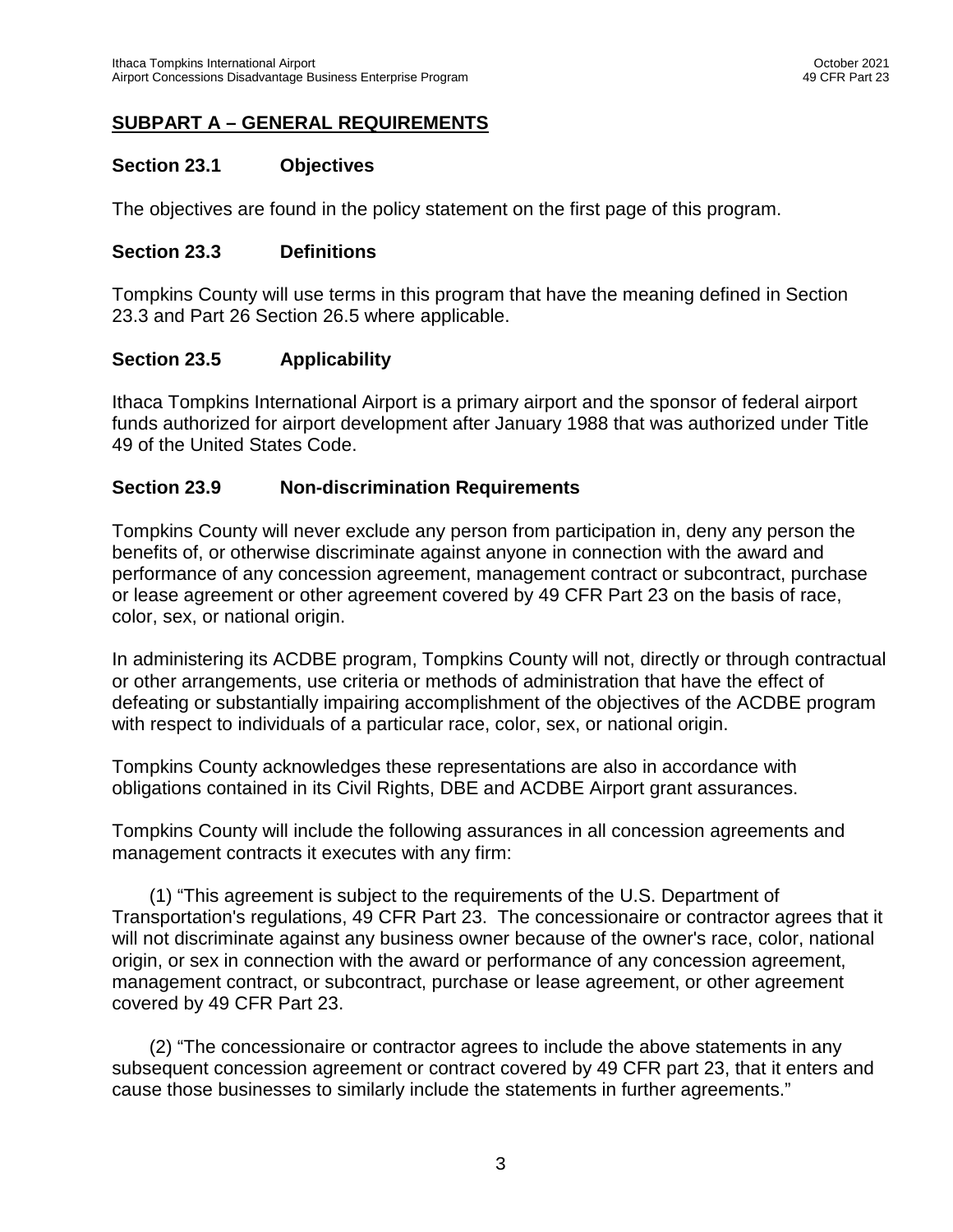## **Section 23.11 Compliance and Enforcement**

Tompkins County will comply with and is subject to the provisions of 49 CFR Part 26 (§§ 26.101, 26.105, 26.107 and 2 CFR parts 180 and 1200.

Tompkins County will comply with this part or be subject to formal enforcement action under §26.105 or appropriate program sanctions, such as the suspension or termination of Federal funds, or refusal to approve projects, grants or contracts until deficiencies are remedied. Program sanctions may include actions consistent with 49 U.S.C. §§ 47106(d), 47111(d), and 47122.

2 C.F.R. Part 180, Government-wide Debarment and Suspension (Non-procurement), effective November 15, 2006, adopted and supplemented by DOT at 2 C.F.R. Part 1200, effective June 2, 2008, provides Office of Management and Budget (OMB) guidance for Federal agencies on the government-wide debarment and suspension system for nonprocurement transactions, programs and activities. 2 C.F.R. Part 1200 adopts the OMB guidance in subparts A through I of 2 CFR part 180, as supplemented by part 1200, as the Department of Transportation policies and procedures for non-procurement suspension and debarment.

Tompkins County compliance with all requirements of this part is enforced through the procedures of Title 49 of the United States Code, including 49 U.S.C. 47106(d), 47111(d), and 47122, and regulations implementing them.

The following enforcement actions apply to firms participating in the Tompkins County ACDBE program:

- (a) For a firm that does not meet the eligibility criteria of subpart D of this part and that attempts to participate as an ACDBE on the basis of false, fraudulent, or deceitful statements or representations or under circumstances indicating a serious lack of business integrity or honesty, the Department of Transportation (DOT) or the Federal Aviation Administration (FAA) may initiate suspension or debarment proceedings against the firm under 2 CFR parts 180 and 1200.
- (b) For a firm that, in order to meet ACDBE goals or other AC/DBE program requirements, uses or attempts to use, on the basis of false, fraudulent or deceitful statements or representations or under circumstances indicating a serious lack of business integrity or honesty, another firm that does not meet the eligibility criteria of subpart D of this part, DOT or FAA may initiate suspension or debarment proceedings against the firm under 2 CFR parts 180 and 1200.
- (c) DOT may take enforcement action under 49 CFR Part 31, Program Fraud and Civil Remedies, against any participant in the ACDBE program whose conduct is subject to such action under 49 CFR Part 31.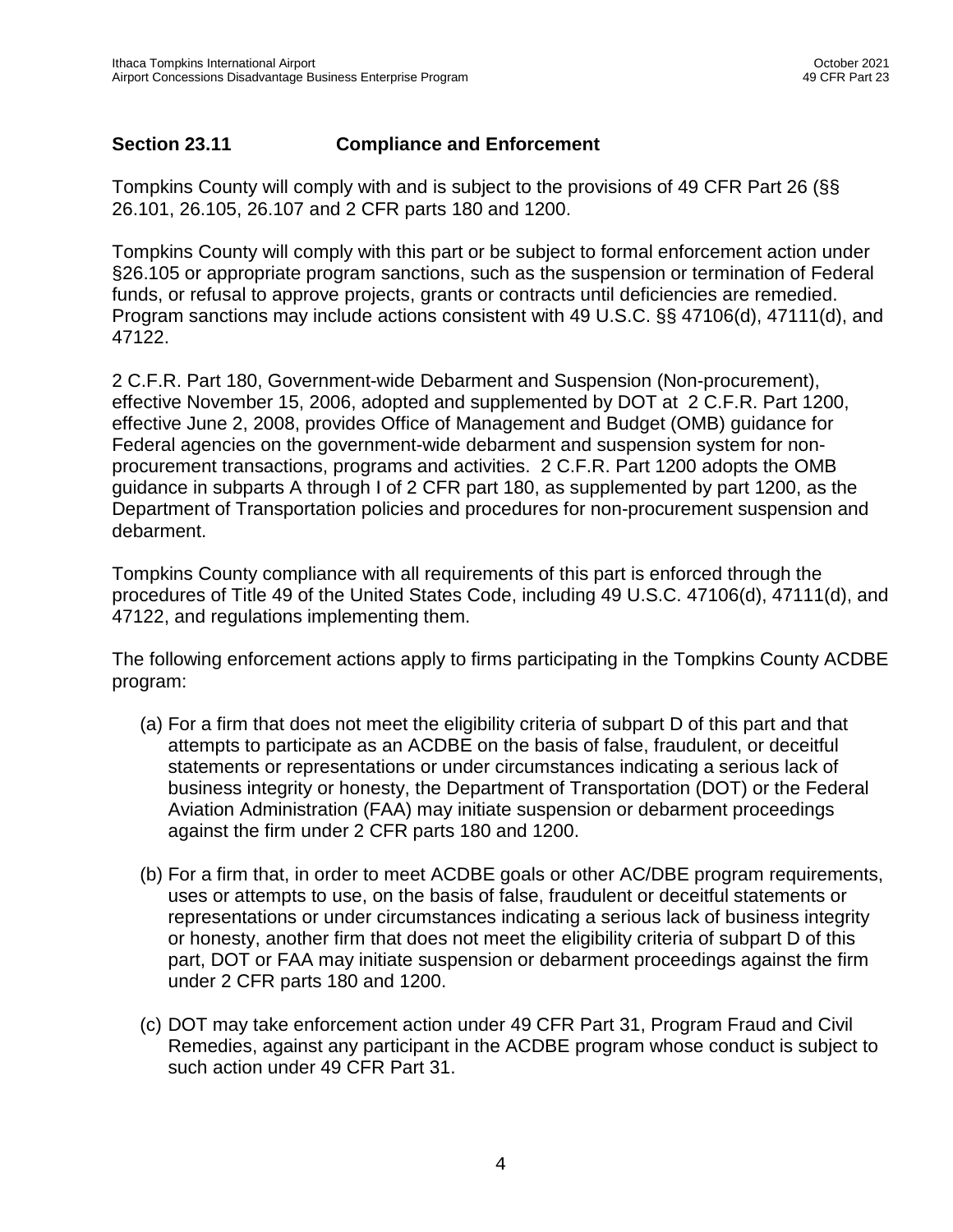(d) DOT may refer to the Department of Justice, for prosecution under 18 U.S.C.§§ 1001 or other applicable provisions of law, any person who makes a false or fraudulent statement in connection with participation of an ACDBE in the Tompkins County's ACDBE program or otherwise violates applicable Federal statutes.

Compliance reviews: The FAA may review Tompkins County's compliance with this part at any time, including but not limited to, reviews of paperwork, on-site reviews, and review of the airport sponsor's monitoring and enforcement mechanism, as appropriate. The FAA Office of Civil Rights may initiate a compliance review based on complaints received.

Any person who knows of a violation of this part by Tompkins County may file a complaint under 14 CFR Part 16 with the Federal Aviation Administration Office of Chief Counsel.

# **SUBPART B – ACDBE PROGRAMS**

# **Section 23.21 ACDBE Program Updates**

The Ithaca Tompkins International Airport is a non-hub primary airport required to have an ACDBE program.

As a condition of eligibility for FAA financial assistance, Tompkins County will submit its ACDBE program and overall goals to FAA according to 23.45(a) of this section.

Until Tompkins County's new ACDBE program is submitted and approved, we will continue to implement our ACDBE program that was in effect previously, except with respect to any provision that is contrary to 49 CFR Part 23.

This ACDBE program will be implemented at Ithaca Tompkins Regional Airport.

Although this program document applies to all of the above Airports, as required by 23.21(c), we have established separate ACDBE goals for each primary airport (Attachments 5 & 6.)

When Tompkins County makes significant changes to its ACDBE program, we will provide the amended program to the FAA for approval prior to implementing the changes.

## **Section 23.23 Administrative Provisions**

**Policy Statement:** Tompkins County is committed to operating its ACDBE program in a nondiscriminatory manner.

Tompkins County's Policy Statement is elaborated on the first page of this program.

**ACDBE Liaison Officer (ACDBELO):** We have designated the following individual as our ACDBELO: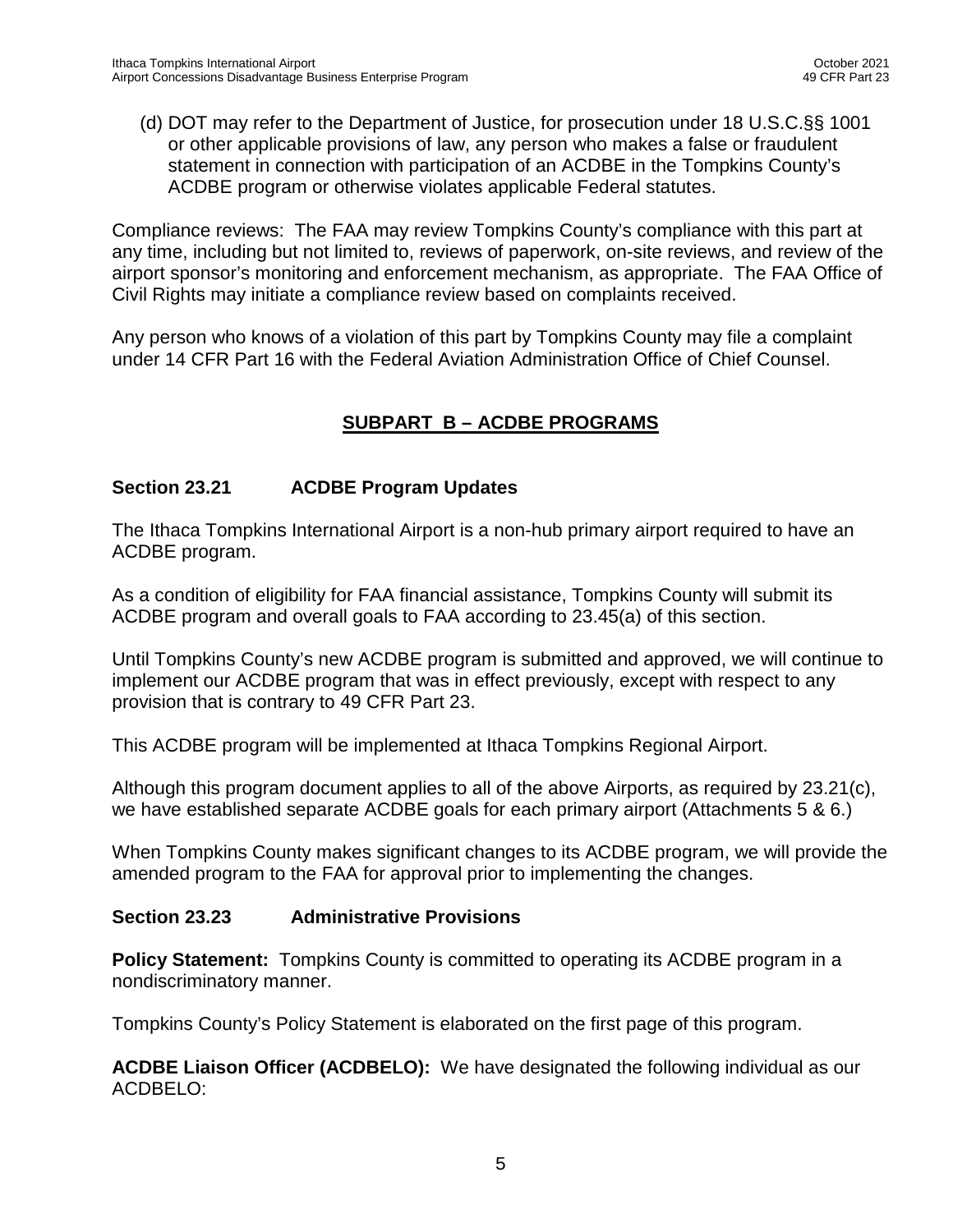*Roxan Noble, Interim Airport Director Ithaca Tompkins Regional Airport 72 Brown Road, Ithaca, NY 14850 Office - 607-279-2662 [rnoble@tompkins-co.org](mailto:rnoble@tompkins-co.org)*

In that capacity, the ACDBELO is responsible for implementing all aspects of the ACDBE program and ensuring that Tompkins County complies with all provision of 49 CFR Part 23. The ACDBELO has direct, independent access to the Chair of Tompkins County Legislature concerning ACDBE program matters. An organizational chart displaying the ACDBELO's position in the organization is found in **Attachment 1** to this program.

The ACDBELO is responsible for developing, implementing and monitoring the ACDBE program, in coordination with other appropriate officials. The ACDBELO has a staff of 5 to assist in the administration of the program. The duties and responsibilities include the following:

- 1. Gathers and reports statistical data and other information as required by FAA or DOT.
- 2. Reviews third party contracts and purchase requisitions for compliance with this program.
- 3. Works with all departments to set overall annual goals.
- 4. Ensures that bid notices and requests for proposals are available to ACDBEs in a timely manner.
- 5. Identifies contracts and procurements so that ACDBE goals are included in solicitations (both race-neutral methods and contract specific goals)
- 6. Analyzes the County's progress toward attainment and identifies ways to improve progress.
- 7. Participates in pre-bid meetings.
- 8. Advises the County Legislature body on ACDBE matters and achievement.
- 9. Plans and participates in ACDBE training seminars.
- 10.Acts as liaison to the Unified Certification Program (UCP) in New York.

Directory: Tompkins County through the New York Unified Certification Program (UCP), maintains a directory identifying all firms eligible to participate as DBEs and ACDBEs. The Directory lists the firm's name, address, phone number, date of the most recent certification, and the type of work the firm has been certified to perform as an ACDBE.

The UCP will ensure that the Directory lists each type of work for which a firm is eligible to be certified by using the most specific NAICS code available to describe each type of work. The UCP will make any changes to the current directory entries necessary to meet the requirements of this paragraph.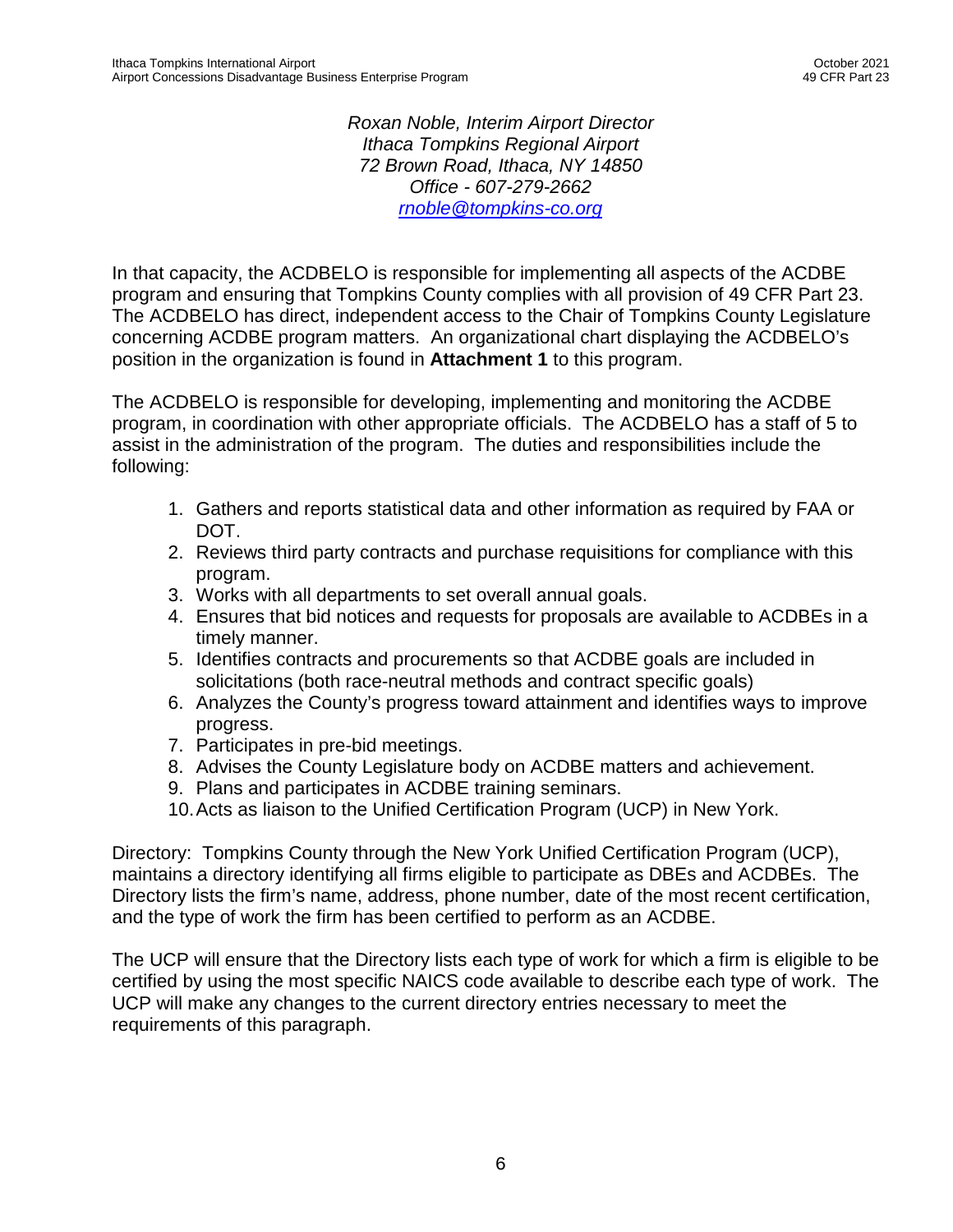The UCP revises the Directory Daily. We make the Directory available as follows: [https://nysucp.newnycontracts.com/.](https://nysucp.newnycontracts.com/) The Directory may be found in **Attachment 2** to this program document. (26.31).

## **Section 23.25 Ensuring Nondiscriminatory Participation of ACDBEs**

Tompkins County will take the following measures to ensure nondiscriminatory participation of ACDBEs in concessions, and other covered activities (23.25(a*)).* We will follow all federal state and local nondiscrimination laws. These laws, policies and procedures include, but are not limited to Title VI and 49 CFR Part 26 and 49 CFR Part 23.

The Airport will include the following assurances in all concession agreements and management contracts it executes:

- The concessionaire and sub-concessionaire shall not discriminate on the basis of race, color, national origin, or sex in the performance of this contract. The concessionaire shall carry out applicable requirements of 49 CFR Part 23 in the award and administration of contracts. Failure by the concessionaire to carry out these requirements is a material breach of this contract, which may result in the termination of this contract or such other remedy as Ithaca Tompkins International Airport deems appropriate.
- This agreement is subject to the requirements of the U.S. Department of Transportation's regulations, 49 CFR Part 23. The concessionaire or contractor agrees that it will not discriminate against any business owner because of the owner's race, color, national origin, or sex in connection with the award or performance of any concession agreement, management contract, or subcontract, purchase or lease agreement, or other agreement covered by 49 CFR Part 23.
- The concessionaire or contractor agrees to include the above statements in any subsequent concession agreement or contract covered by 49 CFR part 23, that it enters and cause those businesses to similarly include the statements in further agreements.

Tompkins County will seek ACDBE participation in all types of concession activities, rather than concentrating participation in one category or a few categories to the exclusion of others. (23.25(c))

The County's overall goal methodology and a description of the race-neutral measures it will use to meet the goals are described in Section 23.25 and **Attachment 5 and 6** of this plan. The goals are set consistent with the requirements of Subpart D. (23.25(b), (d))

If Tompkins County projects that race-neutral measures alone, are not sufficient to meet an overall goal, it will use race-conscious measures as described in Section 23.25 (e) (1-2) and **Attachment 5 and 6** of this plan. (23.25(e))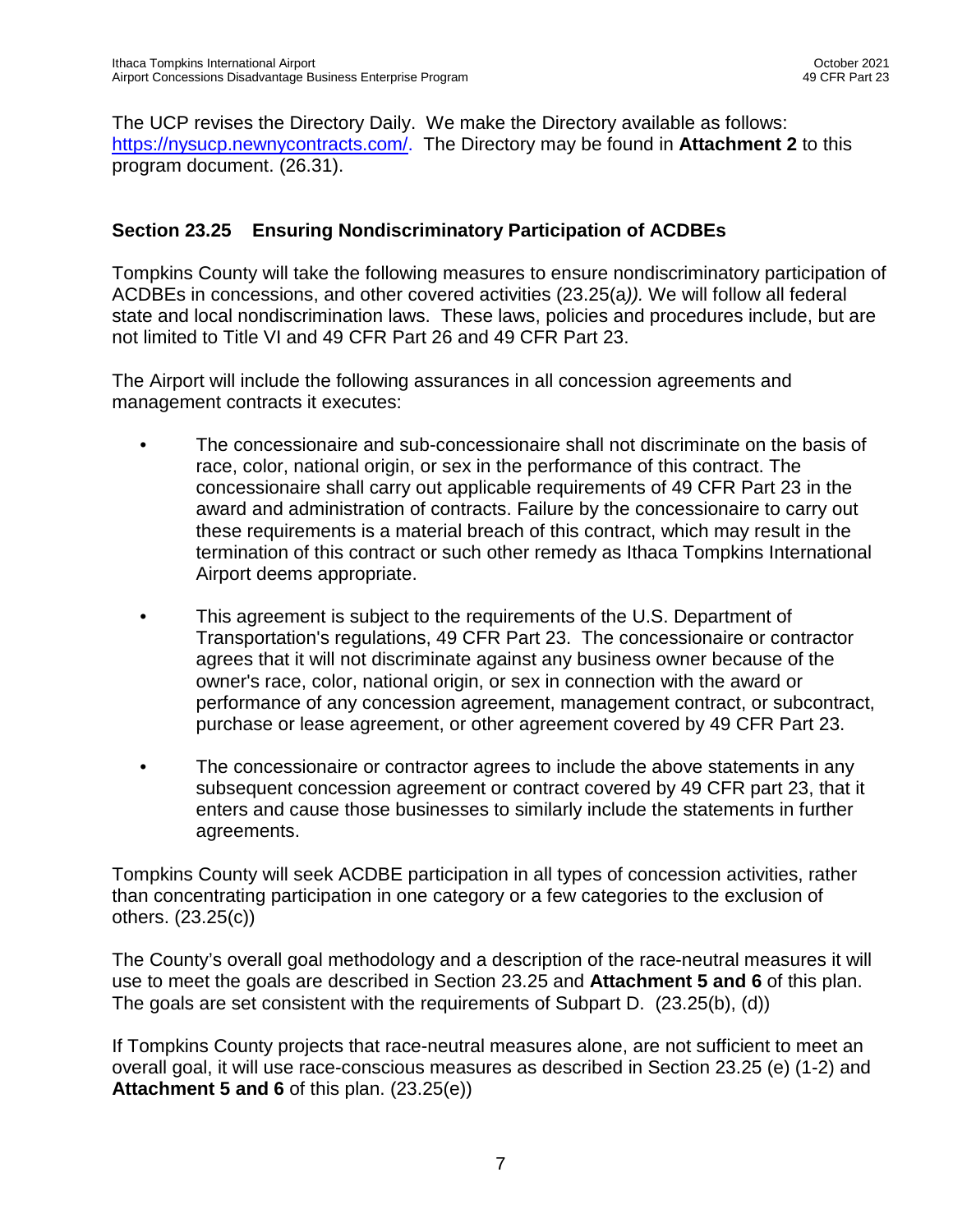#### **Tompkins County will require businesses subject to ACDBE goals at the airport (except car rental companies) to make good faith efforts to explore all available options to meet goals, to the maximum extent practicable, through direct ownership arrangements with ACDBEs. (23.25(f))**

Tompkins County will not use set-asides or quotas as a means of obtaining ACDBE participation. (23.25(g)).

## **Section 23.27 Reporting**

We will retain sufficient basic information about our ACDBE program implementation, ACDBE certification and the award and performance of agreements and contracts to enable the FAA to determine our compliance with Part 23. This data will be retained for a minimum of 3 years following the end of the concession agreement or other covered contract.

Beginning March 1, 2006, we will submit to the FAA Regional Civil Rights Office, an annual ACDBE participation report on the form in Appendix A of Part 23.

## **Section 23.29 Compliance and Enforcement Procedures**

Tompkins County will take the following monitoring and enforcement mechanisms to ensure compliance with 49 CFR Part 23.

- 1. We will bring to the attention of the Department of Transportation any false, fraudulent, or dishonest conduct in connection with the program, so that DOT can take the steps (e.g., referral to the Department of Justice for criminal prosecution, referral to the DOT Inspector General, action under suspension and debarment or Program Fraud and Civil Penalties rules) provided in 26.107.
- 2. We will consider similar action under our own legal authorities, including responsibility determinations in future contracts. We have listed the regulations, provisions, and contract remedies available to us in the events of non-compliance with the ACDBE regulation by a participant in our procurement activities (See Attachment 3). (26.37)
- 3. The County has a monitoring mechanism in place to ensure that the required provisions are being incorporated in concession agreements and management contracts. This includes a written certification that the Airport has reviewed records of all contracts, leases, joint venture agreements, or concession related agreements.
- 4. We will implement a monitoring and enforcement mechanism to ensure that work committed to an ACDBE firm at contract award is actually performed by the ACDBE firm. This mechanism will provide a running tally of actual ACDBE attainments.

These mechanisms will include: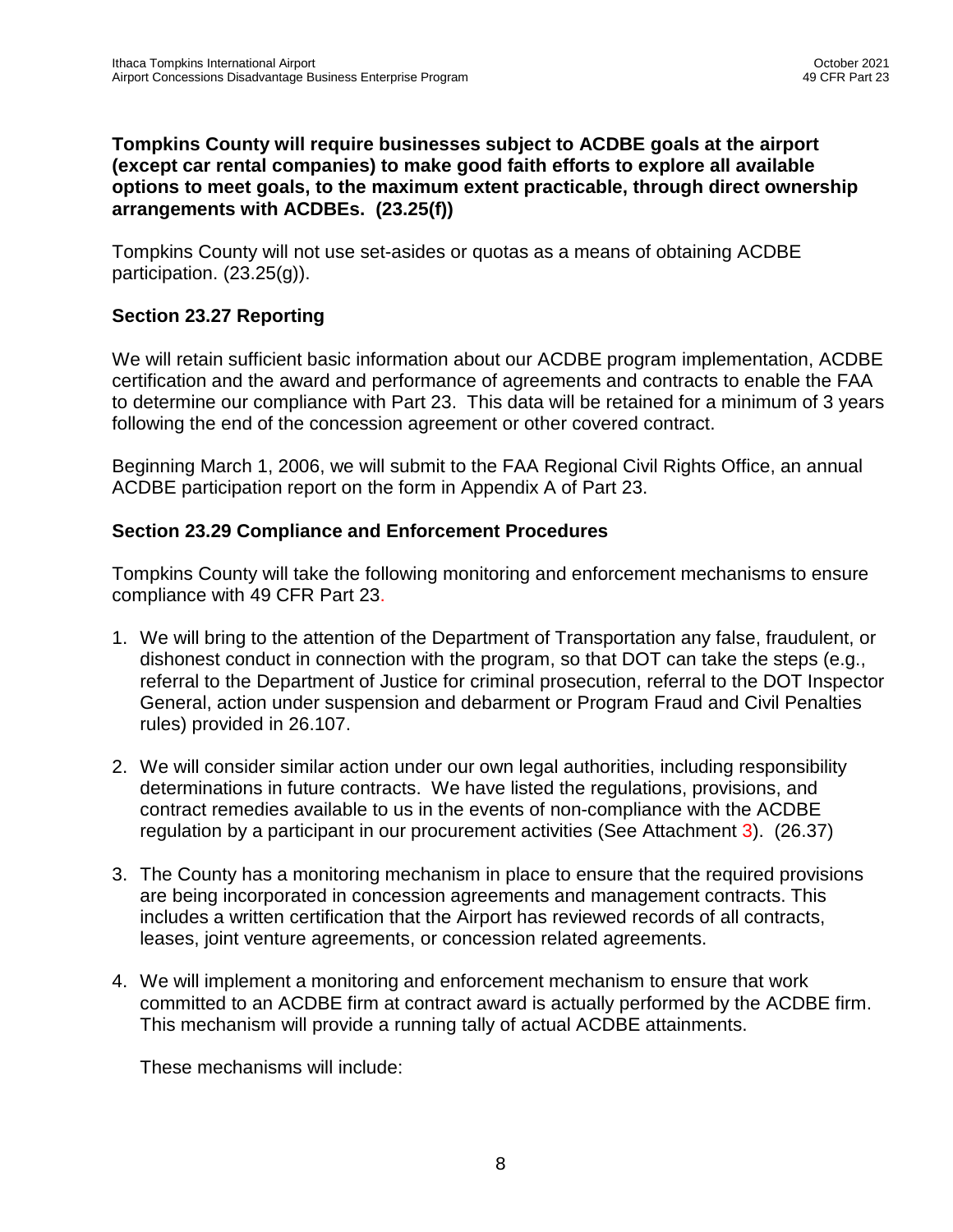- The requirements of the ACDBE Program are discussed at pre-proposal meetings and again prior to a contract being executed and the concession beginning work at the airport.
- Concessionaires will be required to complete and submit the Report for Airport Concessions annually to the ACDBELO. The report includes gross receipts for the period and ACDBE participation for the period. The forms found in *Attachment 4* will be required on January 1 (October 1 through September 30). The report will be utilized to complete the annual report required by the FAA.
- The Airport will review the annual reports along with the concession's Letter of Intent to verify and track ACDBE participation.
- Concessionaires will be required to list the specific duties, functions and responsibilities that ACDBEs will perform.
- Concessionaires will be required to submit, for review, a written notification of any material change in the duties, functions and responsibilities of ACDBEs prior to implementing the change.
- The Airport will periodically review the specific duties, functions and responsibilities of each ACDBE to confirm that no material change has occurred.
- The Airport will perform reviews, including periodic site visits to ACDBE concessionaires with local offices to confirm both the ACDBE concession and/or ACDBE suppliers are performing listed duties, functions and responsibilities. For those without an office on-site or local, the Airport may request copies of awards, purchase orders, invoices and/or cancelled checks to verify participation by ACDBE firms.
- The Airport will document the monitoring and enforcement mechanisms in the form of a written certification prepared by the Fiscal Officer.
- The Airport currently does not have any joint venture agreements. In the event the Airport enters into a Joint Venture Agreement, the agreements will be reviewed in accordance with 49 CFR Part 23 and the July 2008 FAA Joint Venture Guidance.

# **SUBPART C – CERTIFICATION AND ELIGIBILITY**

**Section 23.31** We will use the procedures and standards of Part 26, except as provided in 23.31, for certification of ACDBEs to participate in our concessions program and such standards are incorporated herein.

Tompkins County is a member of a Unified Certification Program (UCP) administered by the State of New York, which will make ACDBE certification decisions on behalf of Tompkins County.

The UCP's directory of eligible DBEs specifies whether a firm is certified as a DBE for purposes of Part 26, and ACDBE for purposes of part 23, or both.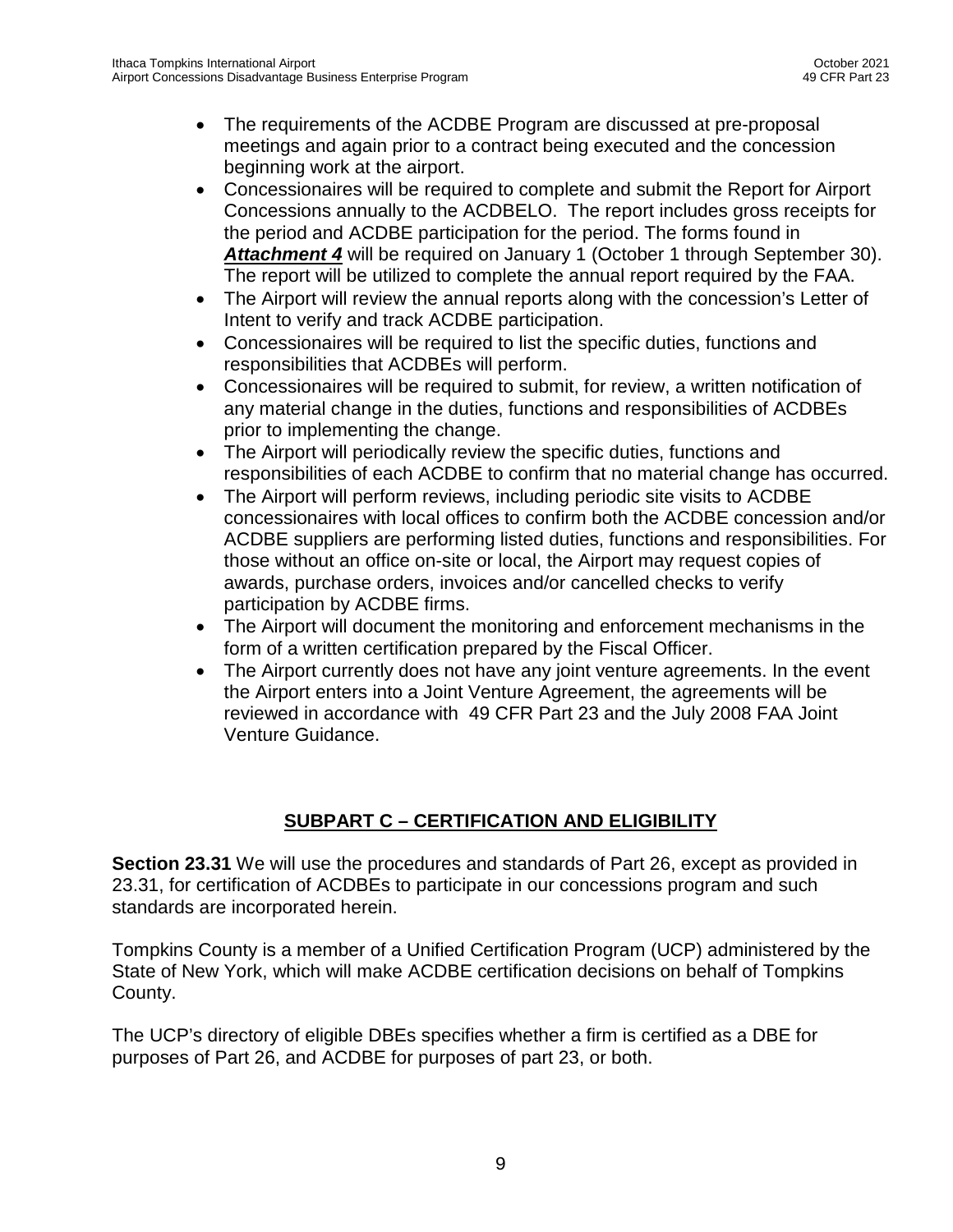Prior to entering into a new contract, extension, or option with a currently certified ACDBE, we will review their eligibility at that time

#### **Section 23.35**

In instances when the eligibility of a concessionaire is removed after the concessionaire has entered into a concession agreement because the firm exceeded the size standard or the owner has exceeded the PNW standard, and the firm in all other respects remains an eligible DBE, we may continue to count the concessionaire's participation toward ACDBE goals during the remainder of the current concession agreement. We will not count the concessionaire's participation toward ACDBE goals beyond the termination date for the concession agreement in effect at the time of the decertification. (23.39(e))

We will use the Uniform Application Form found in appendix F to part 26 with additional instruction as stated in 23.39(g).

# **SUBPART D – GOALS, GOOD FAITH EFFORTS, AND COUNTING**

## **Section 23.41 Basic Overall Goal Requirement**

Tompkins County will establish two separate overall ACDBE goals; one for car rentals and another for concessions other than car rentals. The overall goals will cover a three-year period and the sponsor will review the goals annually to make sure the goal continues to fit the sponsor's circumstances. We will report any significant overall goal adjustments to the FAA.

If the average annual concession revenues for car rentals over the preceding 3 years do not exceed \$200,000, we need not submit an overall goal for car rentals. Likewise, if the average annual concession revenues for concessions other than car rentals over the preceding 3 years do not exceed \$200,000**,** we need not submit an overall goal for concessions other than car rentals. We understand that "revenue" means total revenue generated by concessions, not the fees received by the airport from concessionaires.

The Recipient's overall goals will provide for participation by all certified ACDBEs and will not be subdivided into group-specific goals.

## **Section 23.43 Consultation in Goal Setting**

Tompkins County consults with stakeholders before submitting the overall goals to the FAA. Stakeholders will include, but not be limited to, minority and women's business groups, community organizations, trade associations representing concessionaires currently located at the airport, as well as existing concessionaires themselves, and other officials or organizations which could be expected to have information concerning the availability of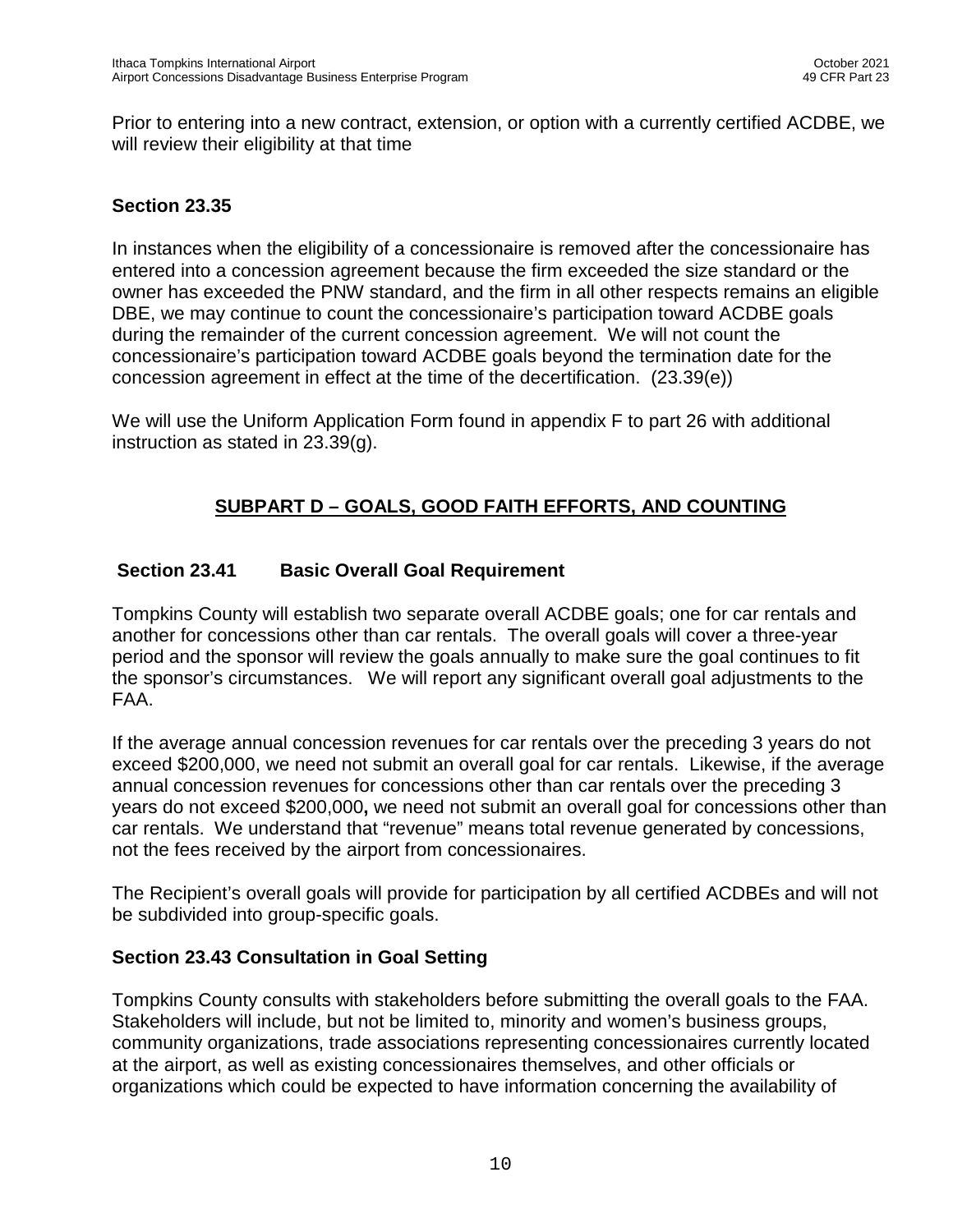disadvantaged businesses, the effects of discrimination on opportunities for ACDBEs, and the sponsors efforts to increase participation of ACDBEs.

When submitting our overall goals, we will identify the stakeholders that we consulted with and provide a summary of the information obtained from the stakeholders.

#### **Section 23.45 Overall Goals**

The sponsor is a nonhub primary airport. As a condition of eligibility for FAA financial assistance, the sponsor will submit its overall goals according to the following schedule:

| <b>Primary</b><br><b>Airport Size</b> | <b>Region</b>      | Date Due                                       | <b>Period</b><br><b>Covered</b> | <b>Next Goal Due</b>                       |
|---------------------------------------|--------------------|------------------------------------------------|---------------------------------|--------------------------------------------|
| Large/Medium<br><b>Hubs</b>           |                    | All regions   October 1, 2017   2018/2019/2020 |                                 | <b>October 1, 2020</b><br>(2021/2022/2023) |
| <b>Small Hubs</b>                     |                    | All regions   October 1, 2018   2019/2020/2021 |                                 | <b>October 1, 2021</b><br>(2022/2023/2024) |
| <b>Non-Hubs</b>                       | <b>All regions</b> |                                                | October 1, 2019 2020/2021/2022  | <b>October 1, 2022</b><br>(2023/2024/2025) |

If a new concession opportunity arises at a time that falls between the normal submission dates above and the estimated average of annual gross revenues are anticipated to be \$200,000 or greater, the sponsor will submit an appropriate adjustment to our overall goal to FAA for approval no later than 90 days before issuing the solicitation for the new concession opportunity. (23.45i)

The sponsor will establish overall goals in accordance with the 2-Step process as specified in section 23.51. After determining the total gross receipts for the concession activity, the first step is to determine the relative availability of ACDBEs in the market area, "base figure". The second step is to examine all relevant evidence reasonably available in the sponsor's jurisdiction to determine if an adjustment to the Step 1 "base figure" is necessary so that the goal reflects as accurately as possible the ACDBE participation the sponsor would expect in the absence of discrimination. Evidence may include, but is not limited to past participation by ACDBEs, a disparity study, evidence from related fields that affect ACDBE opportunities to form, grow, and compete (such as statistical disparities in ability to get required financing, bonding, insurance; or data on employment, self-employment, education, training and union apprenticeship)

The sponsor will arrange solicitations, times for the presentation of bids, quantities, specifications, and delivery schedules in ways that facilitate participation by ACDBEs and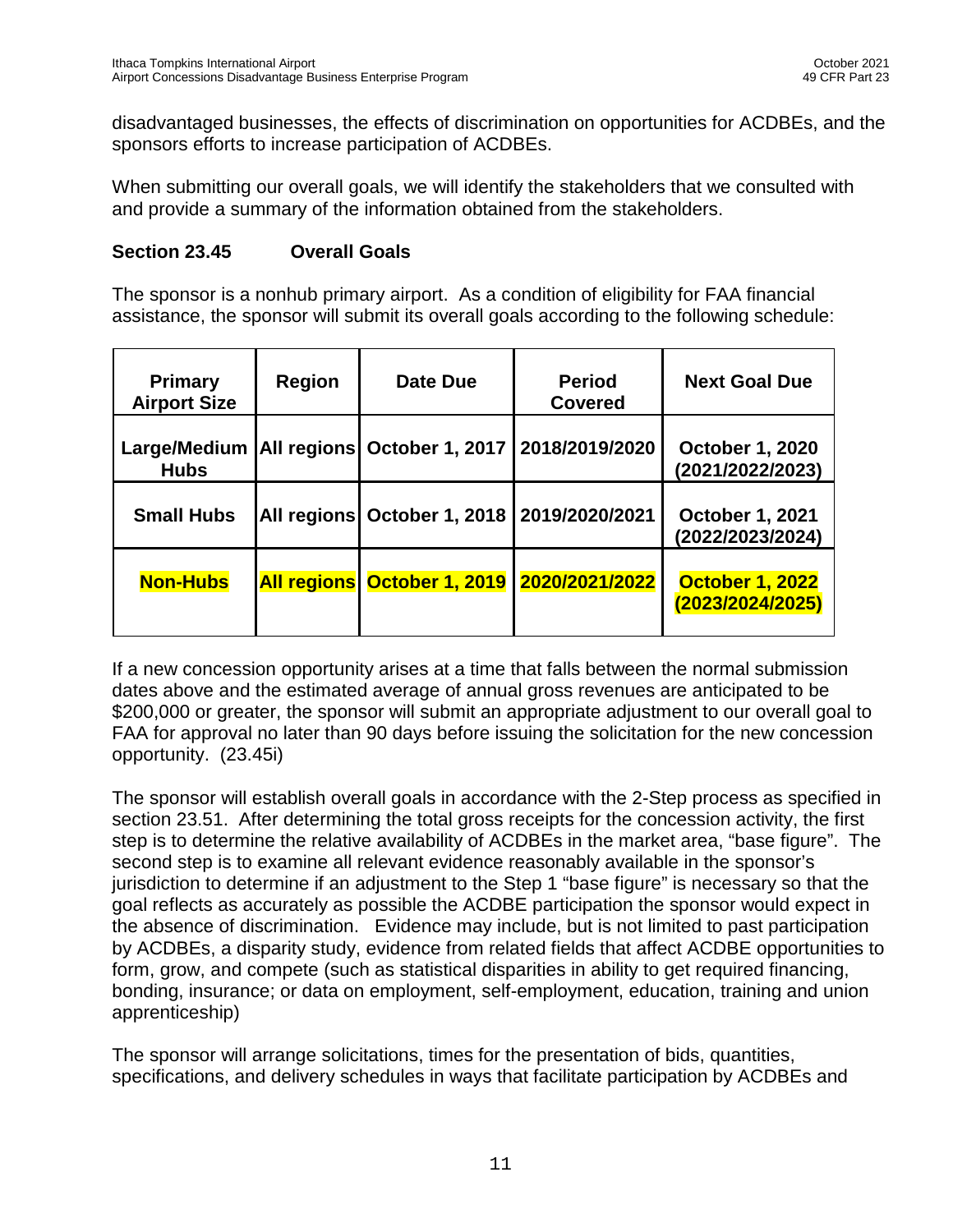other small businesses and by making contracts more accessible to small businesses, by means such as those provided under § 26.39 of this part.

A description of the methodology to calculate the overall goal for car rentals, the goal calculations, and the data we relied on can be found in *Attachment 6* to this program.

A description of the methodology to calculate the overall goal for concessions other than car rentals, the goal calculations, and the data we relied on can be found in *Attachment 5* to this program.

# **Projection of Estimated Race-Neutral & Race-Conscious Participation (23.45(f), 23.25(de))**

The breakout of estimated race-neutral and race-conscious participation can be found with the goal methodology in **Attachments 5 and 6** to this program. This section of the program will be reviewed annually when the goal calculation is reviewed under 23.41(c).

# **Concession Specific Goals (***Also include this language in the DBE goal attachment***) (23.25 (c)(e)(1)(iv)**

Tompkins County will use concession specific goals to meet any portion of the overall goals it does not project being able to meet using race-neutral means. Concession specific goals are established so that, over the period to which the overall goals apply, they will cumulatively result in meeting any portion of our overall goal that is not projected to be met through the use of race-neutral means.

We will establish concession specific goals only on those concessions that have direct ownership arrangements (except car rentals), sublease, or subcontracting possibilities*.* We will require businesses subject to ACDBE goals at the airport (except car rental companies) to make good faith efforts to explore all available options to meet goals, to the maximum extent practicable, through direct ownership arrangements with DBEs (23.25 (f)). Car rental firms are not required to change their corporate structure to provide for direct ownership arrangements. In the case of a car rental goal, where it appears that all or most of the goal is likely to be met through the purchases by car rental companies of vehicles or other goods or services from ACDBEs, one permissible alternative is to structure the goal entirely in terms of purchases of goods and services.)

We need not establish a concession specific goal on every such concession, and the size of concession specific goals will be adapted to the circumstances of each such concession (e.g., type and location of concession, availability of ACDBEs.)

If the objective of a concession specific goal is to obtain ACDBE participation through direct ownership with an ACDBE, Tompkins County will calculate the goal as a percentage of the total estimated annual gross receipts from the concession.  $(23.25(e)(1)(i))$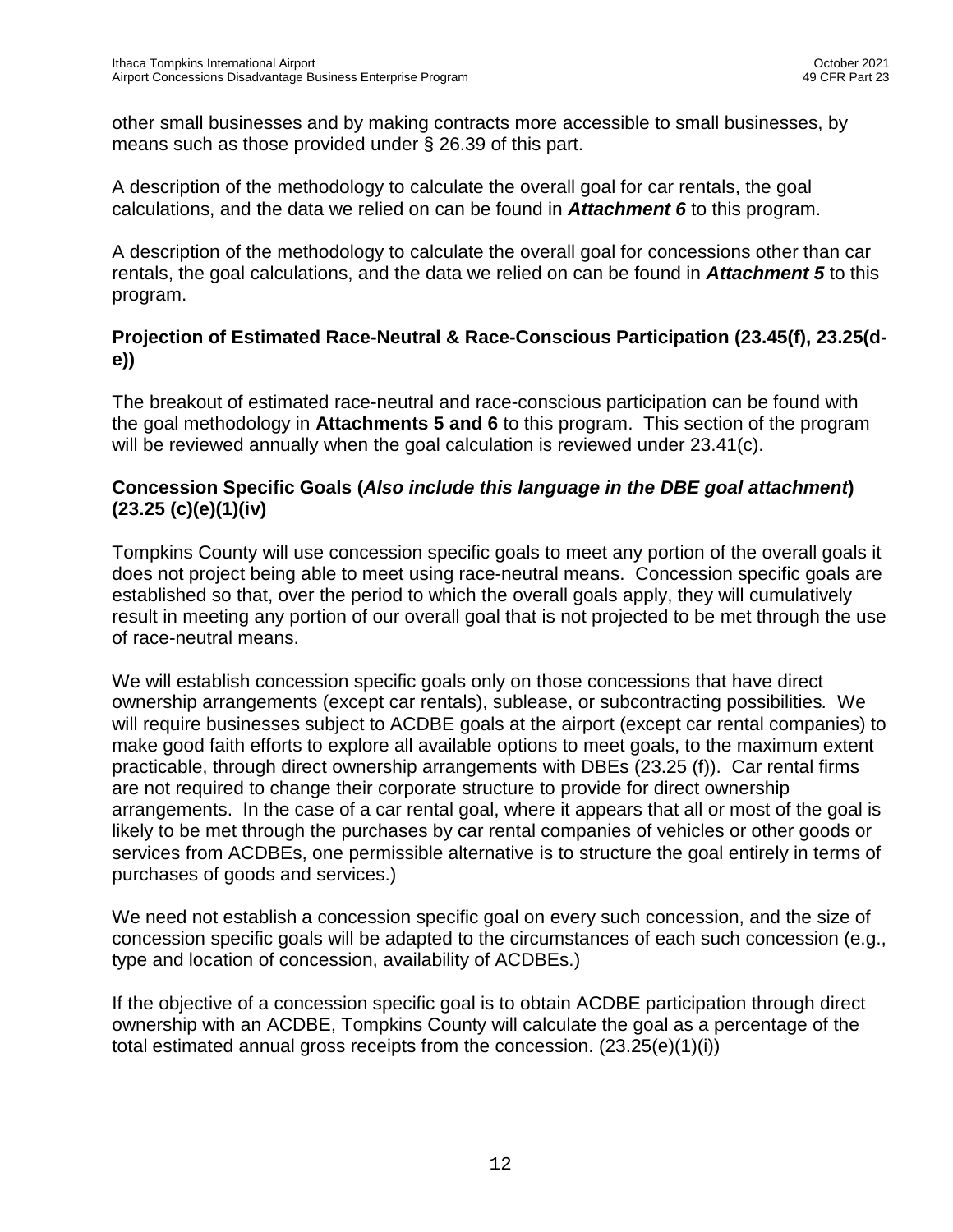If the concession specific goal applies to purchases and/or leases of goods and services, Tompkins County will calculate the goal by dividing the estimated dollar value of such purchases and/or leases from ACDBEs by the total estimated dollar value of all purchases to be made by the concessionaire.  $(23.25(e)(1)(ii))$ 

# **Good Faith Efforts on Concession Specific Goals (23.25(e)(1)(iii), (iv))**

To be eligible to be awarded a concession that has a concession specific goal, bidders/offerors must make good faith efforts to meet the goal. A bidder/offeror may do so either by obtaining enough ACDBE participation to meet the goal or by documenting that it made sufficient good faith efforts to do so.  $(23.25(e)(1)(iv))$ . Examples of good faith efforts are found in Appendix A to 49 CFR Part 26. The procedures applicable to 49 CFR Sections 26.51 and 26.53, regarding contract goals apply to Tompkins County's concession specific goals. Specifically:

## **Section 26.53 Good Faith Efforts Procedures**

#### Demonstration of good faith efforts (26.53(a) & (c))

The obligation of the bidder/offeror is to make good faith efforts. The bidder/offeror can demonstrate that it has done so either by meeting the contract goal or documenting good faith efforts. Examples of good faith efforts are found in Appendix A to Part 26.

The ACDBELO or designee is responsible for determining whether a bidder/offeror who has not met the contract goal has documented sufficient good faith efforts to be regarded as **Responsive.**

We will ensure that all information is complete and accurate and adequately documents the bidder/offeror's good faith efforts before we commit to the performance of the contract by the bidder/offeror.

#### Information to be submitted (26.53(b))

In our solicitations for concession contracts for which a contract goal has been established, we will require the following:

- (1) Award of the contract will be conditioned on meeting the requirements of this section;
- (2) All bidders or offerors will be required to submit the following information to the recipient, at the time provided in paragraph (b)(3) of this section:
	- (i) The names and addresses of ACDBE firms that will participate in the contract;

(ii) A description of the work that each ACDBE will perform. To count toward meeting a goal, each ACDBE firm must be certified in a NAICS code applicable to the kind of work the firm would perform on the contract;

(iii) The dollar amount of the participation of each ACDBE firm participating;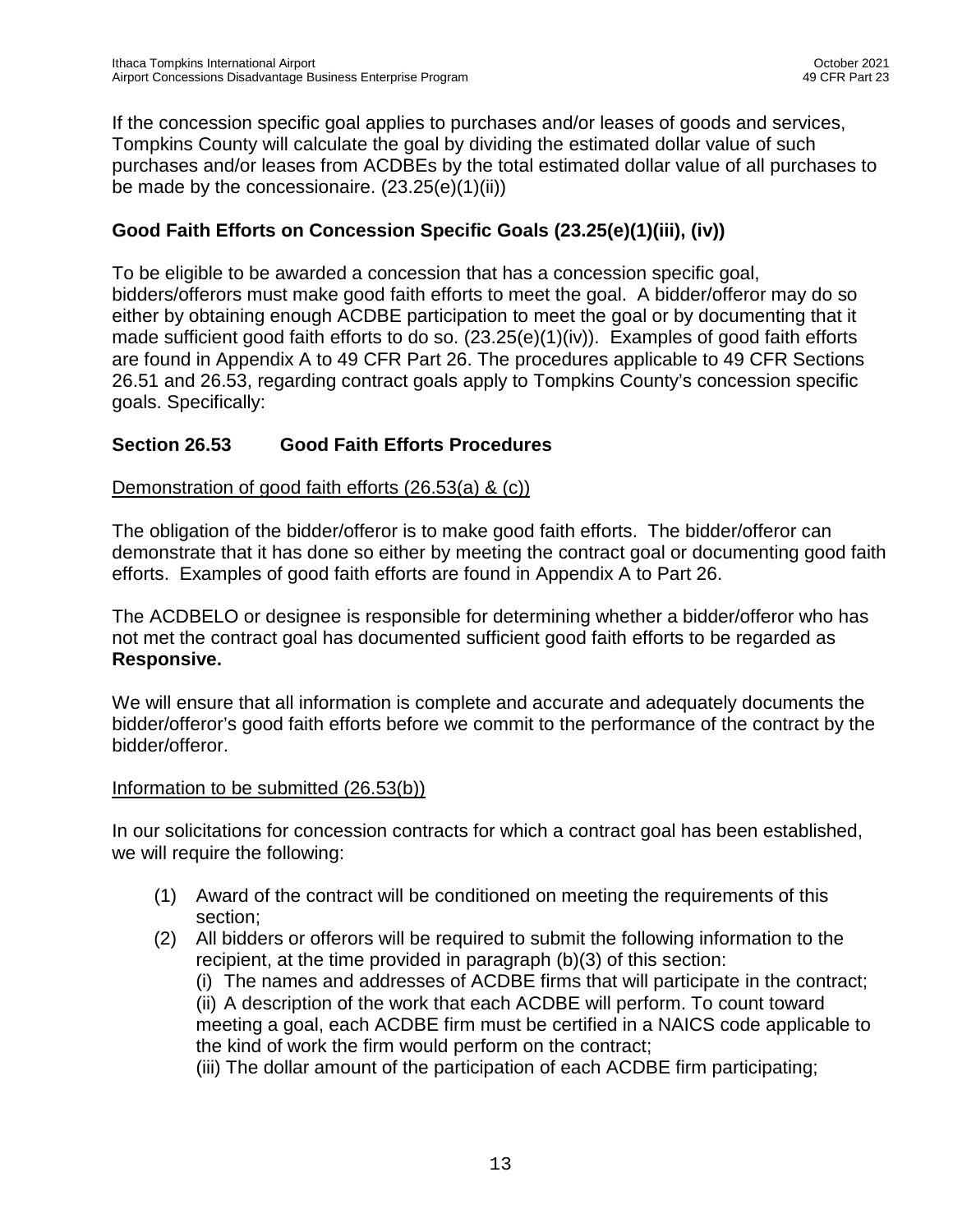(iv) Written documentation of the bidder/offeror's commitment to use an ACDBE sub-concession whose participation it submits to meet a contract goal; and (v) Written confirmation from each listed ACDBE firm that it is participating in the contract in the kind and amount of work provided in the prime concessionaire's commitment.

(vi) If the contract goal is not met, evidence of good faith efforts (see Appendix A of this part). The documentation of good faith efforts must include copies of each ACDBE and non-ACDBE sub-concession quote submitted to the bidder when a non-ACDBE sub-concession was selected over an ACDBE for work on the contract; and

- (3) We will require that the bidder/offeror present the information required by paragraph (b)(2) of this section:
- (4) Under sealed bid procedures, as a matter of **responsiveness**, or with initial proposals, under contract negotiation procedures;

Provided that, in a negotiated procurement, including a design-build procurement, the bidder/offeror may make a contractually binding commitment to meet the goal at the time of bid submission or the presentation of initial proposals but provide the information required by paragraph (b)(2) of this section before the final selection for the contract is made by the recipient.

#### Administrative reconsideration (26.53(d))

Within 7 business days of being informed by Ithaca Tompkins International Airport that it is not responsive because it has not documented sufficient good faith efforts, a bidder/offeror may request administrative reconsideration. Bidder/offerors should make this request in writing to the following reconsideration official: Lisa Howard, C&S Companies [lhoward@cscos.com](mailto:lhoward@cscos.com) or 315-725-9642. The reconsideration official will not have played any role in the original determination that the bidder/offeror did not document sufficient good faith efforts.

As part of this reconsideration, the bidder/offeror will have the opportunity to provide written documentation or argument concerning the issue of whether it met the goal or made adequate good faith efforts to do so. The bidder/offeror will have the opportunity to meet in person with our reconsideration official to discuss the issue of whether it met the goal or made adequate good faith efforts to do. We will send the bidder/offeror a written decision on reconsideration, explaining the basis for finding that the bidder did or did not meet the goal or make adequate good faith efforts to do so. The result of the reconsideration process is not administratively appealable to the Department of Transportation.

## Good Faith Efforts when an ACDBE is replaced on a concession (26.53(f))

Tompkins County will require a concessionaire to make good faith efforts to replace an ACDBE that is terminated or has otherwise failed to complete its concession agreement, lease, or subcontract with another certified ACDBE, to the extent needed to meet the concession specific goal. We will require the concessionaire to notify the ACDBELO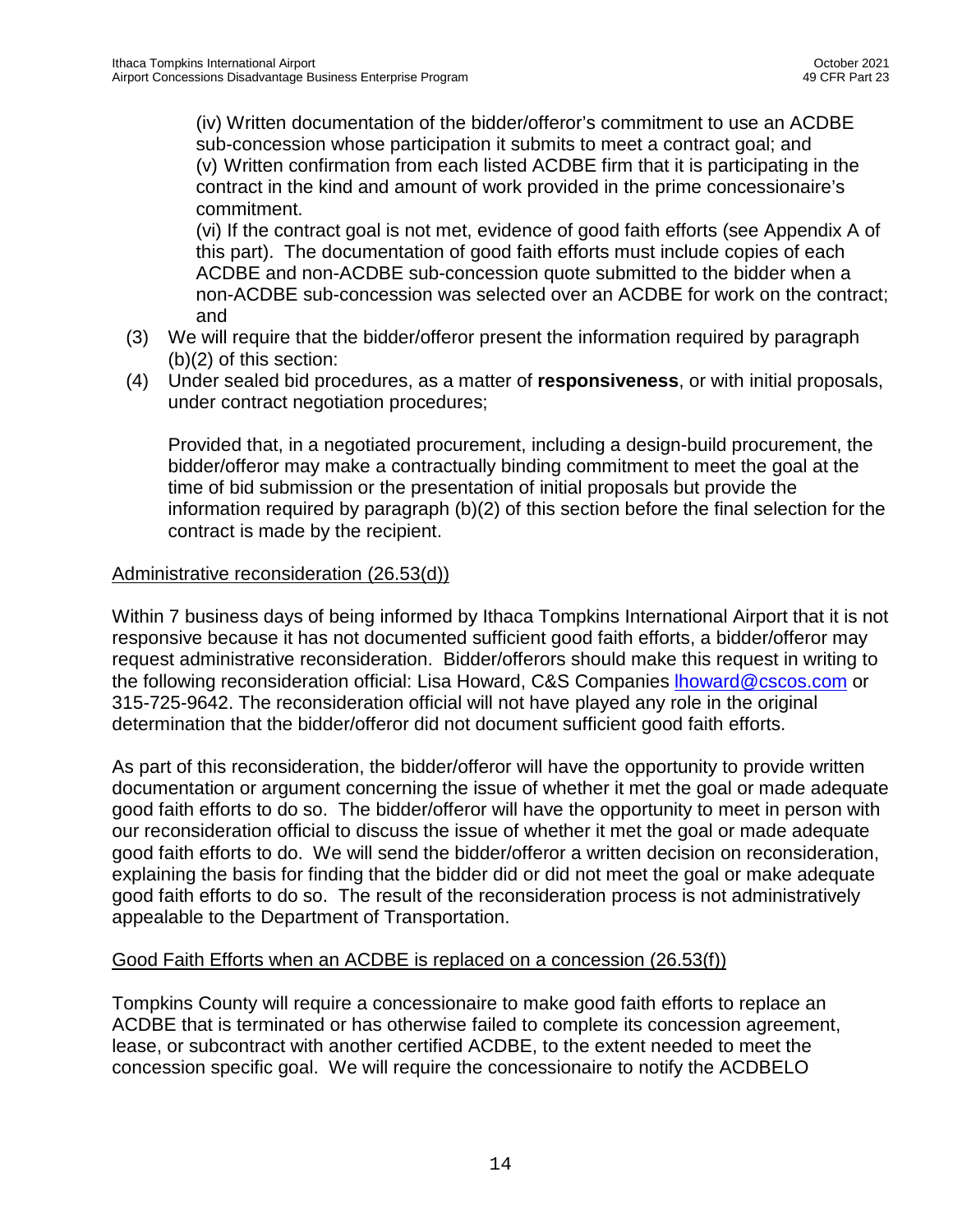immediately of the ACDBEs inability or unwillingness to perform and provide reasonable documentation.

In this situation, we will require the concessionaire to obtain our prior approval of the substitute ACDBE and to provide copies of new or amended subcontracts, or documentation of good faith efforts.

We will provide such written consent only if we agree, for reasons stated in our concurrence document, that the prime concession has good cause to terminate the ACDBE firm. For purposes of this paragraph, good cause includes the following circumstances:

- (1) The listed ACDBE sub-concession fails or refuses to execute a written contract;
- (2) The listed ACDBE sub-concession fails or refuses to perform the work of its subconcession in a way consistent with normal industry standards. Provided however, that good cause does not exist if the failure or refusal of the ACDBE subconcession to perform its work on the sub-concession results from the bad faith or discriminatory action of the prime contractor;
- (3) The listed ACDBE sub-concession fails or refuses to meet the prime concession's reasonable, non-discriminatory bond requirements.
- (4) The listed ACDBE sub-concession becomes bankrupt, insolvent, or exhibits credit unworthiness;
- (5) The listed ACDBE sub-concession is ineligible to work on public works projects because of suspension and debarment proceedings pursuant to 2 CFR Parts 180, 215 and 1,200 or applicable state law;
- (6) We have determined that the listed ACDBE subcontractor is not responsible;
- (7) The listed ACDBE sub-concession voluntarily withdraws from the project and provides to us written notice of its withdrawal;
- (8) The listed ACDBE is ineligible to receive ACDBE credit for the type of work required;
- (9) An ACDBE owner dies or becomes disabled with the result that the listed ACDBE concession is unable to complete its work on the contract;
- (10) Other documented good cause that we have determined compels the termination of the ACDBE sub-concession. Provided, that good cause does not exist if the prime concession seeks to terminate an ACDBE it relied upon to obtain the contract so that the prime concession can self-perform the work for which the ACDBE concession was engaged or so that the prime contractor can substitute another ACDBE or non-ACDBE concession after contract award.

Before transmitting to us its request to terminate and/or substitute an ACDBE sub-concession, the prime concession must give notice in writing to the ACDBE sub-concession, with a copy to us, of its intent to request to terminate and/or substitute, and the reason for the request.

The prime concession must give the ACDBE five days to respond to the prime concession's notice and advise us and the concessionaire of the reasons, if any, why it objects to the proposed termination of its sub-concession and why we should not approve the prime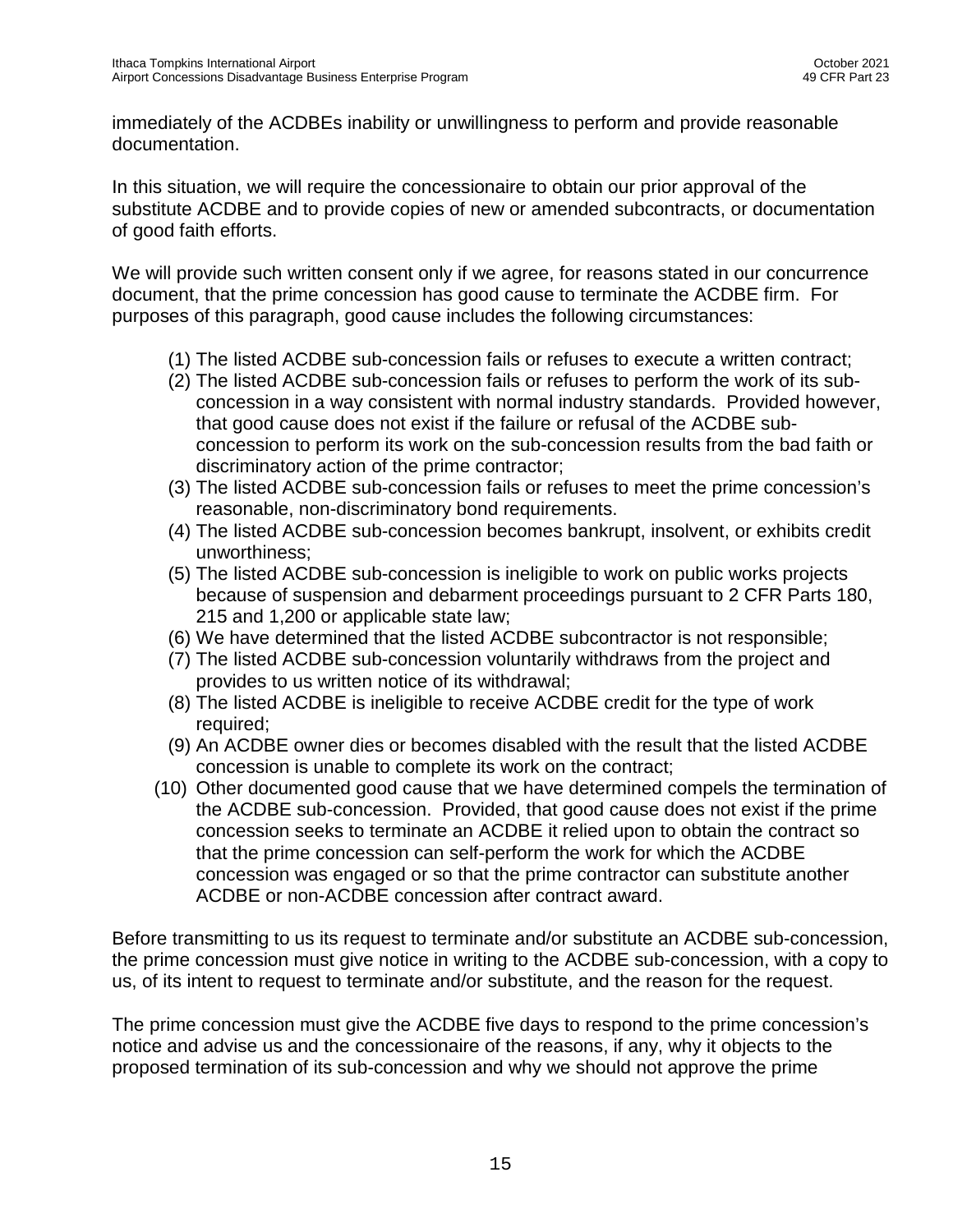concession's action. If required in a particular case as a matter of public necessity (*e.g.,*  safety), we may provide a response period shorter than five days.

Tompkins County will require a concessionaire to make good faith efforts to replace an ACDBE that is terminated or has otherwise failed to complete its work on a concession with another certified ACDBE. These good faith efforts shall be directed at finding another ACDBE to perform at least the same amount of work under the concession contract as the ACDBE that was terminated, to the extent needed to meet the concession contract goal that we established for the procurement. The good faith efforts shall be documented by the concessionaire. If we request documentation from the concessionaire under this provision, the concessionaire shall submit the documentation to us within 7 days, which may be extended for an additional 7 days if necessary at the request of the concessionaire, and the recipient shall provide a written determination to the concessionaire stating whether or not good faith efforts have been demonstrated.

We will include in each prime concession contract the contract clause required by § 26.13(b) stating that failure by the concessionaire to carry out the requirements of this part is a material breach of the contract and may result in the termination of the concession contract or such other remedies set forth in that section that we deem appropriate if the prime concessionaire fails to comply with the requirements of this section.

If the concessionaire fails or refuses to comply in the time specified, our contracting office will issue an order stopping all or part of payment/work until satisfactory action has been taken. If the concessionaire still fails to comply, the contracting officer may issue a termination for default proceeding.

#### Sample Proposal/Bid Specification:

The requirements of 49 CFR Part 23, regulations of the U.S. Department of Transportation, applies to this concession. It is the policy of Tompkins County to practice nondiscrimination based on race, color, sex, or national origin in the award or performance of this contract. All firms qualifying under this solicitation are encouraged to submit bids/proposals. Award of this concession will be conditioned upon satisfying the requirements of this proposal/bid specification. These requirements apply to all concessions firms and suppliers, including those who qualify as an ACDBE. An ACDBE concession specific goal of **\_\_\_\_** percent of *(annual gross receipts; value of leases and/or purchases of goods and services)* has been established for this concession. The concession firm shall make good faith efforts, as defined in Appendix A, 49 CFR Part 26 (Attachment 6), to meet the concession specific goal for ACDBE participation in the performance of this concession.

The concession firm will be required to submit the following information: (1) the names and addresses of ACDBE firms and suppliers that will participate in the concession, (2) A description of the work that each ACDBE will perform; (3) The dollar amount of the participation of each ACDBE firm participating; (4) Written and signed documentation of commitment to use a ACDBE whose participation it submits to meet a contract goal; (5) Written and signed confirmation from the ACDBE that it is participating in the concession as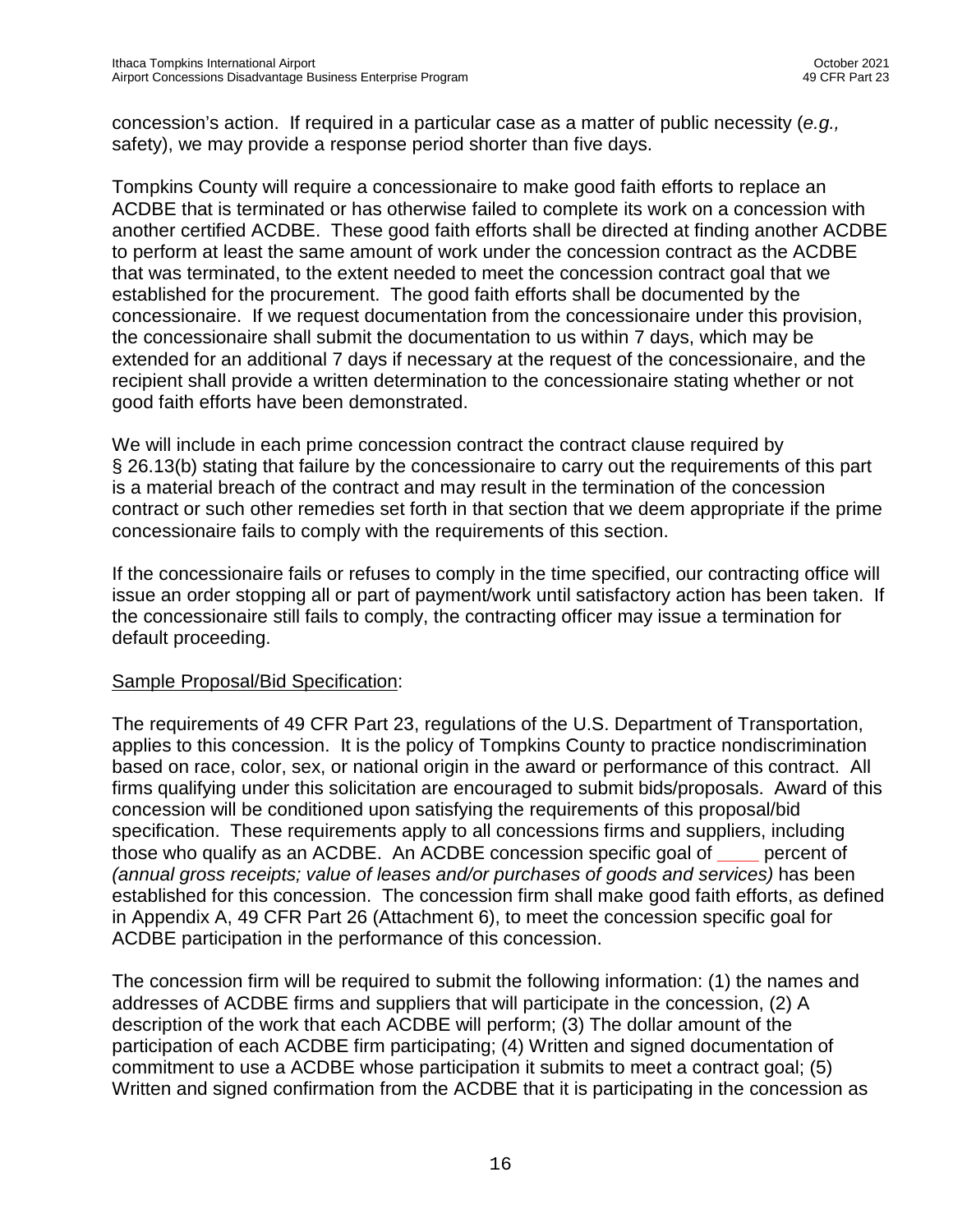provided in the prime concessionaire's commitment; and (6) If the contract goal is not met, evidence of good faith efforts.

# **Section 23.53 Counting ACDBE Participation for Car Rental Goals**

We will count ACDBE participation toward overall goals other than car rental as provided in 49 CFR 23.53.

## **Section 23.55 Counting ACDBE Participation for Concessions Other than Car Rentals**

We will count ACDBE participation toward overall goals other than car rental as provided in 49 CFR 23.55.

**Section 23.57** (b) **Goal shortfall accountability**. If the awards and commitments on our Uniform Report of ACDBE Participation (found in Appendix A to this Part) at the end of any fiscal year are less than the overall goal applicable to that fiscal year, we will:

- (1) Analyze in detail the reasons for the difference between the overall goal and our awards and commitments in that fiscal year;
- (2) Establish specific steps and milestones to correct the problems we have identified in our analysis to enable us to fully meet our goal for the new fiscal year;
- (3) The County will prepare, within 90 days of the end of the fiscal year, the analysis and corrective actions developed under paragraph (C) (1) and (2) of this section. We will retain a copy of this analysis and corrective actions in our records for a minimum of three years, and will make it available to the FAA Office of Civil Rights upon request.

## **Section 23.61 Quotas or Set-asides**

We will not use quotas or set-asides as a means of obtaining ACDBE participation.

# **SUBPART E – OTHER PROVISIONS**

## **Section 23.71 Existing Agreements**

We will assess potential for ACDBE participation when an extension or option to renew an existing agreement is exercised, or when a material amendment is made. We will use any means authorized by part 23 to obtain a modified amount of ACDBE participation in the renewed or amended agreement.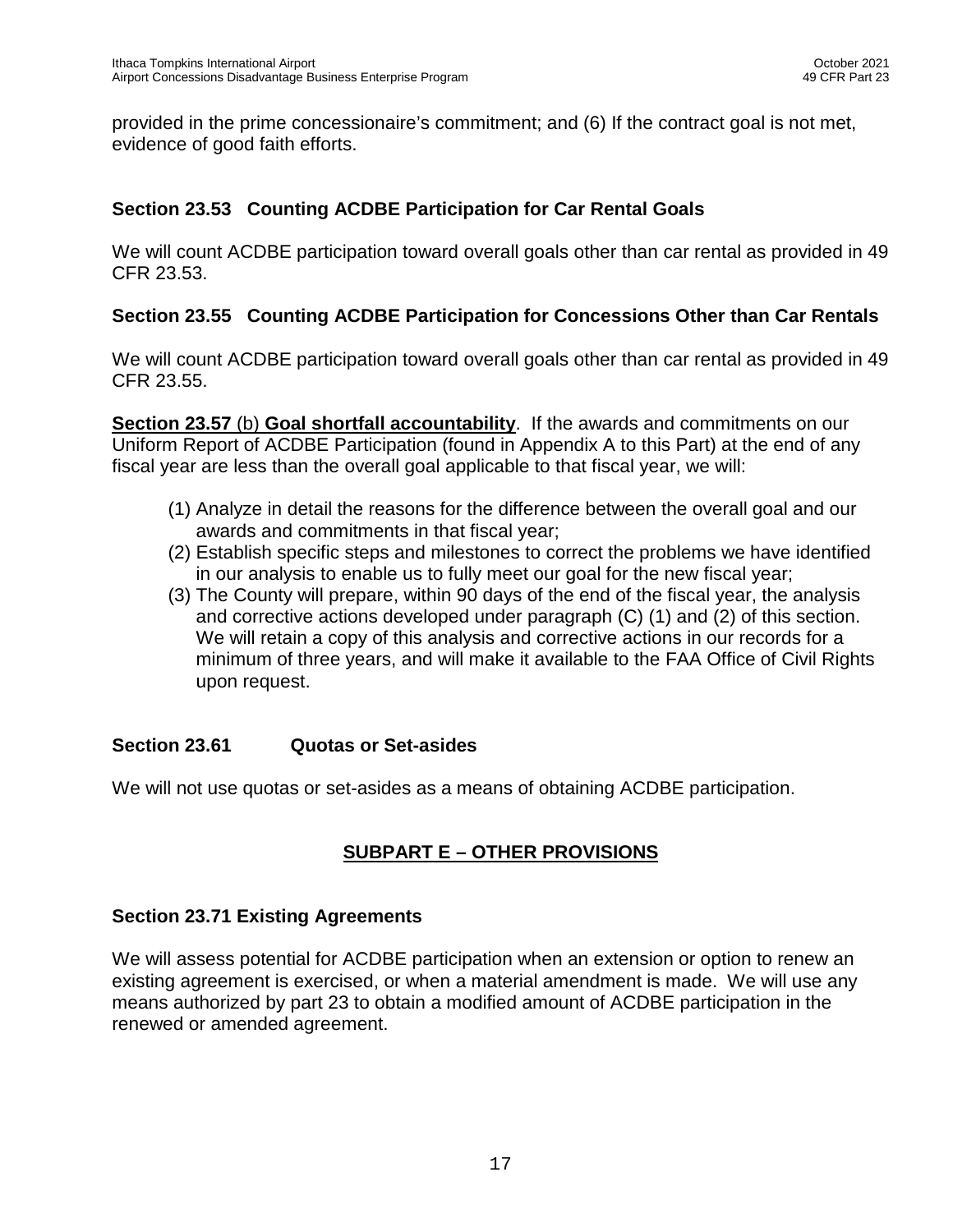## **Section 23.75 Long-Term Exclusive Agreements**

We will not enter into a long-term and exclusive agreements for concessions without prior approval of the FAA Regional Civil Rights Office. We understand that a "long-term" agreement is one having a term of longer than 5 years. We understand that an "exclusive" agreement is one in which an entire category of a particular business opportunity is limited to a single business entity. If special, local circumstances exist that make it important to enter into a long-term and exclusive agreement, we will submit detailed information to the FAA Regional Civil Rights Office for review and approval.

#### **Section** *23.79* **Geographic Preferences**

We will not use a "local geographic preference", i.e., any requirement that gives an ACDBE located in one place (Ithaca) an advantage over ACDBEs from other places in obtaining business as, or with, a concession at your airport**.**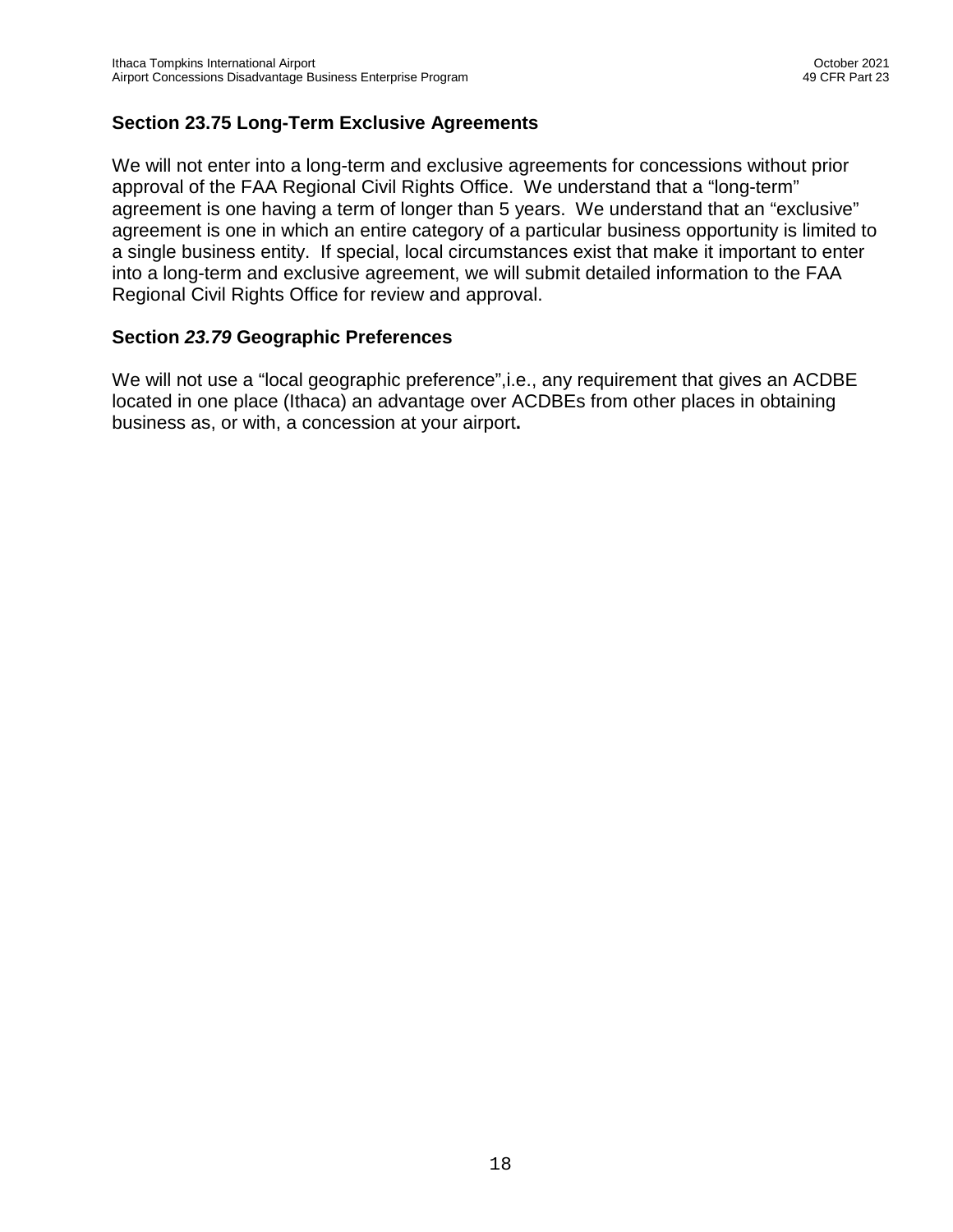# **ATTACHMENTS**

| Attachment 1  | <b>Organizational Chart</b>                                          |
|---------------|----------------------------------------------------------------------|
| Attachment 2  | DBE/ACDBE Directory (or website link)                                |
| Attachment 3  | Monitoring and Enforcement Mechanisms                                |
| Attachment 4  | Airport Concessions Report, Report of Certified ACDBE Firms          |
| Attachment 5  | Overall Goal for Concessions other than Car Rental Calculation,      |
|               | Consultation, Breakout of Estimated Race-Neutral & Race-Conscious    |
|               | Participation                                                        |
| Attachment 6  | Overall Goals for Car Rentals Calculation, Consultation, Breakout of |
|               | <b>Estimated Race-Neutral &amp; Race- Conscious Participation</b>    |
| Attachment 7  | Form 1 & 2 for Demonstration of Good Faith Efforts                   |
| Attachment 8  | <b>Certification Application Forms</b>                               |
| Attachment 9  | <b>State's UCP Agreement</b>                                         |
| Attachment 10 | Regulations: 49 CFR Part 23                                          |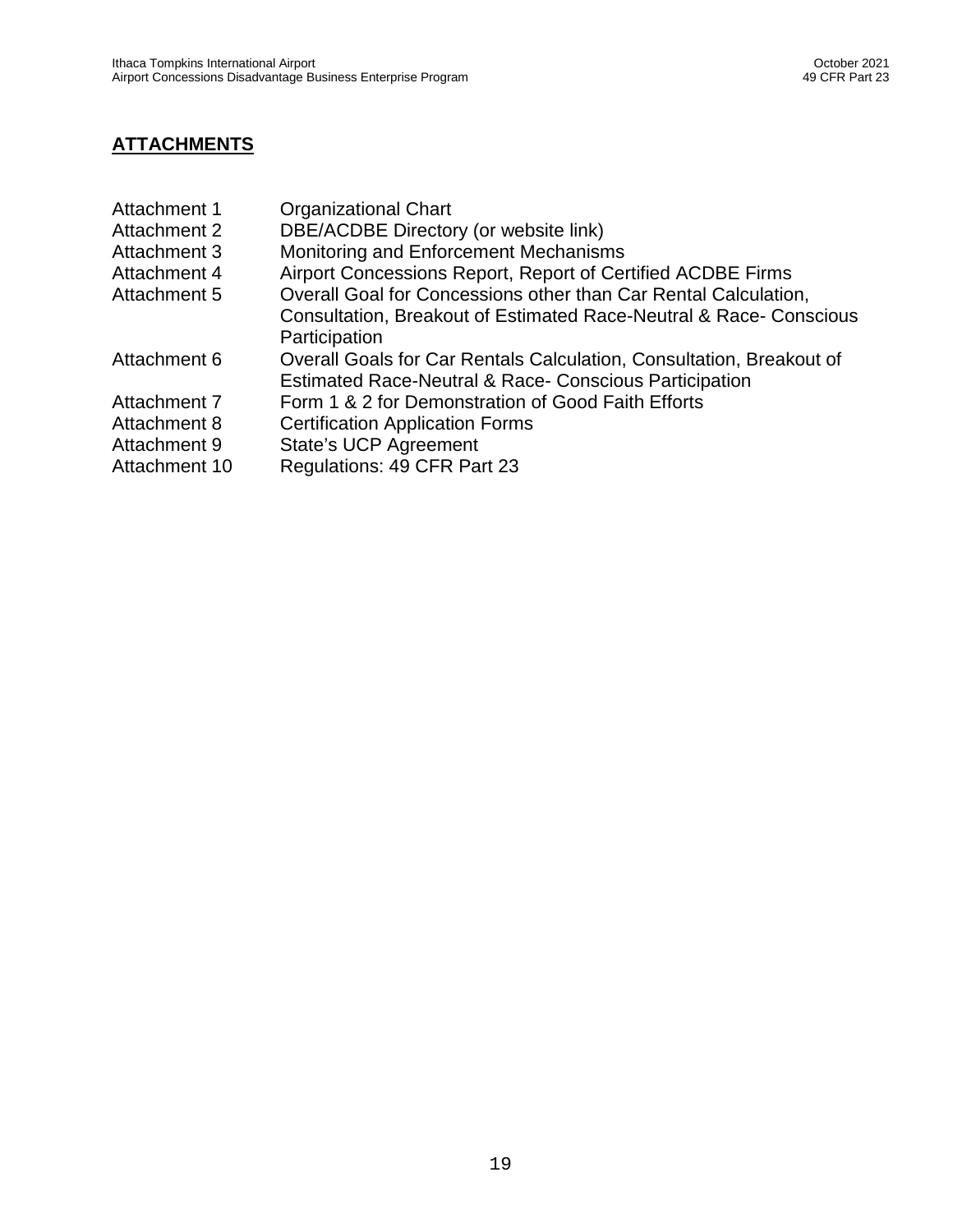# **Organizational Chart**

Tompkins County Organization Chart

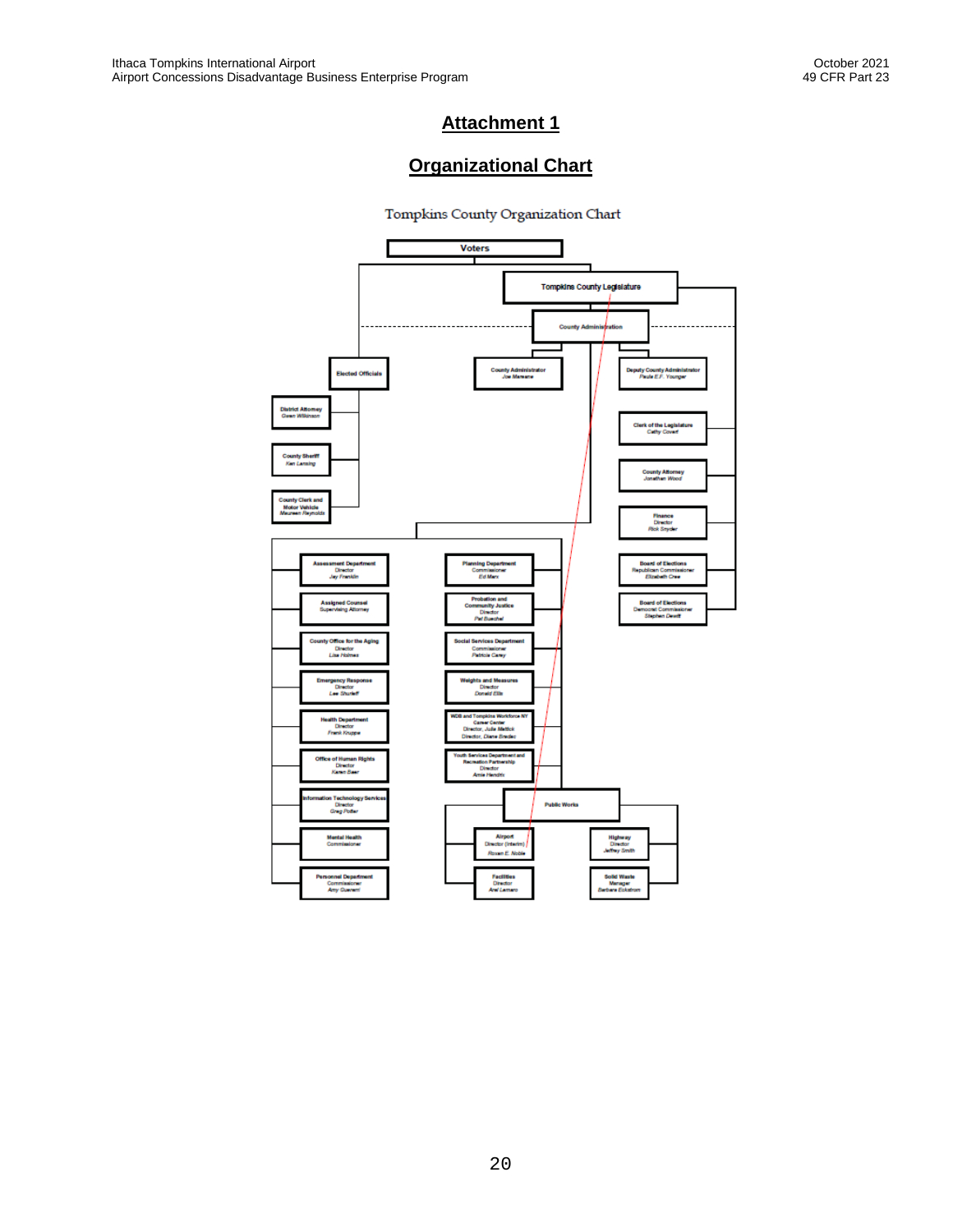**New York State DBE Directory <https://nysucp.newnycontracts.com/>**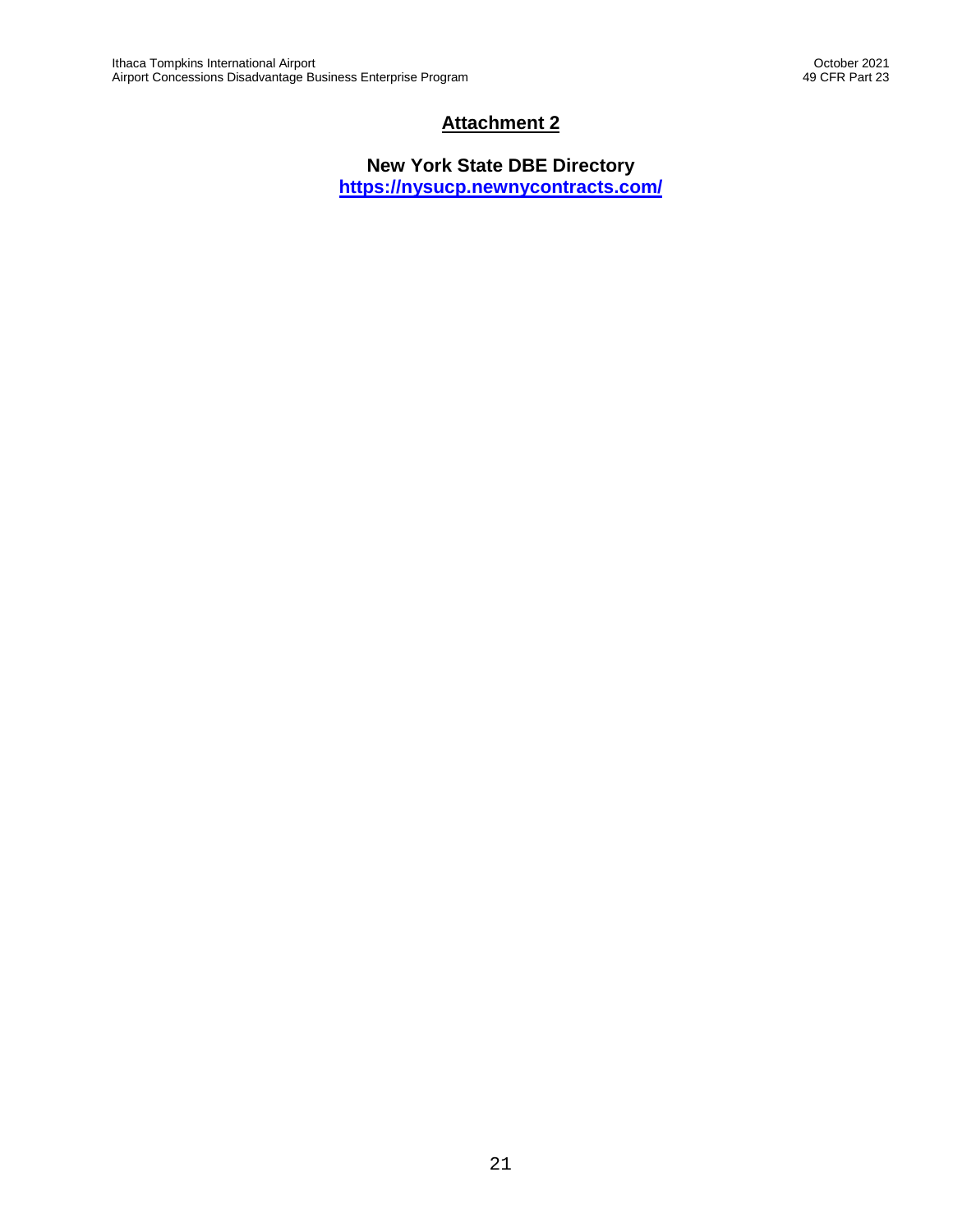#### **Sample Monitoring and Enforcement Mechanisms**

Tompkins County has several remedies available to enforce the ACDBE requirements contained in its contracts, including, but not limited to, the following:

- 1. Breach of contract action, pursuant to the terms of the contract;
- 2. Breach of contract action, pursuant to New York *State Code,* and

In addition, the federal government has available several enforcement mechanisms that it may apply to firms participating in the ACDBE problem, including, but not limited to, the following:

- 1. Suspension or debarment proceedings pursuant to 49 CFR part 23 and 2 CFR parts 180 and 1200
- 2. Enforcement action pursuant to 49 CFR part 31; and
- 3. Prosecution pursuant to 18 USC 1001.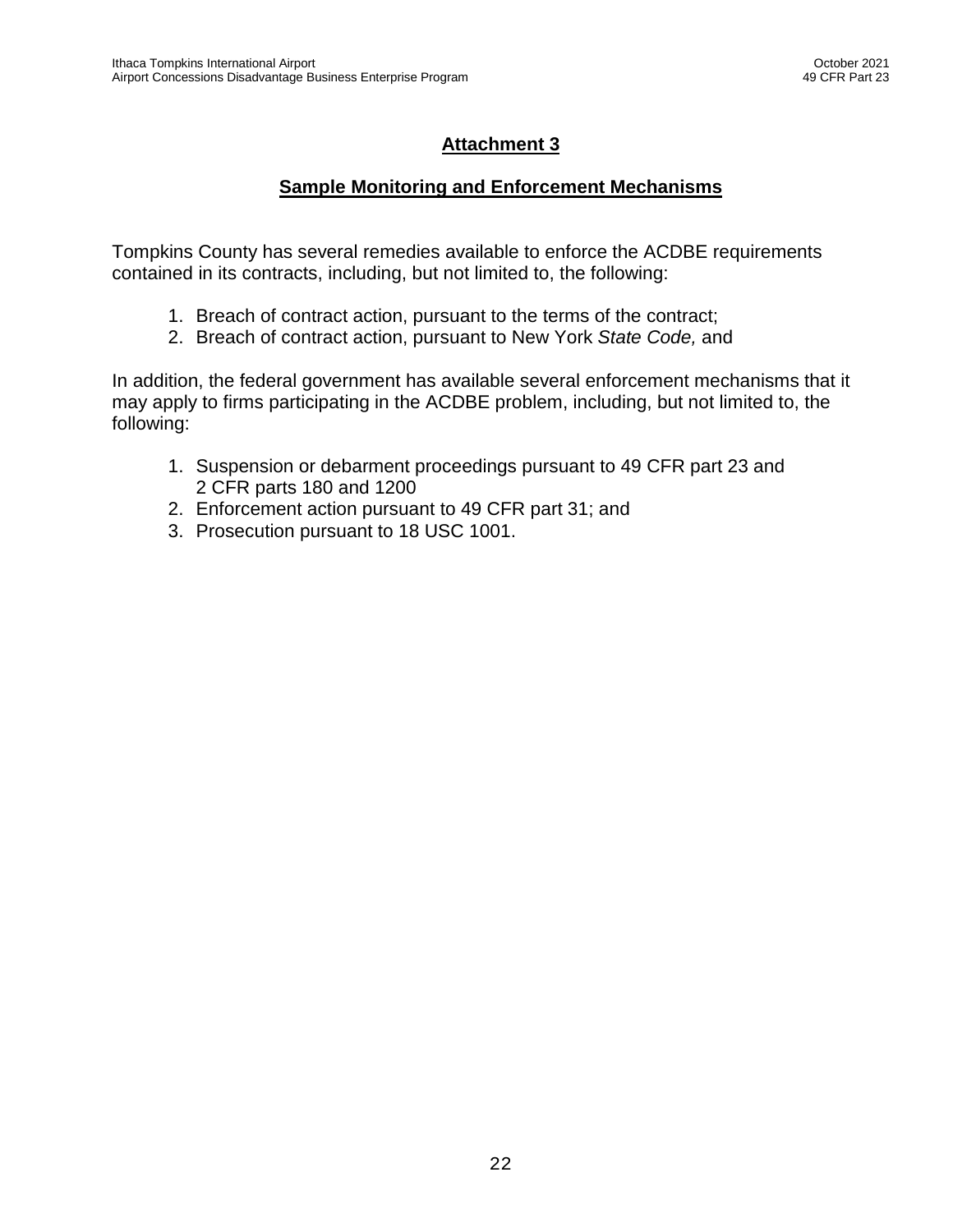# **Report for Airport Concessions: Car Rentals**

In accordance with 49 CFR Part 23, Airport Concession Disadvantage Business Enterprise (ACDBE) Program, the airport is required to monitor and report all concession activity at the airport, including any ACDBE (Airport Concession Disadvantaged Business Enterprise) participation. Please complete this form, along with the ACDBE Firms report, and return to the attention of the Airport Manager (airport@Flylthaca.com) by: January 1, **2019.**

Name of Airport: Ithaca Tompkins Regional Airport

City/State/Zip: Ithaca, NY 14850

**Name of Car Rental Company: We are also constant of Car Rental Company:** Report period: **10/1/2017 - 9/30/2018**

☐ Semi-Annual (July 1) ☐ Annual (January 1)

#### **Required information:**

\_\_\_\_\_\_\_\_\_\_\_\_\_\_\_\_\_

| Total sales generated for period above: \$ |
|--------------------------------------------|
|--------------------------------------------|

**Goods and Services:** refers to goods and services purchased (see list of examples on second page)

A. Total (\$) goods and services *purchased* during the period above: \_\_\_\_\_\_\_\_\_\_\_\_\_\_\_\_\_\_\_\_\_\_\_\_\_\_

- B. Total number (#) of vendor's that goods and services were purchased from:
- C. Total (\$) goods and services *purchased* from ACDBE's (included in A):
- D. Total (#) of vendor's that goods and services purchased were from ACDBE's (included in B):

| Sub-Concessions: is a firm that has a sublease or other agreement with a prime concessionaire, rather than |
|------------------------------------------------------------------------------------------------------------|
| with the airport itself, to operate a concession at the airport                                            |

A. Total (\$) Sub-concessions During the period above: \$

B. Total Number (#) of Sub-concessions during the period above:

- C. Total (\$) ACDBE Sub-Concessions during the period above (included in A): \$
- D. Total (#) ACDBE Sub-Concessions during the period above (Included in B):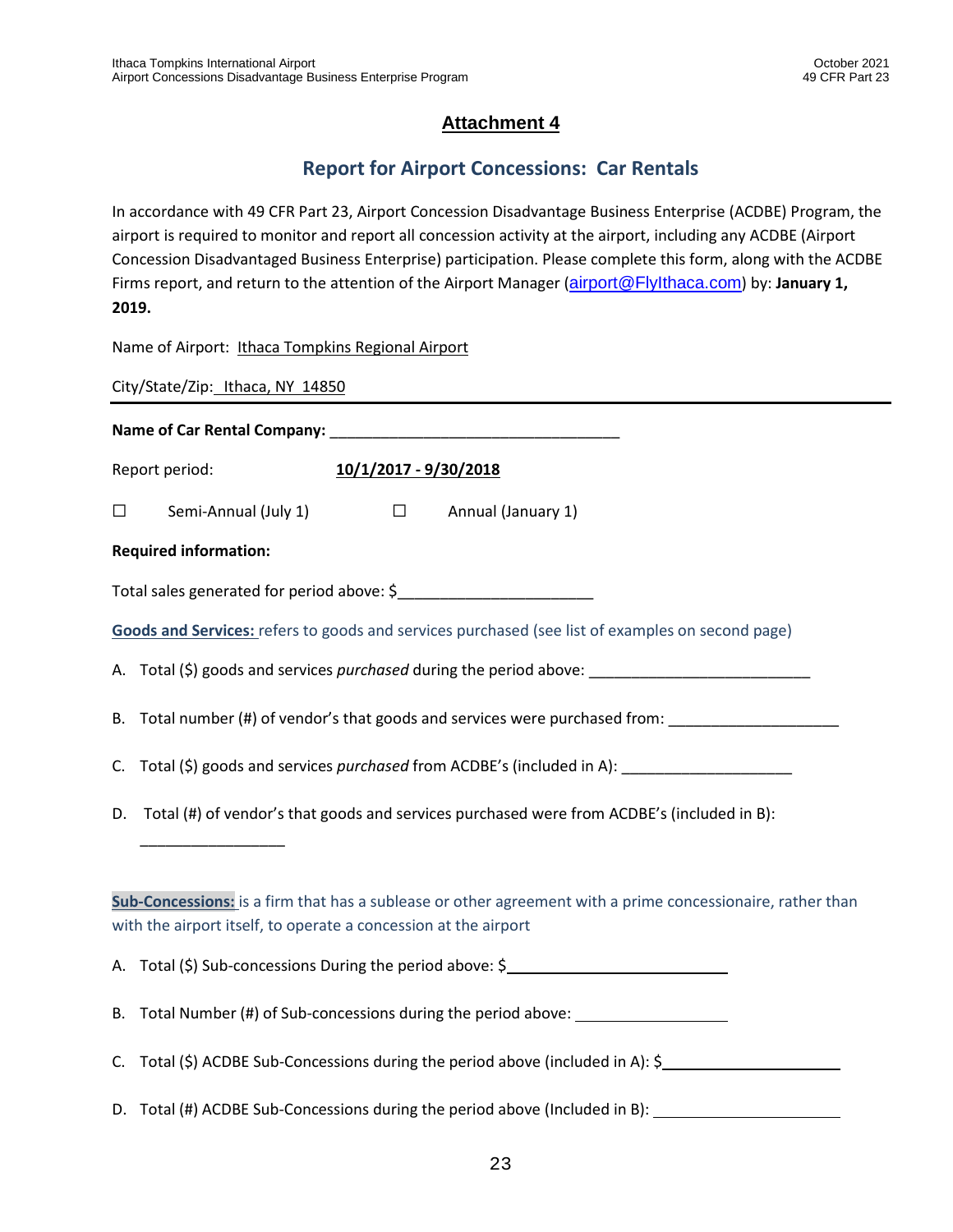#### Examples of goods and services:

- 
- Oil Change Services Security Services
- 
- Office Supplies **Access 12 Contact 12 Contact 12 Contact 12 Contact 12 Contact 2 Contact 2 Contact 2 Contact 2 Contact 2 Contact 2 Contact 2 Contact 2 Contact 2 Contact 2 Contact 2 Contact 2 Contact 2 Contact 2 Contact 2**
- Janitorial Services Car Wash Services
- 
- Auto Repair Services
- Key Blanks **Auto Part Supplies** 
	-
- Insurance **Acceleration Contract Contract Contract Contract Contract Contract Contract Contract Contract Contract Contract Contract Contract Contract Contract Contract Contract Contract Contract Contract Contract Contrac** 
	-
	-
- Tires  **Landscaping Services**

*Reminder: Please complete the required ACDBE Firms Report for all Certified ACDBE's that you have reported above (C & D under goods and services).*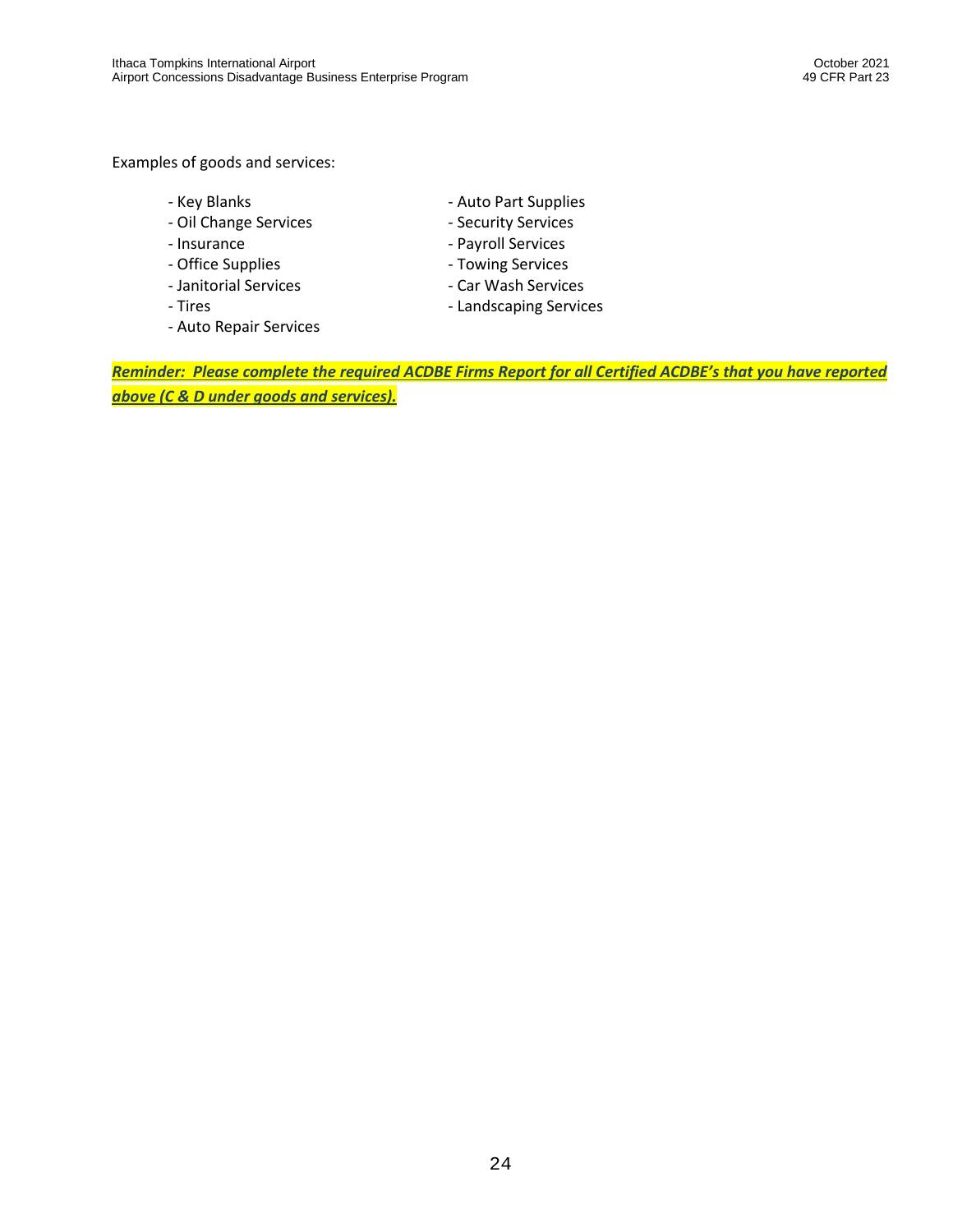#### **REPORT OF CERTIFIED ACDBE FIRMS (CONCESSIONAIRES/SUBCONCESSIONAIRES/ SUPPLIERS/MANAGEMENT CONTRACTORS - COUNTED TOWARD GOALS)**

|                               |                 | Name of Airport: Ithaca Tompkins Regional Airport                                 |                   |                                                                                          |                       |                                                                  |
|-------------------------------|-----------------|-----------------------------------------------------------------------------------|-------------------|------------------------------------------------------------------------------------------|-----------------------|------------------------------------------------------------------|
|                               |                 |                                                                                   |                   |                                                                                          |                       |                                                                  |
|                               |                 |                                                                                   |                   |                                                                                          |                       |                                                                  |
|                               |                 |                                                                                   |                   |                                                                                          |                       |                                                                  |
|                               |                 |                                                                                   |                   |                                                                                          |                       |                                                                  |
| Date:                         |                 | <u> 1989 - Johann Stoff, amerikansk politiker (d. 1989)</u>                       |                   |                                                                                          |                       |                                                                  |
|                               |                 | If no ACDBE firm participated, write "NONE" below.                                |                   | List below each ACDBE that participated in a concession during the preceding fiscal year |                       |                                                                  |
| П<br>Semi-Annual              |                 | the control of the control of the<br>Annual                                       |                   |                                                                                          |                       |                                                                  |
|                               |                 |                                                                                   |                   |                                                                                          |                       |                                                                  |
|                               |                 |                                                                                   |                   |                                                                                          |                       |                                                                  |
|                               |                 |                                                                                   |                   |                                                                                          |                       |                                                                  |
|                               |                 |                                                                                   |                   |                                                                                          |                       |                                                                  |
| Concession Type:              | $\Box$          | $\Box$ Concessionaire<br>Joint Venture Partner                                    |                   | $\Box$ Sub concessionaire<br>$\Box$ Management Contract                                  | ⊔                     | $\square$ Supplier<br>Other                                      |
| <b>Business Type:</b>         |                 |                                                                                   |                   |                                                                                          |                       |                                                                  |
| Non Car Rental:               | $\Box$<br>П     | $\Box$ News & Gifts<br>$\Box$ ATM<br>Jewelry<br>Insurance                         | $\Box$<br>$\perp$ | $\Box$ Food & Beverage<br>Vending<br>Accessories<br>$\Box$ Parking Management            | ⊔<br>⊔<br>$\Box$<br>⊔ | Wireless Services<br>Luggage Carts<br>Janitorial<br><b>OTHER</b> |
| Car Rental:                   | ⊔               | $\Box$ Insurance<br>Gas / Oil                                                     | П<br>⊔            | Uniform<br>Office Supplies                                                               | ⊔                     | $\Box$ Vending<br><b>OTHER</b>                                   |
|                               |                 | Estimated gross receipts for this reporting period: \$___________________________ |                   |                                                                                          |                       |                                                                  |
| Type of Disadvantage Group:   |                 |                                                                                   |                   |                                                                                          |                       |                                                                  |
| $\Box$ Black                  | $\Box$ Hispanic | $\Box$ Native American                                                            |                   |                                                                                          |                       | Asian-Indian American                                            |
| $\Box$ Asian-Pacific American |                 | □ Non-Minority Woman                                                              |                   | $\Box$ Other Disadvantaged                                                               |                       |                                                                  |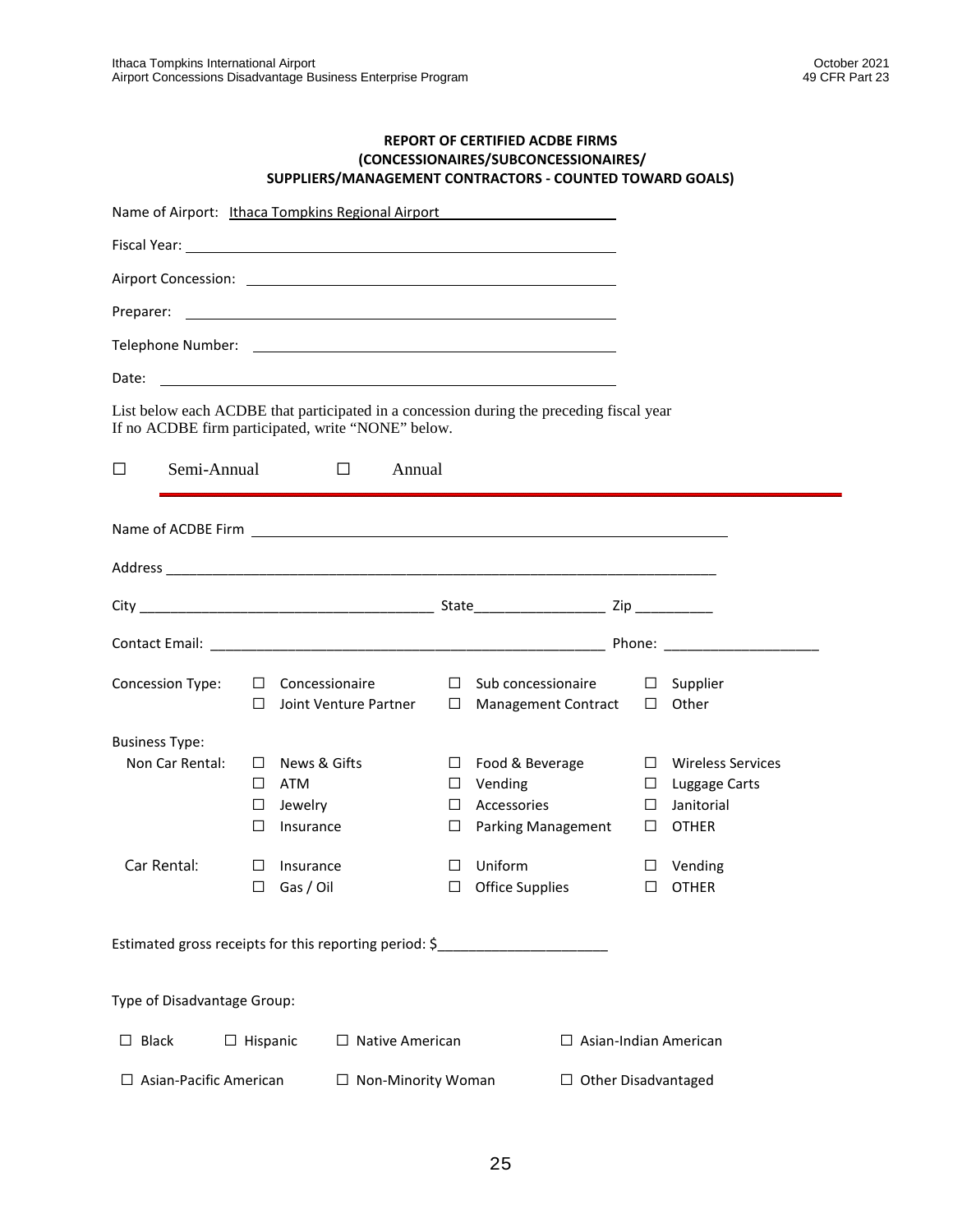| Concession Type:              | $\mathsf{L}$                     | $\Box$ Concessionaire                       | Joint Venture Partner     | $\Box$<br>$\Box$                | Sub concessionaire $\Box$ Supplier<br><b>Management Contract</b>                  | $\Box$                               | Other                                                                   |
|-------------------------------|----------------------------------|---------------------------------------------|---------------------------|---------------------------------|-----------------------------------------------------------------------------------|--------------------------------------|-------------------------------------------------------------------------|
| <b>Business Type:</b>         |                                  |                                             |                           |                                 |                                                                                   |                                      |                                                                         |
| Non Car Rental:               | $\perp$<br>$\Box$<br>$\Box$<br>П | News & Gifts<br>ATM<br>Jewelry<br>Insurance |                           | $\Box$<br>⊔<br>$\Box$<br>$\Box$ | Food & Beverage<br>Vending<br>Accessories<br>Parking Management                   | $\Box$<br>$\Box$<br>$\Box$<br>$\Box$ | <b>Wireless Services</b><br>Luggage Carts<br>Janitorial<br><b>OTHER</b> |
| Car Rental:                   | $\perp$<br>□                     | Insurance<br>Gas / Oil                      |                           | П<br>□                          | Uniform<br><b>Office Supplies</b>                                                 | $\Box$<br>□                          | Vending<br><b>OTHER</b>                                                 |
|                               |                                  |                                             |                           |                                 | Estimated gross receipts for this reporting period: \$___________________________ |                                      |                                                                         |
| Type of Disadvantage Group:   |                                  |                                             |                           |                                 |                                                                                   |                                      |                                                                         |
| Black<br>□                    | $\Box$ Hispanic                  |                                             | $\Box$ Native American    |                                 |                                                                                   |                                      | $\Box$ Asian-Indian American                                            |
| $\Box$ Asian-Pacific American |                                  |                                             | $\Box$ Non-Minority Woman |                                 |                                                                                   | $\Box$ Other Disadvantaged           |                                                                         |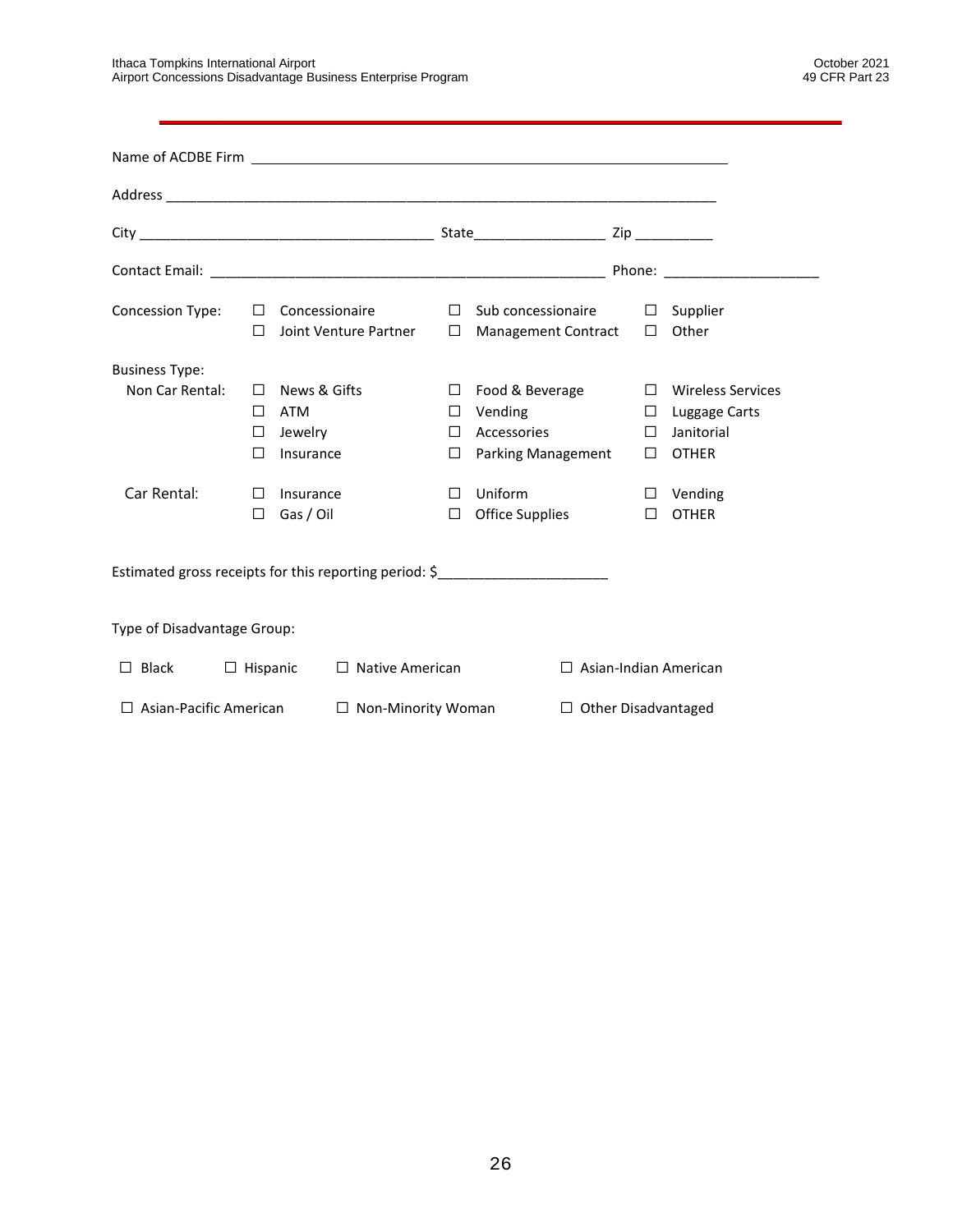# **Report for Airport Concessions: Non-Car Rentals**

In accordance with 49 CFR Part 23, Airport Concession Disadvantage Business Enterprise (ACDBE) Program, the airport is required to monitor and report all concession activity at the airport, including any ACDBE (Airport Concession Disadvantaged Business Enterprise) participation. Please complete this form, along with the ACDBE Firms report, and return to the attention of the Airport Manager ([airport@FlyIthaca.com](mailto:airport@FlyIthaca.com)) by: **January 1, 2019.**

Name of Airport: Ithaca Tompkins Regional Airport

City/State/Zip: Ithaca, NY 14850 Name of Concessionaire: \_\_\_\_\_\_\_\_\_\_\_\_\_\_\_\_\_\_\_\_\_\_\_\_\_\_\_\_\_\_\_\_\_ Report period: **10/1/2017 - 9/30/2018** ☐ Semi-Annual (July 1) ☐ Annual (January 1) **Required information:** Estimate Gross Receipts for period above: \$\_\_\_\_\_\_\_\_\_\_\_\_\_\_\_\_\_\_\_\_\_\_\_ **Sub-Concessions:** E. Total (\$) Sub-concessions During the period above: \$ F. Total Number (#) of Sub-concessions during the period above: \_\_\_\_\_\_\_\_\_\_\_\_\_\_\_\_ G. Total (\$) ACDBE Sub-Concessions during the period above (included in A): \$ H. Total (#) ACDBE Sub-Concessions during the period above (Included in B): I. From C, total (\$) and D, total (#) ACDBE Sub-Concessions from: Race-Conscious (*Race-conscious* means a measure or program that is focused specifically on assisting only ACDBEs, including women-owned ACDBEs. For the purposes of this part, race-conscious measures include gender-conscious measures*.)*

\$ \_\_\_\_\_\_\_\_\_\_\_\_\_\_\_\_\_ and #\_\_\_\_\_\_\_\_\_\_\_\_\_\_\_\_

Race-Neutral *(Race-neutral* means a measure or program that is, or can be, used to assist all small businesses, without making distinctions or classifications on the basis of race or gender.*)* \$\_\_\_\_\_\_\_\_\_\_\_\_\_\_\_\_\_\_ and #\_\_\_\_\_\_\_\_\_\_\_\_\_\_\_\_\_\_\_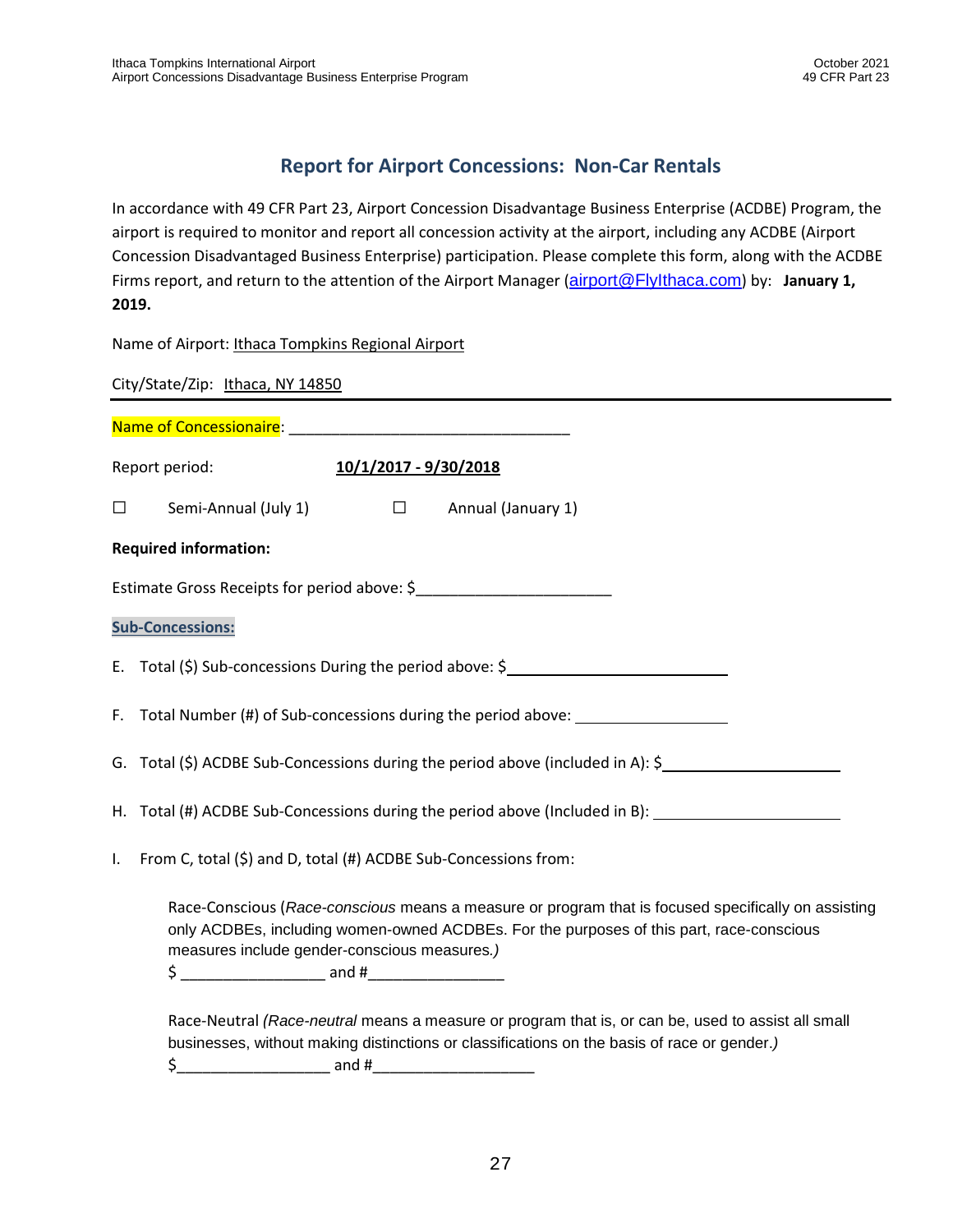#### **Management Contracts:**

A. Total (\$) Management Contracts During the period above: \$

B. Total Number (#) of Management Contracts during the period above:

- C. Total (\$) ACDBE Management Contracts during the period above (included in A): \$
- D. Total (#) ACDBE Management Contracts during the period above (Included in B):
- E. From C, total (\$) and D, total (#) ACDBE Management Contracts from:

Race-Conscious (*Race-conscious* means a measure or program that is focused specifically on assisting only ACDBEs, including women-owned ACDBEs. For the purposes of this part, race-conscious measures include gender-conscious measures*.)*

\$ \_\_\_\_\_\_\_\_\_\_\_\_\_\_\_\_\_ and #\_\_\_\_\_\_\_\_\_\_\_\_\_\_\_\_

Race-Neutral *(Race-neutral* means a measure or program that is, or can be, used to assist all small businesses, without making distinctions or classifications on the basis of race or gender.*)*

 $\zeta$  and #

#### **Goods and Services:**

\_\_\_\_\_\_\_\_\_\_\_\_\_\_\_\_\_

A. Total (\$) goods and services *purchased* during the period above: \$

B. Total number (#) of vendor's that goods and services were purchased from:

- C. Total (\$) goods and services *purchased* from ACDBE's (included in A): \$
- D. Total (#) of vendor's that goods and services purchased were from ACDBE's (included in B):
- E. From C, total (\$) and D, total (#) ACDBE goods and services purchased from:

Race-Conscious (*Race-conscious* means a measure or program that is focused specifically on assisting only ACDBEs, including women-owned ACDBEs. For the purposes of this part, race-conscious measures include gender-conscious measures*.)*

\$ \_\_\_\_\_\_\_\_\_\_\_\_\_\_\_\_\_ and #\_\_\_\_\_\_\_\_\_\_\_\_\_\_\_\_

Race-Neutral *(Race-neutral* means a measure or program that is, or can be, used to assist all small businesses, without making distinctions or classifications on the basis of race or gender*.)*

 $\uparrow$  and #

*Reminder: Please complete the required ACDBE Firms Report for all Certified ACDBE's that you have reported above.*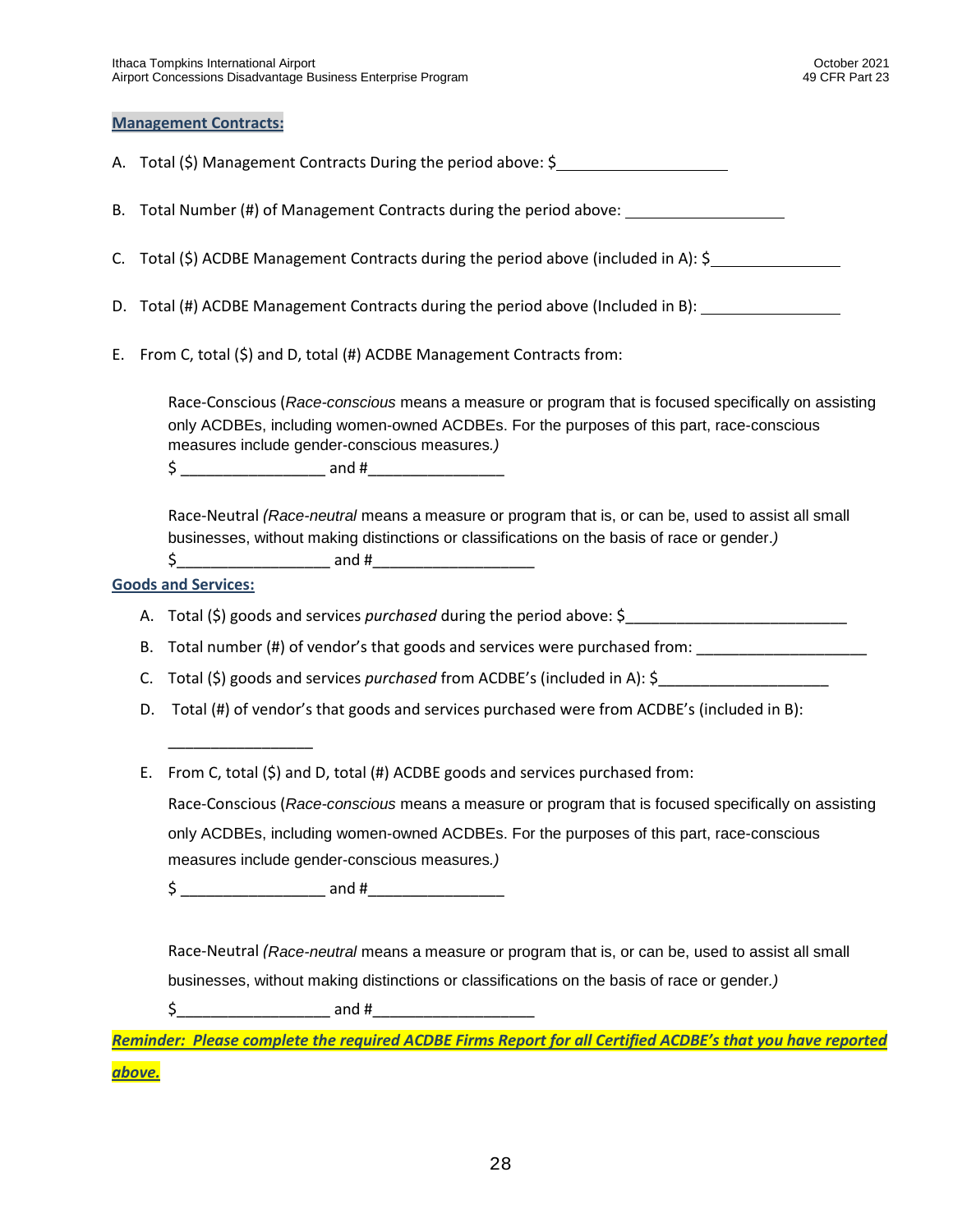#### **Section 23.45: Overall Goal Calculation for Concessions Other Than Car Rentals**

#### **Amount of Goal** *\$56,095*

| <b>Name of Recipient:</b> | <b>Tompkins County</b>             |
|---------------------------|------------------------------------|
|                           | Ithaca – Tompkins Regional Airport |

**Goal Period**: FY-2020-2021-2022 – October 1, 2019 through September 30, 2022

#### **Overall Three-Year Goal**:

*1.80%, to be accomplished through* 0.00% RC and 1.80% RN

#### **Methodology used to Calculate Overall Goal:**

The Airport in conducting this goal-setting process is determining the extent, if any, to which the firms in the market area have suffered discrimination or its effects in connection with concession opportunities and related business opportunities.

#### **Market Area**

The market area is the geographical area in which the substantial majority of firms which seek to do concessions business with the airport are located and in which the firms which receive the substantial majority of concessions-related revenues are located.

Tompkins County has determined that its market area is New York.

#### **Base of Goal**

To calculate the base of the goal Ithaca Tompkins International Airport considered the previous 3 years of gross concession receipts and the projected potential concession revenue (gross receipts) three years into the future including upcoming new opportunities.

#### **Gross Receipts for Previous 3 Years - Non-Car Rental Concessions**

| Fiscal<br>Year | <b>Non-Car Concessions Revenue</b><br>(Gross Receipts) |
|----------------|--------------------------------------------------------|
|                |                                                        |
| 2016           | \$185,198                                              |
| 2017           | \$506,988                                              |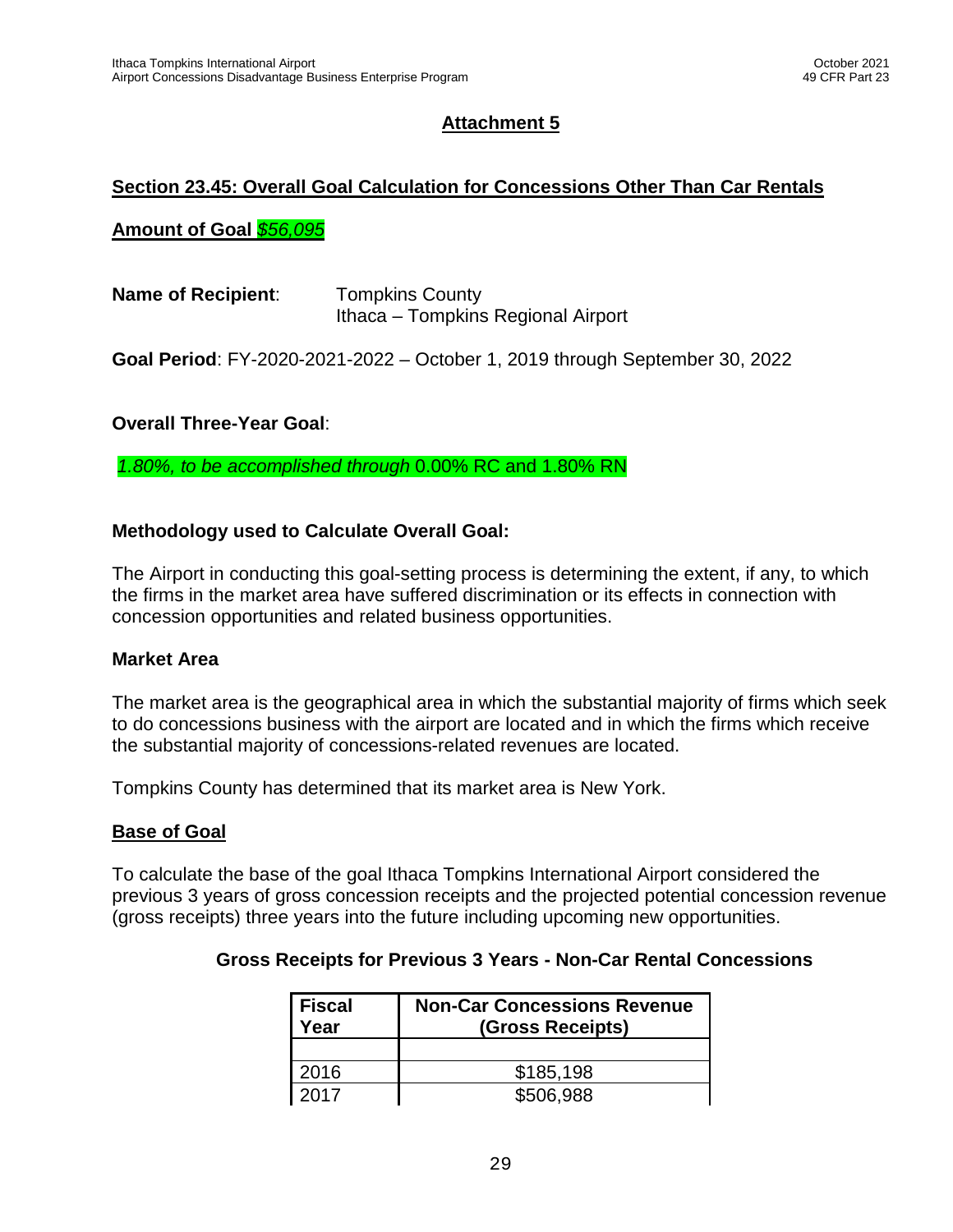| 2018 | \$896,634 |
|------|-----------|
|      |           |

Tompkins County estimates that revenues to existing concessions will grow by 5% over the next three years due to inflation and increased passenger traffic.

 $(2018)$  \$896,634 + 5% (\$44,832) = \$ 941,466

 $(2019)$  \$ 941,466 + 5% (\$47,073) = \$ 988,539  $(2020)$  \$ 988,539 + 5% (\$49,427) = \$1,037,966  $(2021)$  \$1,037,966 = 5% (\$51,898) = \$1,089,864

 $$988,539 + $1,037,966 + $1,089,864 = $3,116,369$  is the recipient's base of the goal for noncar rental concessions.

The concession opportunities anticipated during this goal period are:

Food and Beverage, Advertising, ATM, and Vending with estimated gross receipts of \$3,116,369.

The following are not included in the total gross receipts for concessions: (a) the gross receipts of car rental operations, (b) the dollar amount of a management contract or subcontract with a non-ACDBE, (c) the gross receipts of business activities to which a management contract or subcontract with a non-ACDBE pertains, and (d) any portion of a firm's estimated gross receipts that will not be generated from a concession.

If a new concession opportunity arises prior to the end of this goal period and the estimated average of annual gross revenues are anticipated to be \$200,000 or greater, Tompkins County will submit to the FAA an appropriate adjustment to the overall goal. This will be submitted to FAA for approval no later than 90 days before issuing the solicitation for the new concession opportunity. (23.45(i)).

#### **Methodology used to Calculate Overall Goal**

#### Goods and Services

We can meet the percentage goal by including the purchase from ACDBEs of goods and services used in businesses conducted at the airport. We, and the businesses at the airport, shall make good faith efforts to explore all available options to achieve, to the maximum extent practicable, compliance with the goal through direct ownership arrangements, including joint ventures and franchises. The dollar value from purchases of goods and services from ACDBEs may be added to the numerator, and the dollar value from purchases of goods and services from all firms (ACDBEs and non-ACDBEs) may be added to the denominator.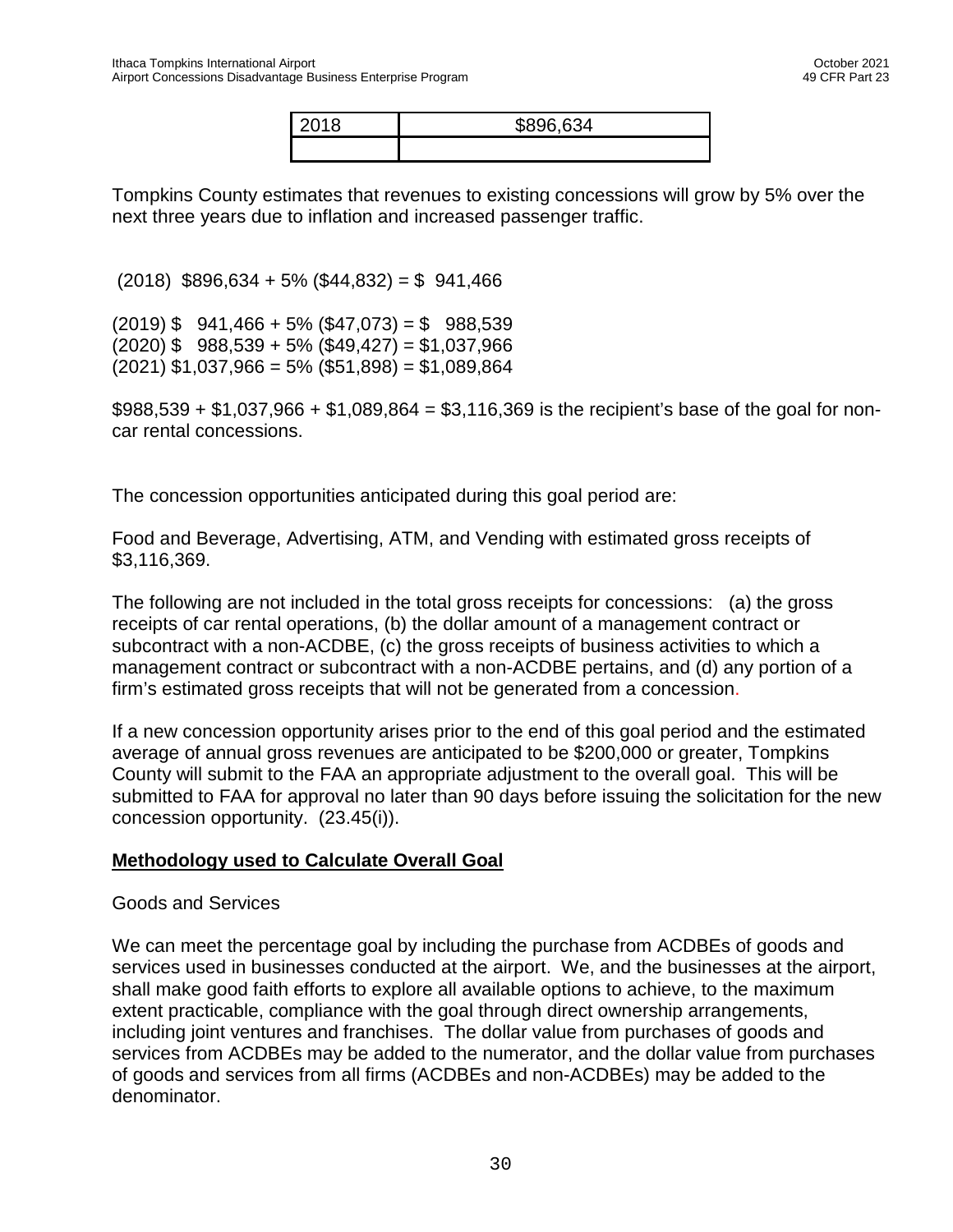## Management Contract or Subcontract

We can meet the percentage goal by including any business operated through a management contract or subcontract with an ACDBE. We, and the businesses at the airport, will add the dollar amount of a management contract or subcontract with an ACDBE to the total participation by ACDBEs in airport concessions (both the numerator AND the denominator) and to the base from which the airport's percentage goal is calculated. However, the dollar amount of a management contract or subcontract with a non-ACDBE and the gross revenue of business activities to which the management contract or subcontract pertains will not be added to this base in either the numerator or denominator. *While we realize that this appears to go against the normal rules and rationale for goalsetting, we understand that this method is nevertheless required by statute.*

#### **Step 1**: 23.51(c)

We determined the base figure for the relative availability of ACDBEs for non-car rental concessions. The base figure was calculated as follows:

**Numerator**: Ready, willing, and able non-car rental ACDBEs in the market area

\_divided by\_\_\_\_\_\_\_\_\_\_\_\_\_\_\_\_\_\_\_\_\_\_\_\_\_\_\_\_\_\_\_\_\_\_

**Denominator**: All ready, willing and able non-car rental concession firms in the market area

The data source or demonstrable evidence used was the New York State DBE/ACDBE UCP directory and Census Bureau data.

| <b>Concession Activity</b> | NAICS/<br><b>SIC</b><br>code/s | <b>ACDBE</b><br>Firms | All<br>firms | $\%$<br>Availability |
|----------------------------|--------------------------------|-----------------------|--------------|----------------------|
| Food service contractors   | 722310                         | 43                    | 1980         | 2.17%                |
| Advertising                | 541810                         | 24                    | 1510         | 1.59%                |
| Vending                    | 454210                         | 9                     | 227          | 3.96%                |
| <b>ATM</b>                 | 522320                         | 0                     | 506          | 0.00%                |
| <b>Total</b>               |                                | 76                    | 4223         | 1.80%                |

When we divided the numerator by the denominator we arrived at the Step 1 base figure for our overall goal for non-car rental concessions of: **1.80%**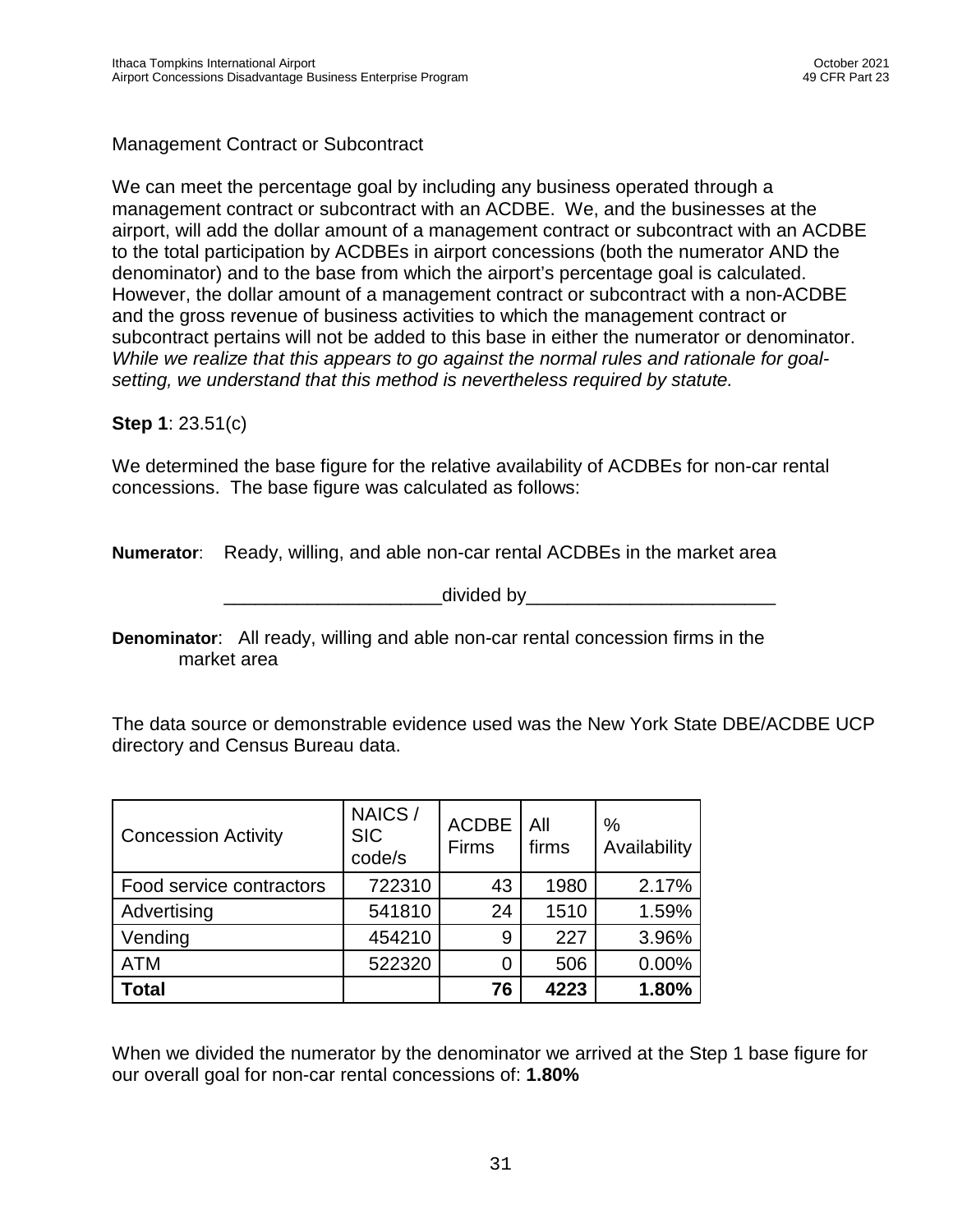# **Step 2**: 23.51(d)

There is no historical ACDBE data to reference to make an adjustment to the Step 1 base figure therefore Tompkins County is adopting its Step 1 base figure of 1.80% as its overall goal for this 3-year goal period.

We feel this adjusted goal figure will accurately reflect ACDBE non-car rental concession participation that can be achieved during this 3-year period. There are no applicable disparity studies for the local market area or recent legal case information available to show any evidence of barriers to entry or competitiveness of ACDBEs.

# **PUBLIC PARTICIPATION**

#### **Consultation**: Section 23.43.

Prior to submitting this goal to the FAA, Ithaca Tompkins International Airport consulted with the following stakeholders:

New York State Empire State Development Division of Minority and Women's Business Development*,* Airport Minority Advisory Council (AMAC), The National Minority Business Council, Tompkins County Chamber of Commerce, concessionaires at the airport, and national ACDBE supplier firms that provide goods and services to concessionaires. The consultation was done by mass mailer.

A summary of the information these stakeholders provided is as follows:

*OR* 

No comments have been received.

#### **Breakout of Estimated Race-Neutral & Race Conscious Participation Section 23.51**

Tompkins County will meet the maximum feasible portion of its overall goal by using raceneutral means of facilitating ACDBE participation. Tompkins County uses the following raceneutral measures.

We understand that we will be expected to actually take these steps, and this is not merely a paper exercise.

1. Locating and identifying ACDBEs and other small businesses who may be interested in participating as concessionaires under 49 CFR Part 23;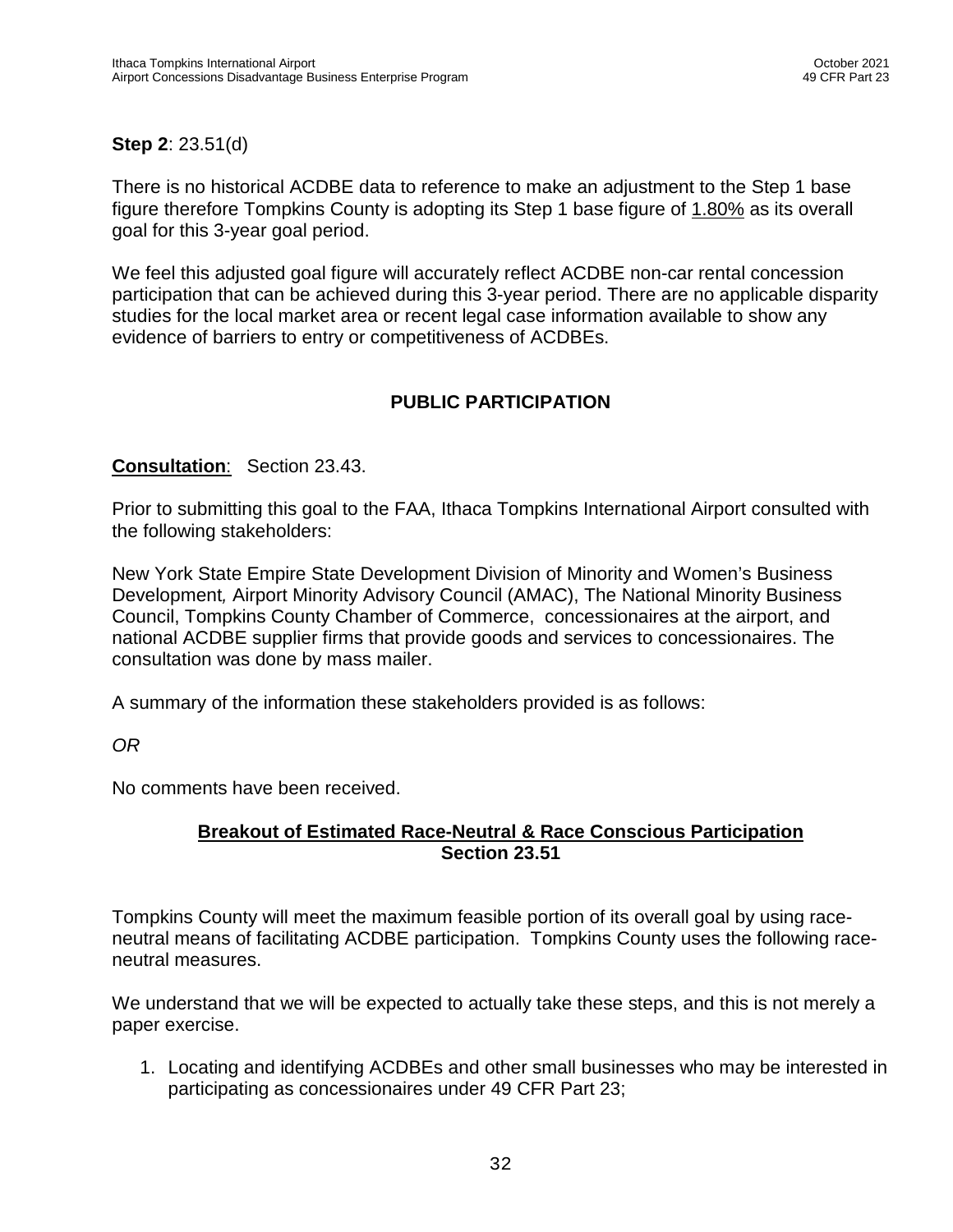- 2. Notifying ACDBEs of concession opportunities and encouraging them to compete, when appropriate;
- 3. When practical, structuring concession activities so as to encourage and facilitate the participation of ACDBEs;
- 4. Ensuring that competitors for concession opportunities are informed during presolicitation meetings about how the sponsor's ACDBE program will affect the procurement process;
- 5. Providing information concerning the availability of ACDBE firms to competitors to assist them in obtaining ACDBE participation

We estimate that, in meeting our overall goal of 1.80%, we will obtain 1.80% from race-neutral participation and 0.00% through race-conscious measures

- 1. Data from private sector MBE/WBE participation;
- 2. Information you obtained through consultation with stakeholders;

If we project that race-neutral measures, standing alone, are not sufficient to meet an overall goal, we will use the following race-conscious measures to meet the overall goal:

1. We will establish concession-specific goals for particular concession opportunities.

In order to ensure that our ACDBE program will be narrowly tailored to overcome the effects of discrimination, if we use concession specific goals we will adjust the estimated breakout of race-neutral and race-conscious participation as needed to reflect actual ACDBE participation (see 26.51(f)) and we will track and report race-neutral and race conscious participation separately. For reporting purposes, race-neutral ACDBE participation includes, but is not necessarily limited to, the following: ACDBE participation through a prime contract that an ACDBE obtains through customary competitive procurement procedures; ACDBE participation through a subcontract on a prime contract that does not carry ACDBE goal; ACDBE participation on a prime contract exceeding a concession specific goal; and ACDBE participation through a subcontract from a prime contractor that did not consider a firm's ACDBE status in making the award.

We will maintain data separately on ACDBE achievements in those contracts with and without concession specific goals, respectively.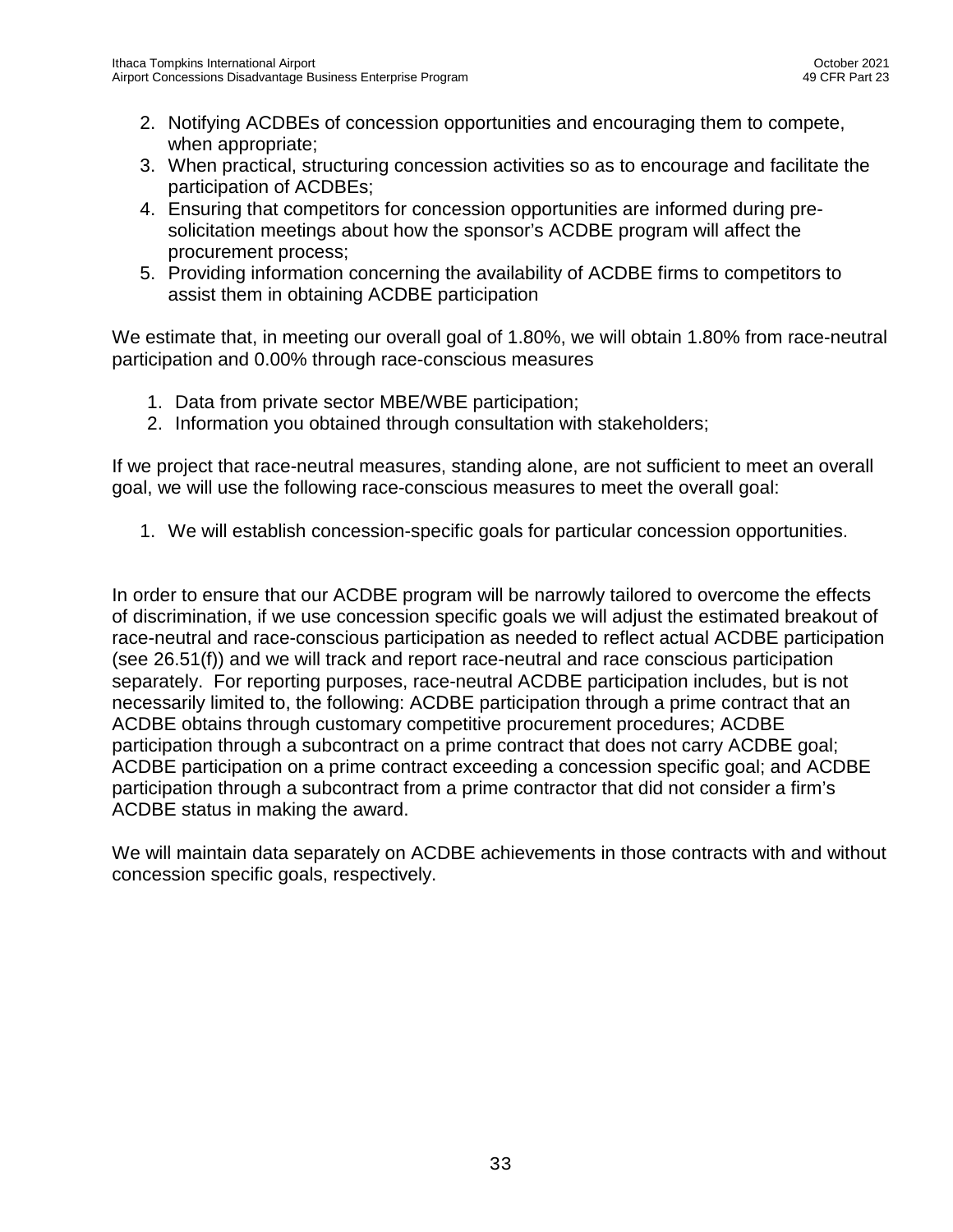# **Section 23.45: Overall Goal Calculation for Car Rentals**

## **Section 23.45: Overall Goal Calculation for Car Rental Company Concessions**

#### **Amount of Goal** \$185,911

| <b>Name of Recipient:</b> | <b>Tompkins County</b>           |
|---------------------------|----------------------------------|
|                           | Ithaca Tompkins Regional Airport |

**Goal Period**: FY-2020-2021-2022 – October 1, 2019 through September 30, 2022

#### **Overall Three-Year Goal**:

*1.10%, to be accomplished through* 0.00% RC and 1.10% RN

#### **Methodology used to Calculate Overall Goal:**

The Airport in conducting this goal-setting process is determining the extent, if any, to which the firms in the market area have suffered discrimination or its effects in connection with concession opportunities and related business opportunities.

#### **Goal Based on Goods and Services Purchases - Determination:**

Upon review of the market, it appears that all or most of the goal is likely to be met through the purchases by car rental companies of vehicles or other goods/services from ACDBEs. This is due to the fact that no certified ACDBE car rental companies exist within the market. As such, Tompkins County has structured the goal entirely in terms of the purchases of goods and services.

We determined the goal based on outreach for the purchases of goods and services from certified ACDBE firms and/or potential ACDBE firms in the market area. This basis is in lieu of a goal based upon a percentage of total gross receipts of car rental operations at the Airport. We will make a good faith effort to pursue opportunities to meet the goods and services goal. We will continue to consult and work with the New York State DOT & UCP, our car rental concessionaires at the Airport, similarly situated airports in our region, minority and women businesses in the State, minority serving institutions, local pro-business organizations, and targeted media publications to find prospective ACDBE firms. We will work with our car rental companies to strategize outreach to New York State DOT & UCP certified ACDBEs that may be able to provide car rental goods and services, to encourage current vendors who may be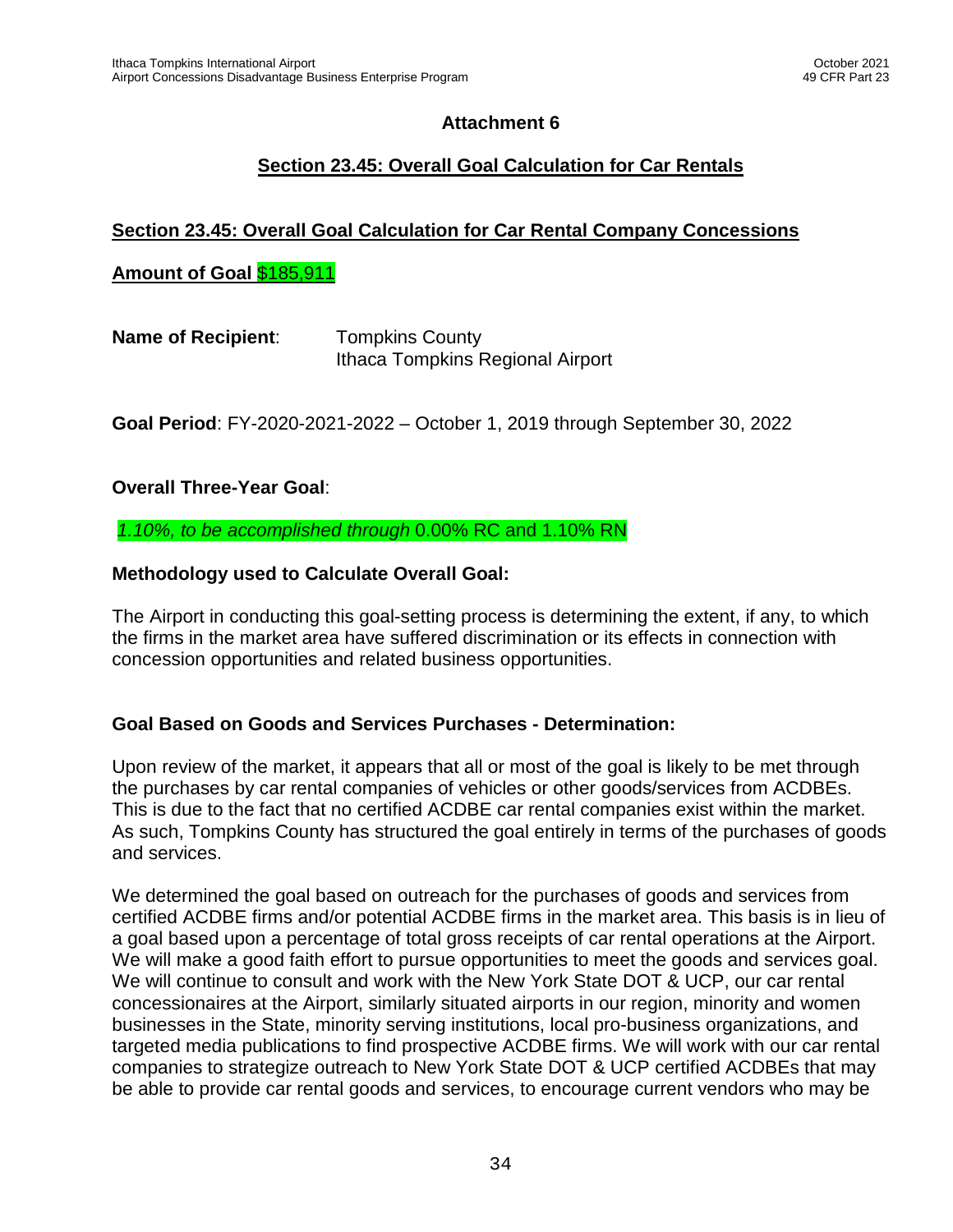eligible for ACDBE certification to apply, and to encourage firms already working at the airport but certified as ACDBE in other states, to apply via the interstate certification process. The New York State DOT & UCP is aware of this requirement and is on board to assist and process certifications as required by 49 CFR Subpart C.

We have the following car rental agencies operating at the airport: Hertz, Avis-Budget.

After collaboration and discussion with the Airport, car rental company concessionaires at the Airport stated that the goods and services they may need in the goal period are: Automobile Parts, Oil Change Services, Office Supplies, Auto Repair Services, Insurance Services, Tires and Landscaping Services with estimated gross receipts of **\$16,901,018.**

## **Market Area**

The market area is the geographical area in which the substantial majority of firms which seek to do concessions business with the airport are located and in which the firms which receive the substantial majority of concessions-related revenues are located.

Tompkins County has determined that its market area is Nationwide.

## **Base of Goal**

To calculate the base of the goal, Tompkins County considered the previous 3 years of car rental expenditures/purchases and the projected potential car rental expenditures three years into the future, including upcoming new opportunities.

| <b>Fiscal</b><br>Year | <b>Car Rental</b><br><b>Expenditures/Purchases</b> |  |  |
|-----------------------|----------------------------------------------------|--|--|
|                       |                                                    |  |  |
| 2016                  | 333,637                                            |  |  |
| 2017                  | 6,788,386                                          |  |  |
| 2018                  | 4,862,719                                          |  |  |
|                       |                                                    |  |  |

## **Expenditures for Previous 3 Years - Car Rental**

Tompkins County estimates expenditures will increase by 5% over the next three years due to inflation and increased passenger traffic as shown below*.*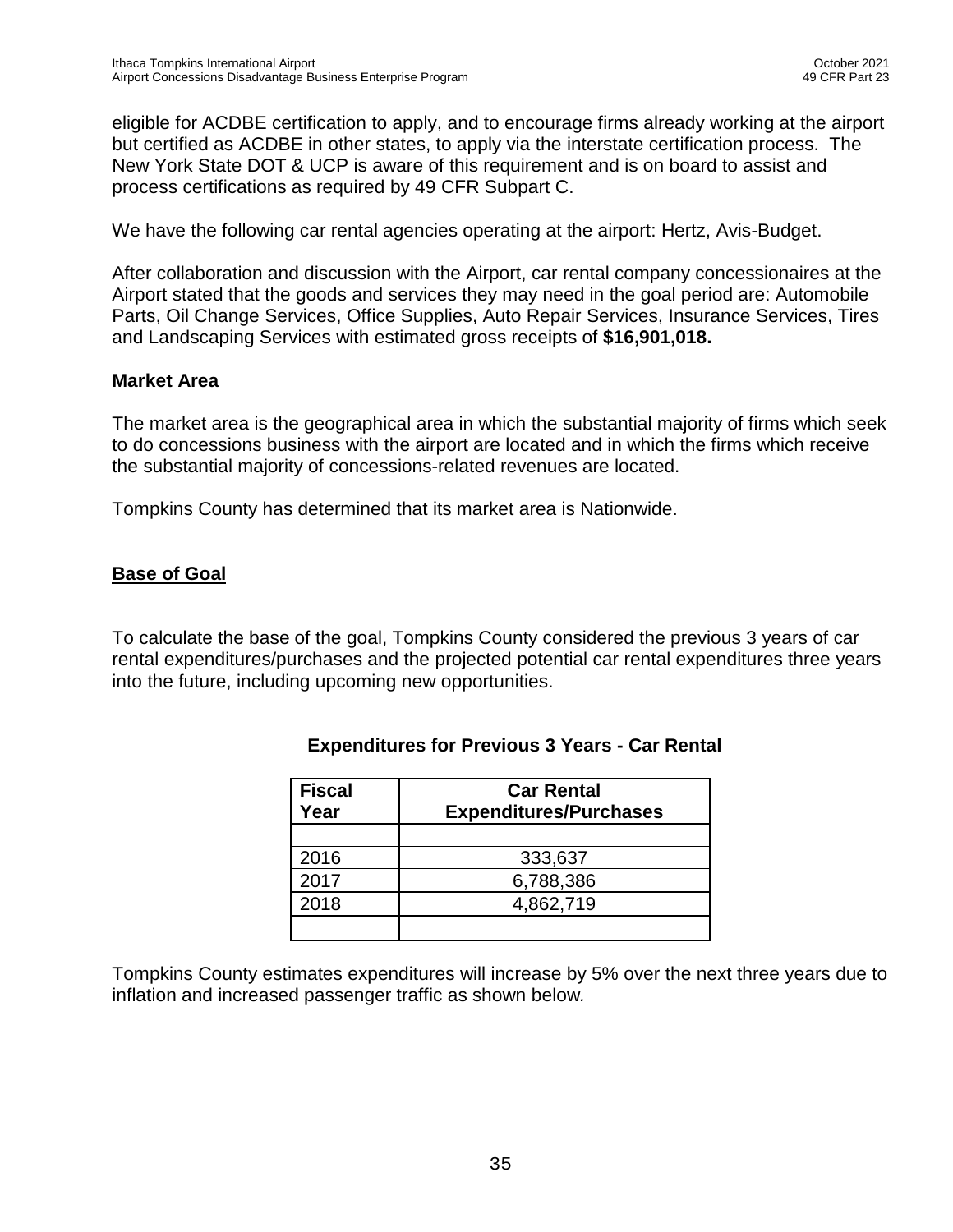#### **Example 1**:

(2018) \$4,862,719 + 5% (\$243,136) = \$5,105,855

 $(2019)$  \$5,105,855 + 5% (\$255,293) = \$5,361,148  $(2020)$  \$5,361,148 + 5% (\$268,057) = \$5,629,205  $(2021)$  \$5,629,205 + 5% (\$281,460) = \$5,910,665

\$5,361,148 + \$5,629,205 + \$5,910,665 = **\$16,901,018** is the recipient's base of the goal for car rental concessions.

The following are not included in this base: (a) non-car rental operations.

If a new concession opportunity arises prior to the end of this goal period and the estimated average of annual gross revenues are anticipated to be \$200,000 or greater, Tompkins County will submit to the FAA an appropriate adjustment to the overall goal. This will be submitted to FAA for approval no later than 90 days before issuing the solicitation for the new concession opportunity. (23.45(i)).

#### **Step 1**: 23.51(c)

The data source or demonstrable evidence used was the New York State DBE/ACDBE UCP directory and Census Bureau data.

| <b>NAICS</b> | <b>Type of Concession</b>          | Total<br>ACDBE's | <b>Total All</b><br><b>Firms</b> | $%$ of<br>Availability |
|--------------|------------------------------------|------------------|----------------------------------|------------------------|
| 811121       | <b>Auto Body Work</b>              | 84               | 33,950                           | 0.25%                  |
| 441310       | <b>Auto Parts</b>                  | 22               | 37,259                           | 0.06%                  |
| 811111       | <b>Auto Repair</b>                 | 93               | 80,842                           | 0.12%                  |
| 811192       | Car Wash &<br>Detailing            | 117              | 16,166                           | 0.72%                  |
| 238210       | <b>Electrical (Low</b><br>Voltage) | 1866             | 72,784                           | 2.56%                  |
| 811198       | Inspection<br><b>Services</b>      | 52               | 4,257                            | 1.22%                  |
| 524210       | Insurance                          | 202              | 134,423                          | 0.15%                  |
| 424330       | <b>Car Seats</b>                   | 33               | 7,589                            | 0.45%                  |
| 811191       | Motor Oil                          | 24               | 8,395                            | 0.29%                  |
| 561730       | <b>Snow Plow</b>                   | 1819             | 101,567                          | 1.79%                  |
| 561720       | <b>Janitorial Services</b>         | 1622             | 57,898                           | 2.80%                  |
| 424120       | <b>Office Supplies</b>             | 150              | 4,349                            | 3.45%                  |
| 561710       | <b>Pest Control</b>                | 104              | 13,985                           | 0.74%                  |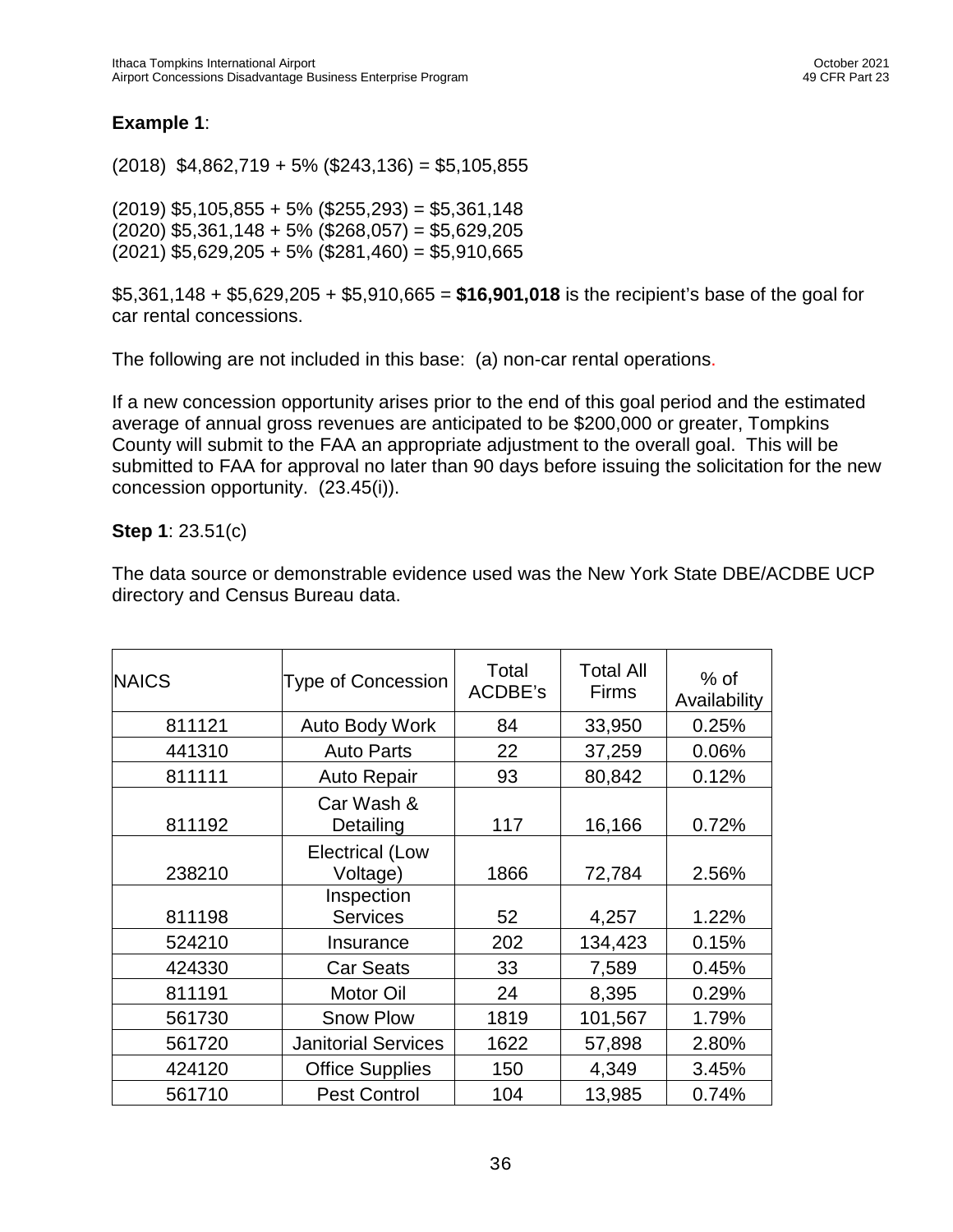|        | Plumbing, HVAC,          |      |         |       |
|--------|--------------------------|------|---------|-------|
| 238220 | Fire Suppression         | 927  | 98,434  | 0.94% |
| 561612 | Security                 | 467  | 9,846   | 4.74% |
| 423130 | New tires                | 22   | 2,534   | 0.87% |
| 488410 | Towing                   | 50   | 8,994   | 0.56% |
| 812331 | <b>Uniforms</b>          | 4    | 1,052   | 0.38% |
| 811122 | <b>Windshield Repair</b> | 34   | 6,160   | 0.55% |
| Total  |                          | 7692 | 700,484 | 1.10% |

## **Based on the chart above our Step 1 base figure is 1.10%.**

## **Step 2**: 23.51(d)

After conducting a market survey this fiscal year, it is apparent that a good number of ACDBE firms in our market have responded with at least some interest in supplying our car rental agencies with goods and services. However, we do not have a history of accomplishments to use for a Step 2 adjustment due to lack of an ongoing program. Also, we do not have an applicable disparity study or any other statistically reliable evidence to use to adjust the goal. Therefore, we do not believe a Step 2 Adjustment can be made based on demonstrable evidence. Thus, we are adopting our Step 1 goal of 1.10% with plans to conduct informational meetings and outreach to ACDBE firms to ensure the goal is reached. We also plan to aggressively outreach to minority and small business firms who may be potential ACDBE firms in an effort to ensure fair opportunities for all. We will be conducting outreach jointly with our car rental agencies to ensure that they make good faith efforts to meet the goal.

Further, there are no applicable disparity studies for the local market area or recent legal case information available to show any evidence of barriers to entry or competitiveness of ACDBEs

## **PUBLIC PARTICIPATION**

#### **Consultation**: Section 23.43.

Prior to submitting this goal to the FAA, Ithaca Tompkins International Airport consulted with the following stakeholders:

New York State Empire State Development Division of Minority and Women's Business Development*,* Airport Minority Advisory Council (AMAC), The National Minority Business Council, Tompkins County Chamber of Commerce, concessionaires at the airport, and national ACDBE supplier firms that provide goods and services to concessionaires. The consultation was done by mass mailer.

A summary of the information these stakeholders provided is as follows:

*OR*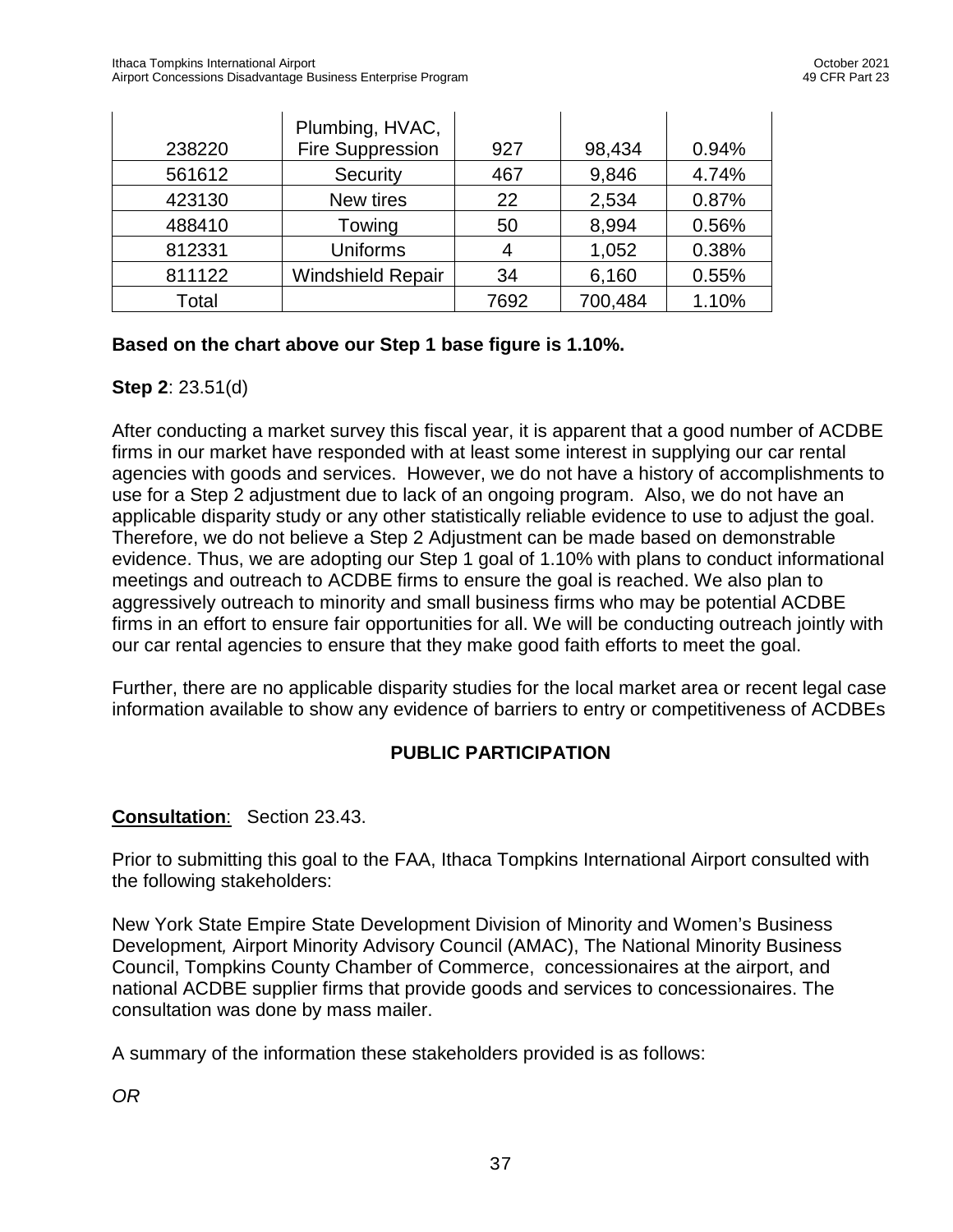No comments have been received.

#### **Breakout of Estimated Race-Neutral & Race Conscious Participation Section 23.51**

Tompkins County will meet the maximum feasible portion of its overall goal by using raceneutral means of facilitating ACDBE participation. Tompkins County uses the following raceneutral measures.

We understand that we will be expected to actually take these steps, and this is not merely a paper exercise.

- 1. Locating and identifying ACDBEs and other small businesses who may be interested in participating as concessionaires under 49 CFR Part 23;
- 2. *Notifying ACDBEs of concession opportunities and encouraging them to compete, when appropriate;*
- 3. *When practical, structuring concession activities so as to encourage and facilitate the participation of ACDBEs;*
- 4. *Ensuring that competitors for concession opportunities are informed during presolicitation meetings about how the sponsor's ACDBE program will affect the procurement process;*
- 5. *Providing information concerning the availability of ACDBE firms to competitors to assist them in obtaining ACDBE participation; and*

We estimate that, in meeting our overall goal of 1.10%, we will obtain 1.10% from race-neutral participation and 0.00% through race-conscious measures.

- 1. Data from private sector MBE/WBE participation;
- 2. Information you obtained through consultation with stakeholders;

If we project that race-neutral measures, standing alone, are not sufficient to meet an overall goal, we will use the following race-conscious measures to meet the overall goal:

1. We will establish concession-specific goals for particular concession opportunities.

In order to ensure that our ACDBE program will be narrowly tailored to overcome the effects of discrimination, if we use concession specific goals we will adjust the estimated breakout of race-neutral and race-conscious participation as needed to reflect actual ACDBE participation (see 26.51(f)) and we will track and report race-neutral and race conscious participation separately. For reporting purposes, race-neutral ACDBE participation includes, but is not necessarily limited to, the following: ACDBE participation through a prime contract that an ACDBE obtains through customary competitive procurement procedures; ACDBE participation through a subcontract on a prime contract that does not carry ACDBE goal; ACDBE participation on a prime contract exceeding a concession specific goal; and ACDBE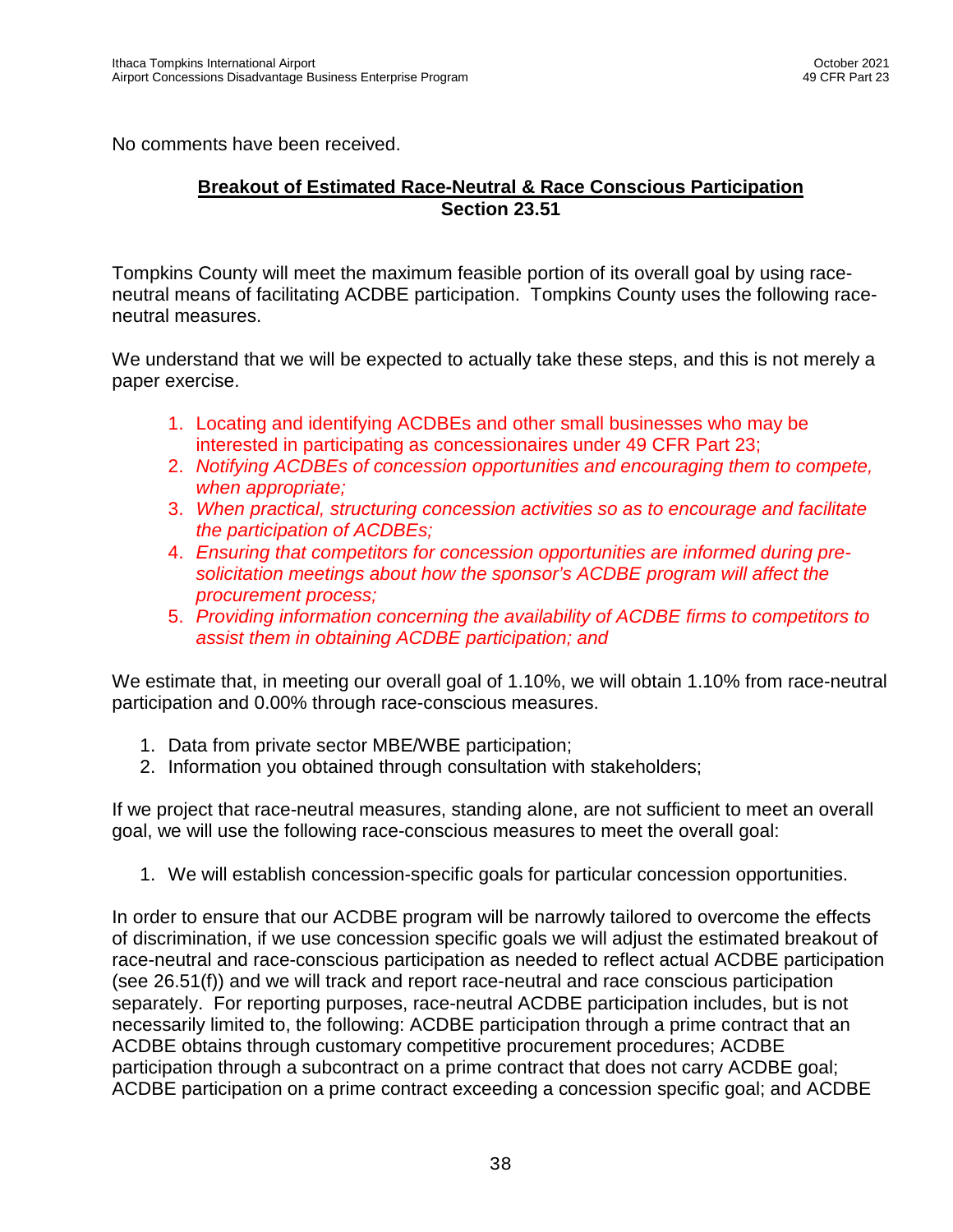participation through a subcontract from a prime contractor that did not consider a firm's ACDBE status in making the award.

We will maintain data separately on ACDBE achievements in those contracts with and without concession specific goals, respectively.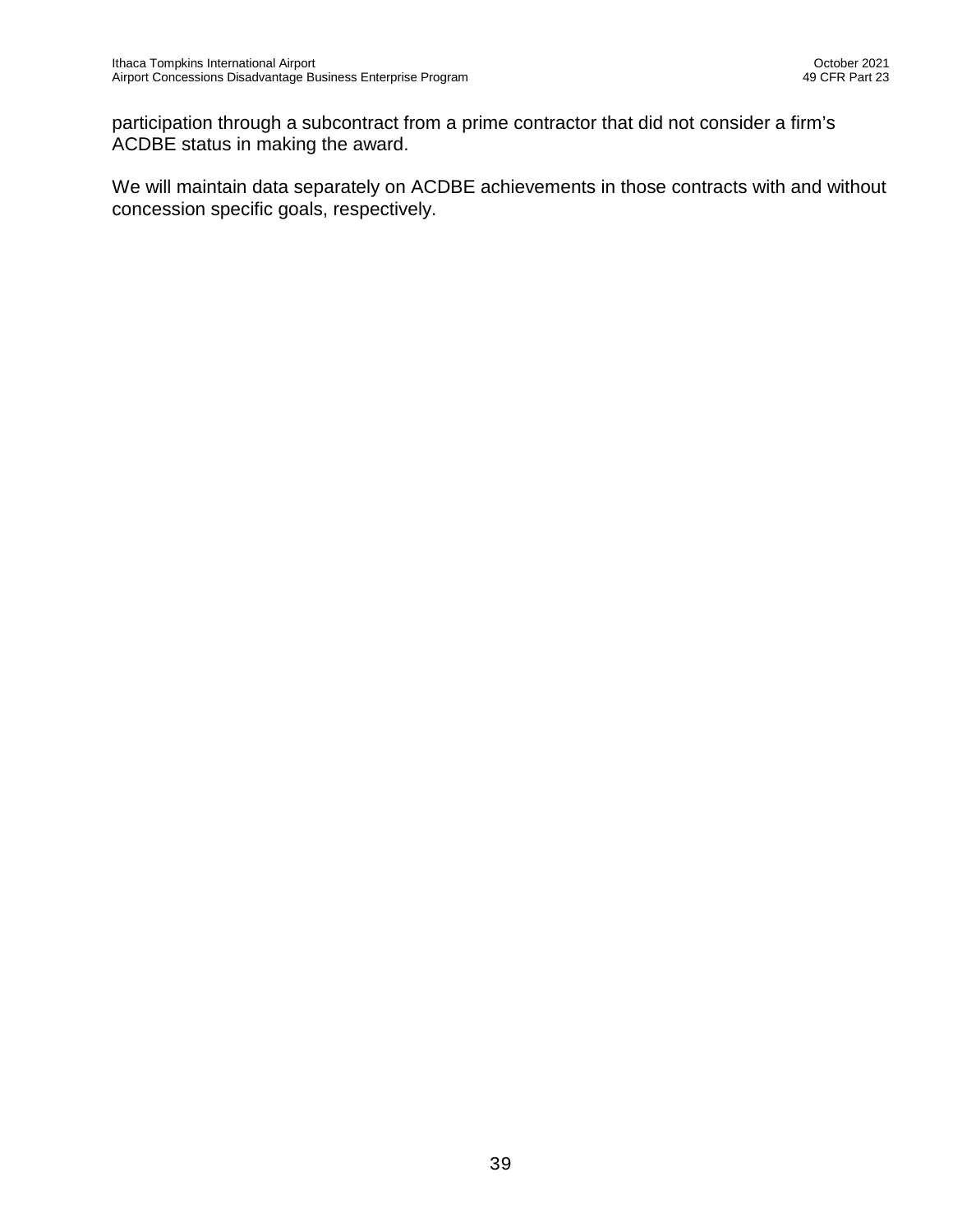# **Forms 1 & 2 for Demonstration of Good Faith Efforts**

[*Forms 1 and 2 should be provided as part of the solicitation documents*.]

#### **FORM 1: AIRPORT CONCESSION DISADVANTAGED BUSINESS ENTERPRISE (ACDBE) UTILIZATION**

The undersigned bidder/offeror has satisfied the requirements of the bid/proposal specification in the following manner (please check the appropriate space):

The bidder/offeror is committed to a minimum of  $\phantom{0}$  % ACDBE utilization on this contract.

\_\_\_\_\_ The bidder/offeror (if unable to meet the ACDBE goal of \_\_\_\_%) is committed to a minimum of \_\_\_\_% ACDBE utilization on this contract and submitted documentation demonstrating good faith efforts.

Name of bidder/offeror's firm:

State Registration No. \_\_\_\_\_\_\_\_\_\_\_\_\_\_\_\_\_\_\_\_

By \_\_\_\_\_\_\_\_\_\_\_\_\_\_\_\_\_\_\_\_\_\_\_\_\_\_\_\_\_\_\_\_\_\_\_ \_\_\_\_\_\_\_\_\_\_\_\_\_\_\_\_\_\_\_\_\_\_

(Signature) Title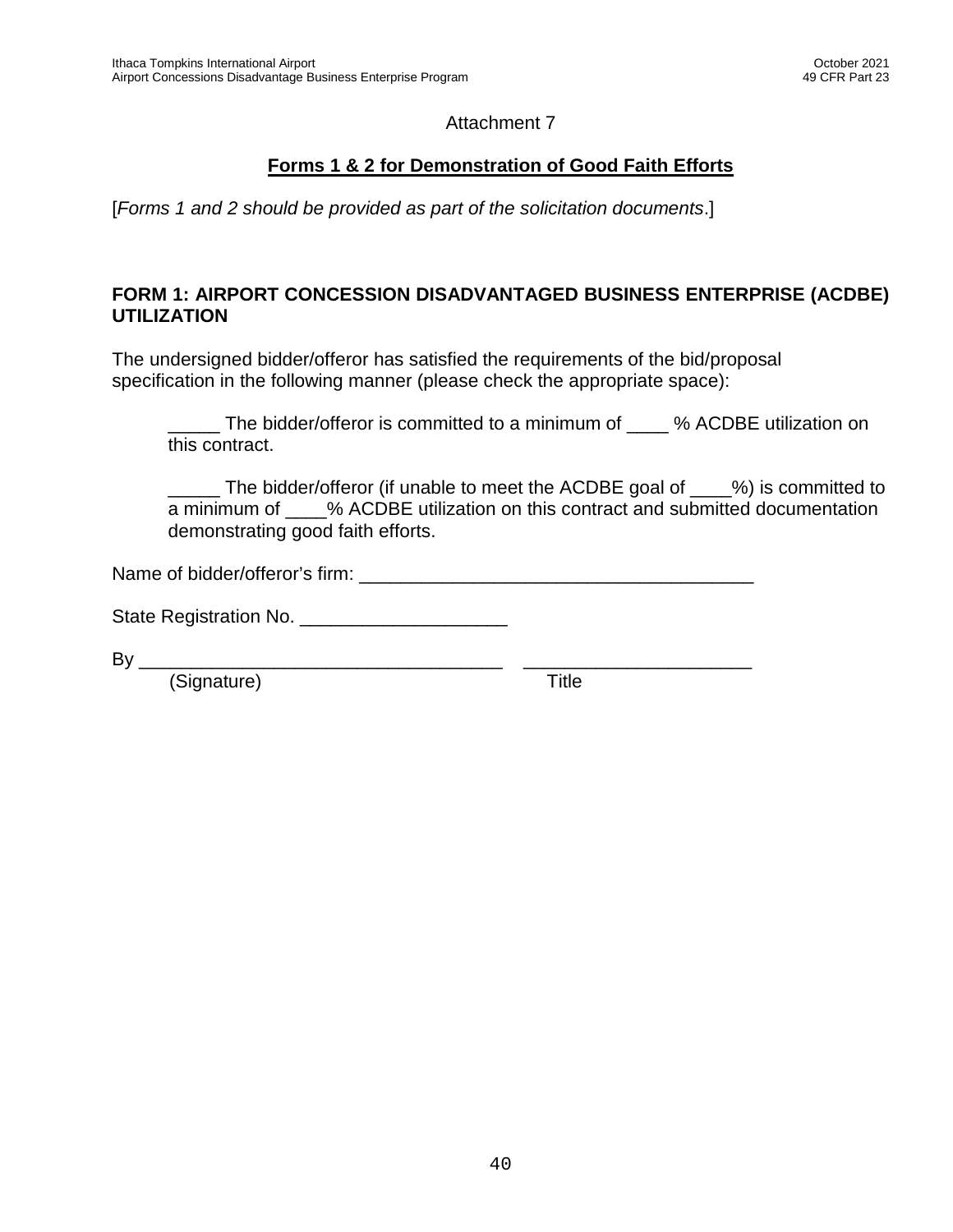# **FORM 2: LETTER OF INTENT**

| Description of work to be performed by ACDBE firm:                                                                                                                  |  |
|---------------------------------------------------------------------------------------------------------------------------------------------------------------------|--|
|                                                                                                                                                                     |  |
|                                                                                                                                                                     |  |
|                                                                                                                                                                     |  |
|                                                                                                                                                                     |  |
| The bidder/offeror is committed to utilizing the above-named ACDBE firm for the work<br>described above. The estimated dollar value of this work is \$ ___________. |  |

#### **Affirmation**

The above-named ACDBE firm affirms that it will perform the portion of the contract for the estimated dollar value as stated above.

By \_\_\_\_\_\_\_\_\_\_\_\_\_\_\_\_\_\_\_\_\_\_\_\_\_\_\_\_\_\_\_\_\_\_\_\_\_\_\_\_\_\_\_\_\_\_\_\_\_\_\_\_\_\_\_\_\_\_

(Signature) (Title)

**If the bidder/offeror does not receive award of the prime contract, any and all representations in this Letter of Intent and Affirmation shall be null and void.**

(Submit this page for each ACDBE subcontractor.)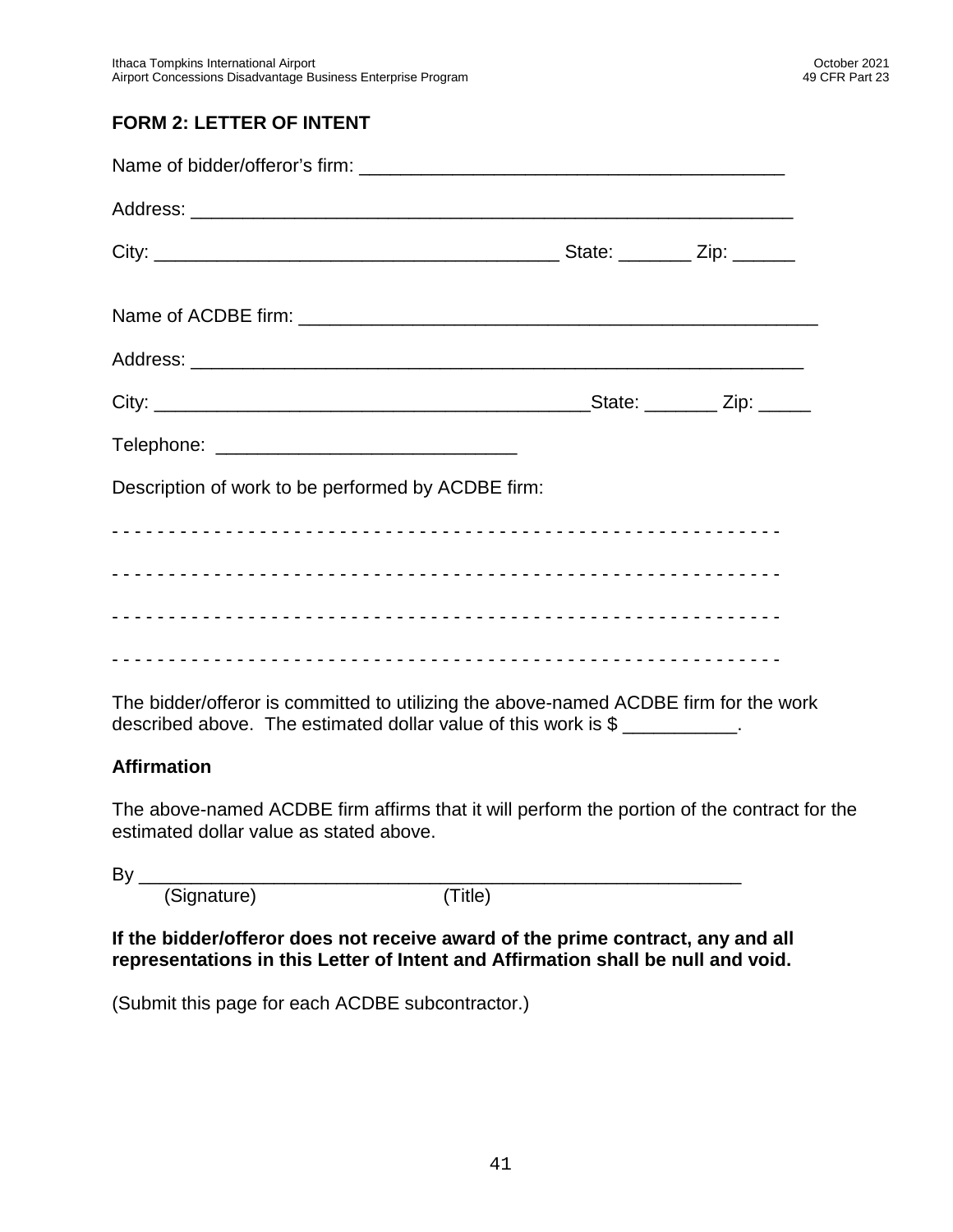# **ACDBE Certification Application Form**

<https://nysdot.newnycontracts.com/>

<https://mta.newnycontracts.com/>

<https://nfta.newnycontracts.com/>

<https://panynj.diversitysoftware.com/>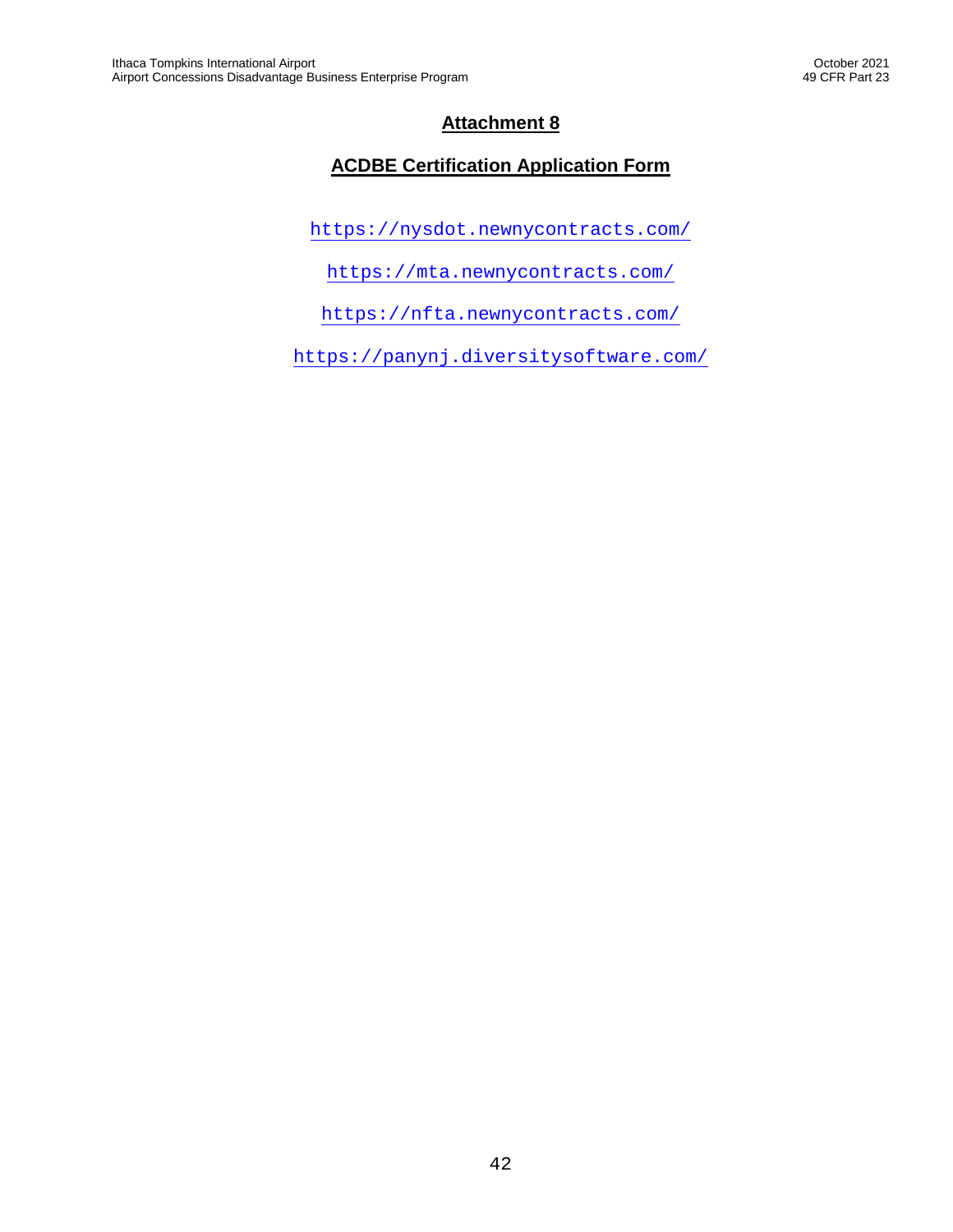# **ATTACHMENT 9**

# **State's UCP Agreement**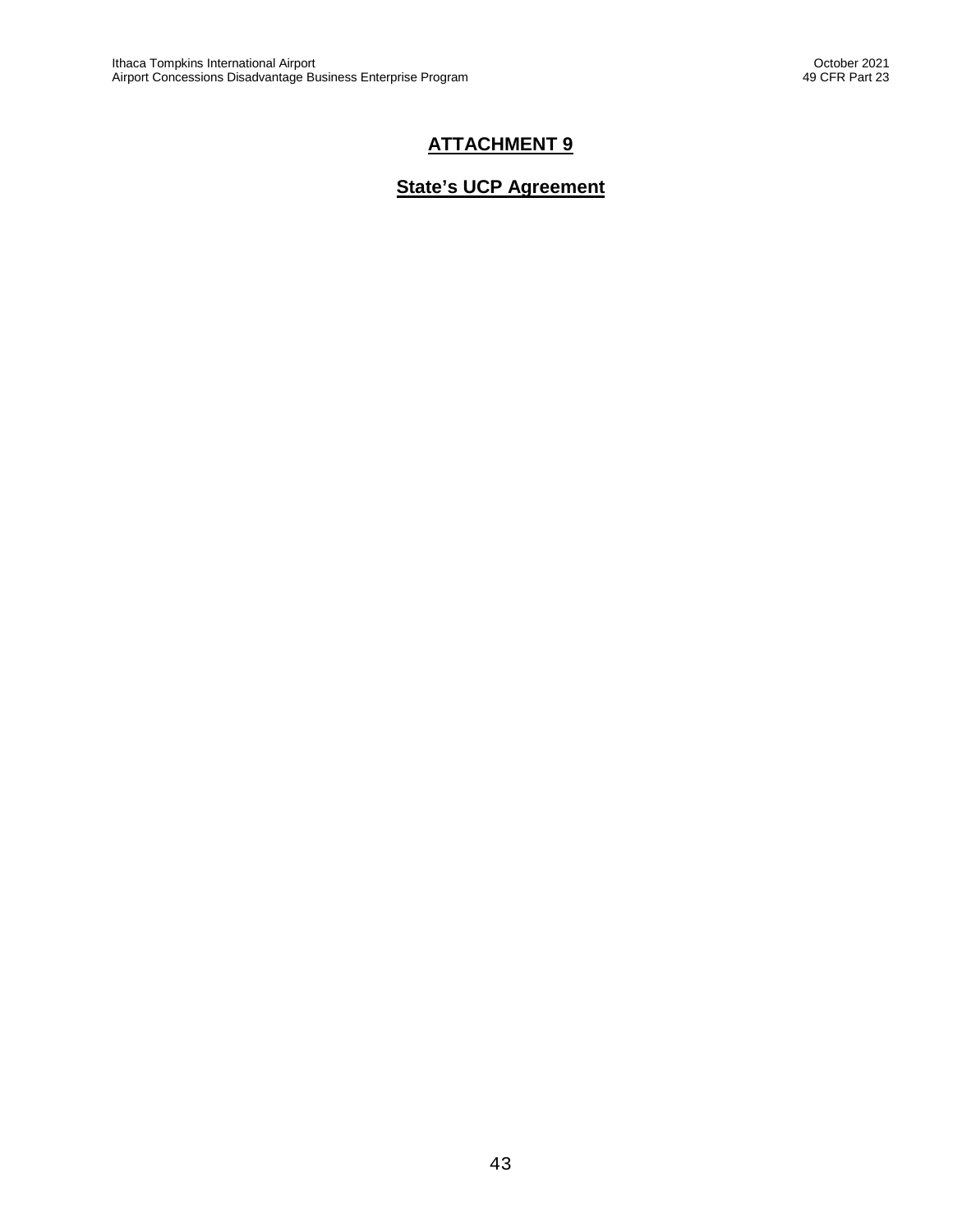#### **NYSUCP NON-CERTIFYING PARTNER**

As a result of the requirements set forth in 49 CFR Part 26, we, the undersigned, agree to participate in the NYSUCP in accordance with the tenets of this MOU and agree to abide by its contents. This MOU is being executed by the NYSUCP Partners as separate agreements and at separate times. Each separately executed agreement shall be considered an original of the MOU, as if each Partner had. executed the same agreement. ·

EXECUTED AND DELIVERED by and between the NYSUCP Partners as of the effective date of this MOU.

**JACOUELINE KIP RISK MANAGER COUNTY OF TOMPKINS** 

 $42464$ 

Agency